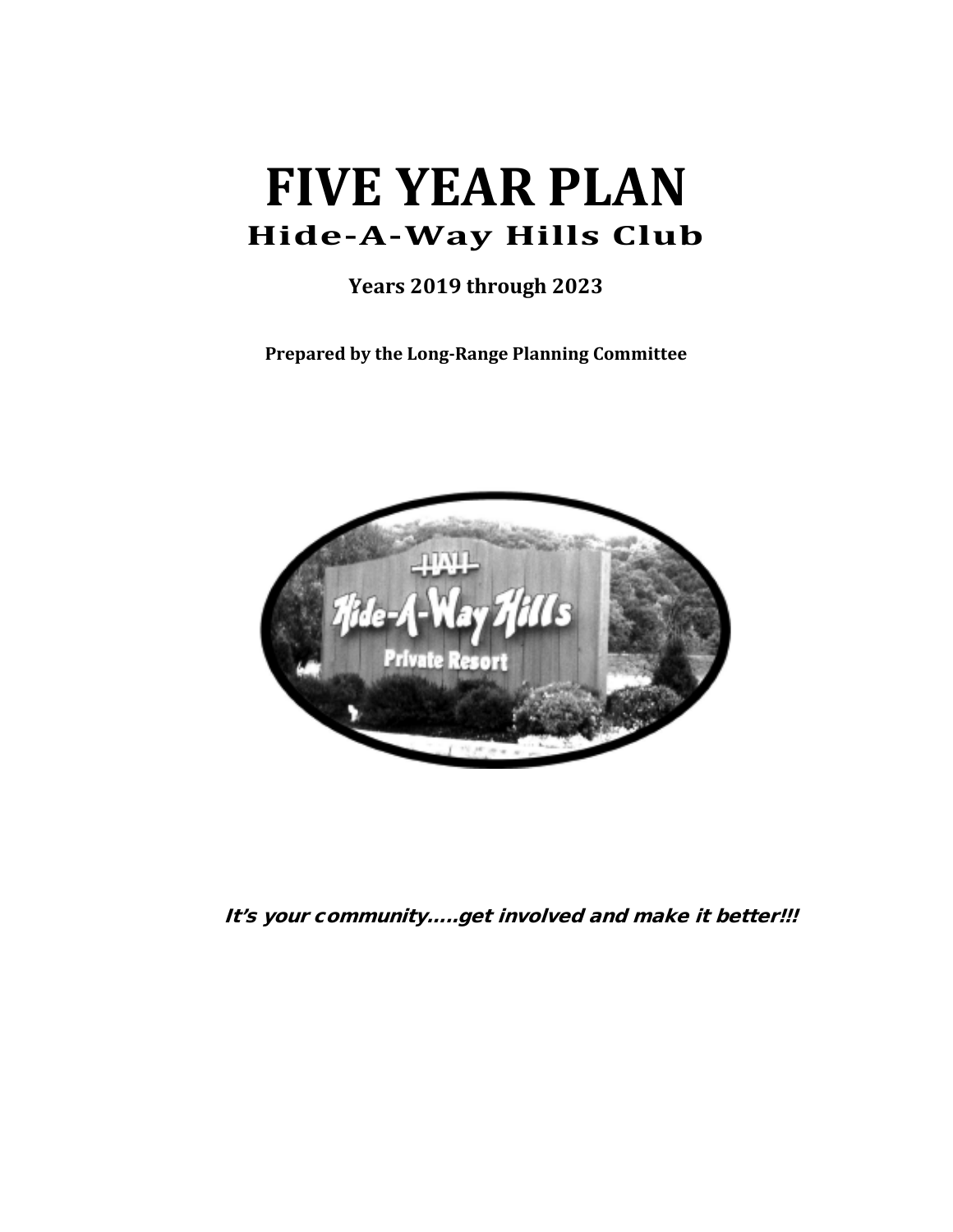# **CONTENTS**

| Introduction     |                                                     | $\mathbf{1}$ |
|------------------|-----------------------------------------------------|--------------|
|                  | <b>Section 1 Hide-A-Way Hills Club Demographics</b> | 2            |
| <b>Section 2</b> | <b>Financial Status of Hide-A-Way Hills Club</b>    | 4            |
| <b>Section 3</b> | <b>Financial Factors Going Forward</b>              | 6            |
| <b>Section 4</b> | <b>Conclusions/Recommendations</b>                  | 9            |
|                  |                                                     |              |
| Section 5        | <b>Supporting Information</b>                       | 15           |
|                  | <b>Club Amenities</b>                               | 15           |
|                  | Airport                                             | 15           |
|                  | Amphitheater                                        | 16           |
|                  | <b>Barn</b>                                         | 16           |
|                  | <b>Basketball Court</b>                             | 17           |
|                  | Beach                                               | 17           |
|                  | <b>Boat Docks</b>                                   | 18           |
|                  | <b>Boat Storage</b>                                 | 19           |
|                  | Chapel in the Pines                                 | 19           |
|                  | Clubhouse/Shelter                                   | 20           |
|                  | Disc Golf Course                                    | 21           |
|                  | <b>Golf Course</b>                                  | 21           |
|                  | <b>Great Room</b>                                   | 22           |
|                  | Green Space/Parks/Trails<br><b>Horse Shoe Pits</b>  | 23           |
|                  | Lakes                                               | 26<br>27     |
|                  | Lodge/Lounge                                        | 29           |
|                  | Microbrewery                                        | 29           |
|                  | Organic Garden                                      | 30           |
|                  | <b>ORV Track</b>                                    | 30           |
|                  | Playground                                          | 31           |
|                  | Security                                            | 31           |
|                  | <b>Shooting Range</b>                               | 32           |
|                  | <b>Shelter House</b>                                | 33           |
|                  | <b>Swimming Pool</b>                                | 33           |
|                  | <b>Tennis Courts</b>                                | 34           |
|                  | <b>Wellness Center</b>                              | 34           |
|                  |                                                     |              |
|                  |                                                     | 36           |
| <b>Club Lots</b> | Roads/Maintenance                                   | 38           |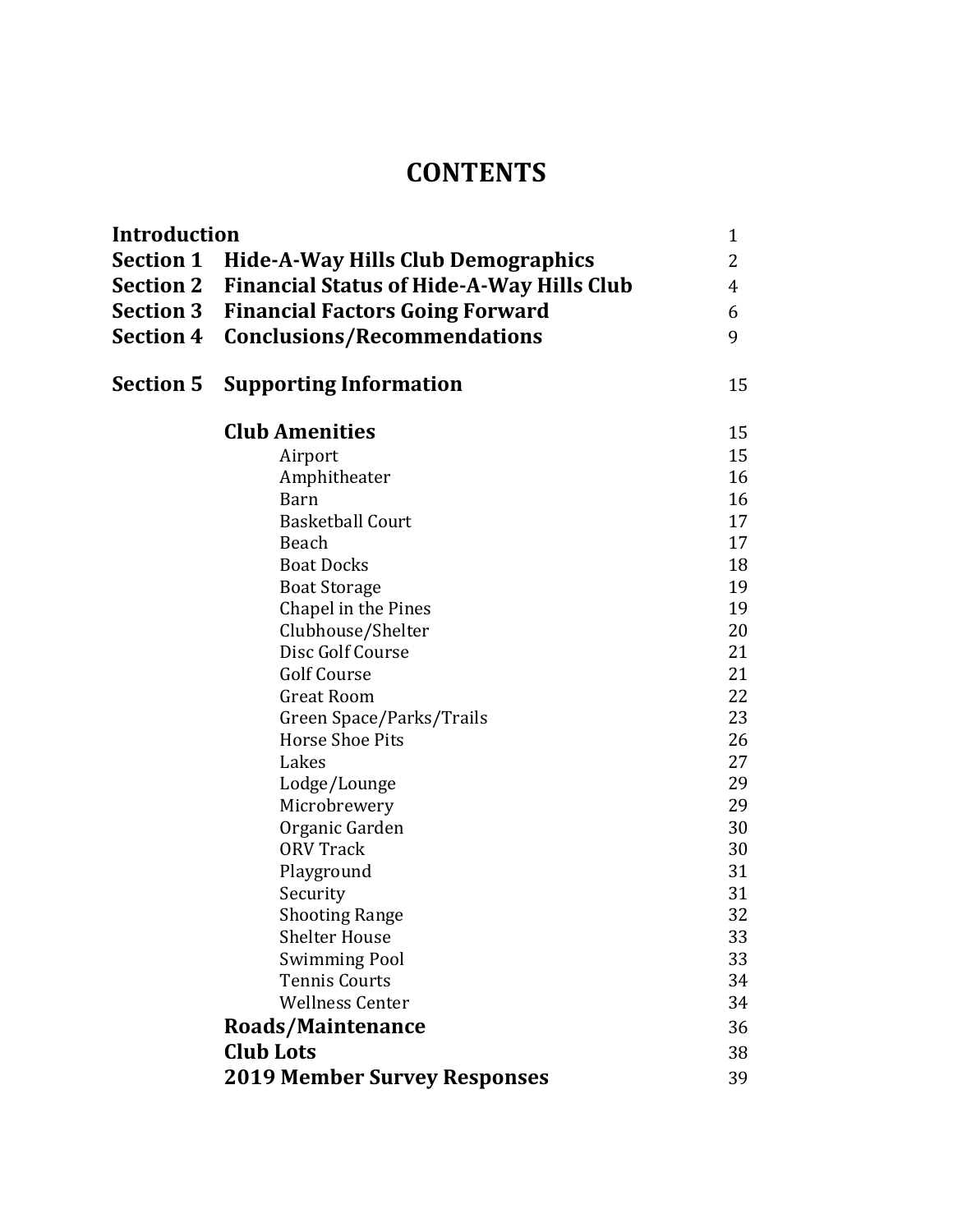# **INTRODUCTION**

It is the purpose of the Long Range Planning Committee (LRPC) to serve as an advisory committee, charged with reviewing all operations of Hide-A-Way Hills Club and how those operations need to be adjusted to meet changing requirements and to assist with planning of our community's future. A Five Year Plan is an important tool in that planning by providing a formal review of the needs and issues effecting the Club. During its development we asked the Board of Trustees and all committees to provide input to insure its accuracy.

A Five Year Plan is not a plan of improvements to our community, but a comprehensive regular review of its amenities, common properties and operations. The Board of Trustees, Management Committee, and HAH committees may see the need to change, replace, or add new actions. However, since they all had input into this plan, any changes should be from changing needs or other relevant factors.

This edition of the Five Year Plan includes demographic data for the Hide-A-Way Hills Club, from official records and the LRPC 2015 and 2019 Member Surveys. The previous edition of the Five Year Plan included much committee information that has been expanded upon and developed into a Committee Guide. This guide will include a list of all committees along with their scope, duties, activities, contact person and meeting information. We feel this will be informative to the membership and a valuable tool for recruitment of committee members and we are working to have it available by 2020.

The financial status of the club as well as financial factors we face going forward are included in this edition along with conclusions and recommendations to issues impacting our community. A detailed review of the Club amenities, including important information about the amenity's status, recent improvements, required maintenance and greatest needs. Roads and maintenance issues, a review of Club Lots and a review of the results from the 2019 Member Survey are included. It is the LRPC's hope that this Five Year Plan will be a valuable guide for the Board of Trustees, Management Committee and the membership as we move forward.

This document would not be possible without the cooperation of the Committees, General Manager, Board of Directors and the members of the Hide-A-Way Hills Club. Thank You

> Long Range Planning Committee Ken Yost – Chairman Ray Wine Rich Rudawsly Ed Winters

Special Thanks to Ginger Reed for editing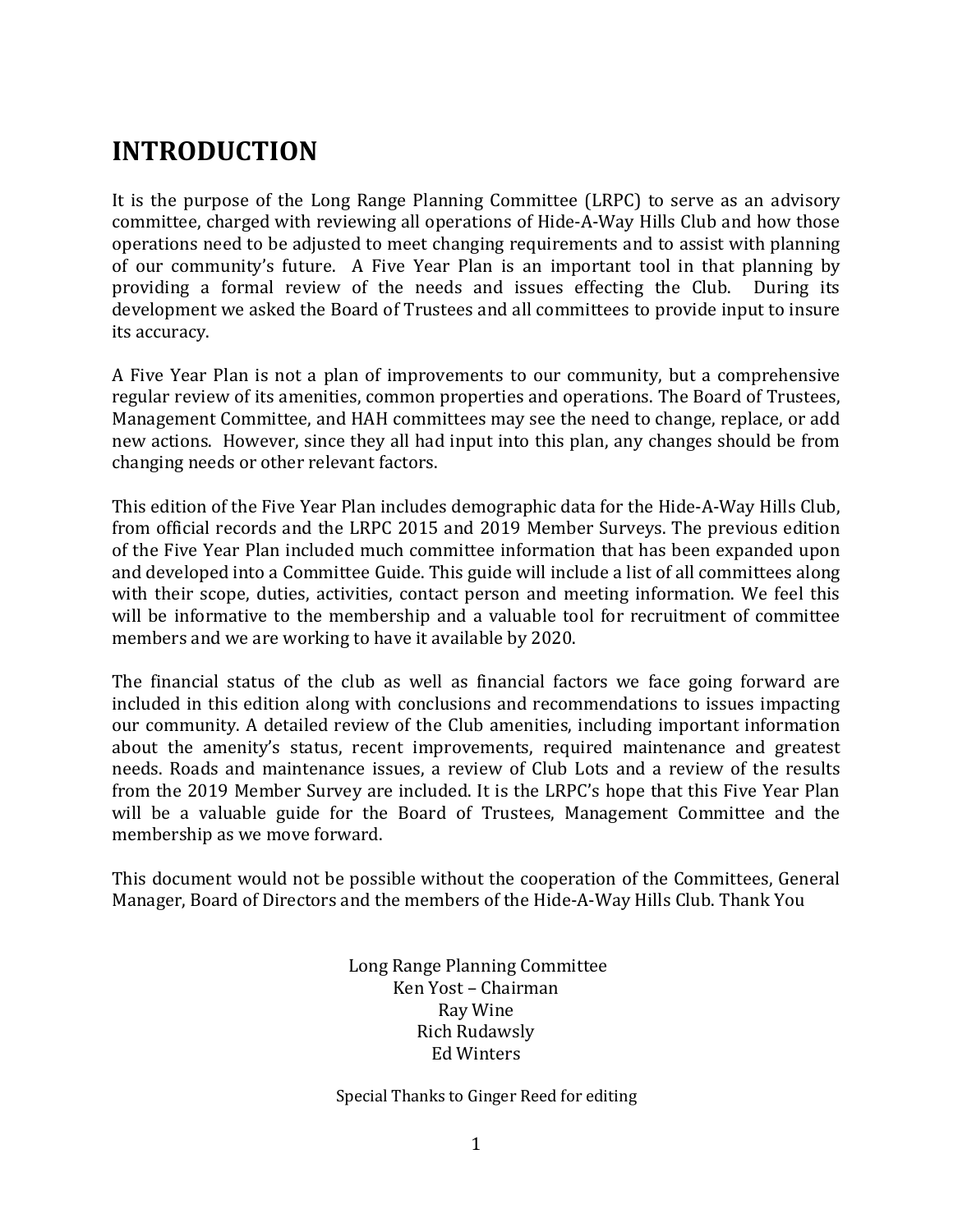### **SECTION 1 Hide-A-Way Hills Club Demographics**

*Hide-A-Way Hills Resort Club is a 1,650-acre private resort community nestled in the rolling wooded hills of Hocking County in southeastern Ohio. We are less than a one-hour drive from Columbus, Ohio. In 2011, our community celebrated the 50th anniversary of its founding in 1961. Established as a recreational community, it now has more than 700 homes. About half of our members live here full time.* 

The above statements may serve as a fair and official description of Hide-A-Way Hills, the place; however, it says little of the members that live here. Census records recognize the communities in Fairfield and Hocking Counties that Hide-A-Way Hills straddles, but this is not a typical community and is not even listed as a place name on the Fairfield County highway map, so little demographic information is available.

The Club office only tracks memberships not population and has indicated that there are approximately 740 memberships in the Club. The only demographic information about us comes from the 2015 Member Survey and the recently completed 2019 Member Survey.

The LRPC conducts surveys of members to gain some insight into the Club's demographics, use of amenities, activities attended and comments to questions asked in the survey. The detailed results of the 2019 Member Survey can be found on the Club website under the Member Information/Long Range Planning page. <https://www.hideawayhillsclub.com/>

We wanted to include results of the 2015 survey for comparison. Below are some highlights of the demographic information gained from those surveys of members.

When asked, *Is Hide-A-Way Hills your primary residence?*  2015 survey - 52% said No while 48% said Yes 2019 survey -43% said No while 57% said Yes

The answers to this question illustrate what we are actually seeing, which is more members choosing to live here full time. This can have both positive and negative effects on the Club. Full timers are more likely to volunteer for the Club but will use the roads and amenities more.

When asked, Do *you plan to make Hide-A-Way Hills your primary residence?*  2015 survey *-* 72% said No and 28% said Yes 2019 survey – 80% said No and 20% said Yes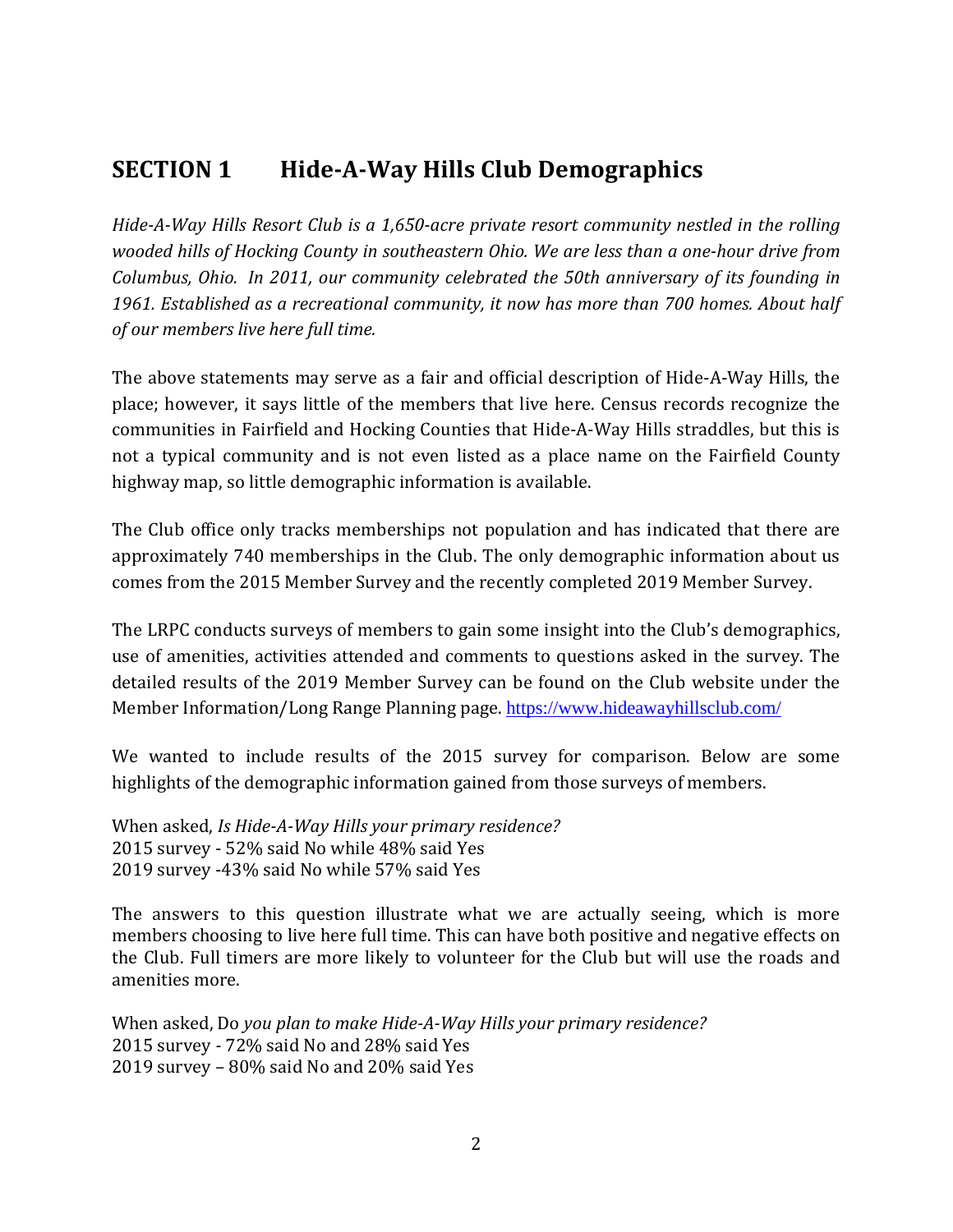The answers suggest that less part time members are choosing to live here full time. Combined with the previous question, it also suggests that new members are choosing to make HAH their full-time residence.

The 2019 survey indicated that 26% of us have been here more than 15 years vs 34% for the 2015 survey. The 2019 survey said 66% have only 1-2 people residing in the household vs 85% in the 2015 survey.

This indicates that the demographic of the Club is getting younger while the answers to the next question indicates the size of the households are getting larger.

The final questions asked part-time residents how often they come to Hide-A-Way Hills. The highest response was, Most Weekends, up slightly from the 2015 survey at 40.3%. Second was Most Summer Weekends with 27.8% also up from the 2015 survey. Close behind was, Once a Month with 27.4% again higher than the previous survey. All indicating that part-time members use of the roads and amenities is also growing.

Due to the resort or recreational nature of our community, useful demographic information can be hard to obtain. The Board and Management need this type of information to help plan for the Club's future. The Long Range Planning Committee recommends regular surveys of our membership to learn more about their changing needs. We would like to thank and remember Board member Dennis Aubrey for making the 2019 Member survey a reality.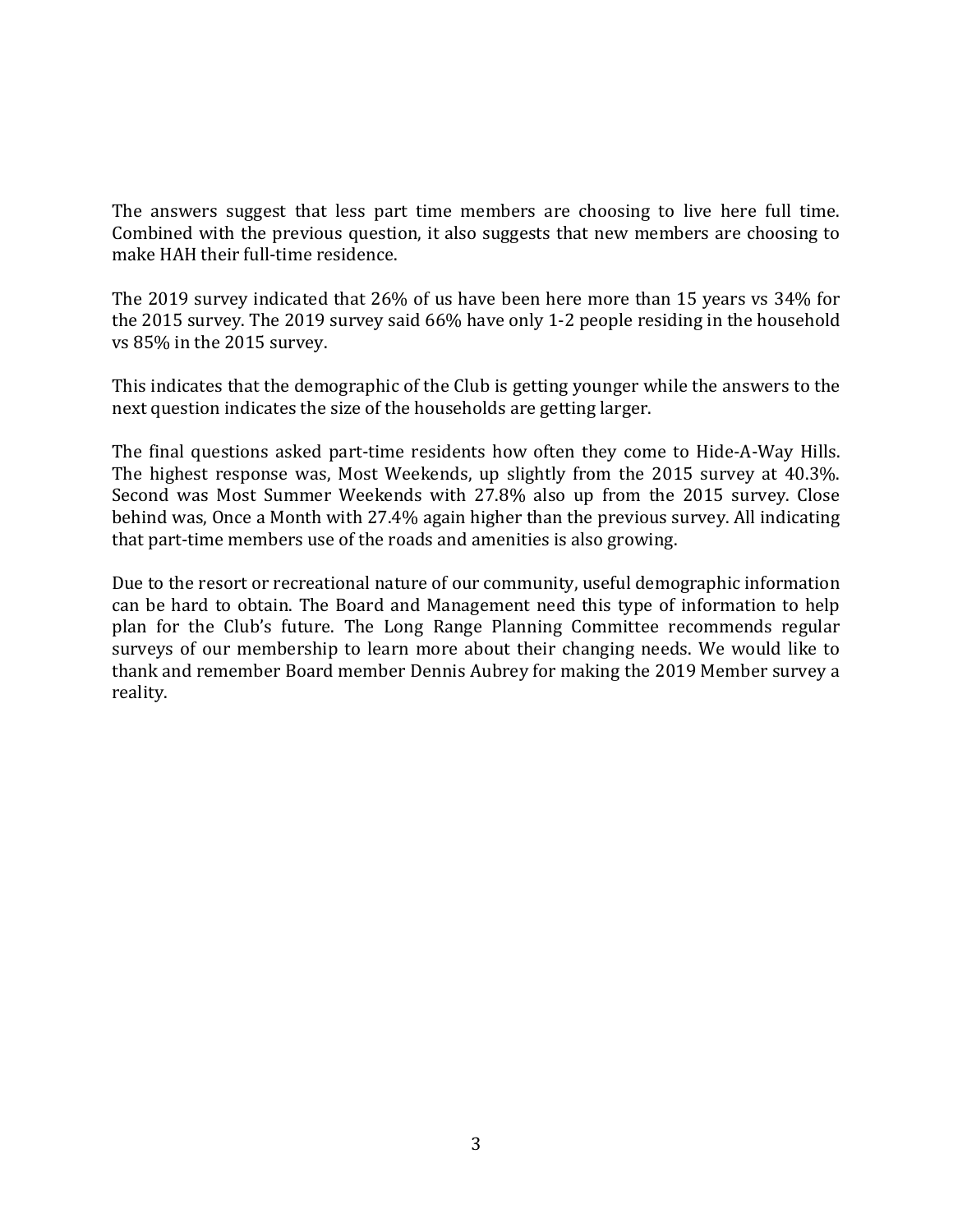### **SECTION 2 Financial Status of Hide-A-Way Hills Club**

Hide-A-Way Hills Club is a unique community that cannot be economically duplicated in today's environment. Efforts to protect our community from financial troubles are a constant concern. The volunteerism that flourishes here has saved the Club thousands of dollars and solved many problems.

The Club has grown and made progress on several urgent issues over the past five years that impact our Club. The Lake of Four Seasons has a new dam which is on track to be paid off in 2021. A new silt basin was constructed at the north end of the LOFS, a new boat storage area was created, Moto Paving was introduced, the Sheets Road property was purchased and the new Harcum Park created, septic was replaced for the front gate restrooms, security has much needed storage space for member deliveries, and a couple of new amenities were developed and committees formed.

The hope however, that an annual increase in assessments tied to the CPI (consumer price index) would be a hedge against increased costs associated with operating the Club has not been realized. Management is trying its best to just keep everything operational but sees costs rising faster than the CPI. The Club has proposed an increase in assessments twice in the past two years but has come up short in the votes needed to pass. Any future attempt must properly communicate the needs to the members who are still paying off the last special dam assessment.

The Management Committee is charged with preparing a balanced budget every year for approval by the Board of Trustees. For 2019, the Club has a budget of \$2.7 million dollars with the majority of that coming from monthly assessments, the road assessment and restaurant and clubhouse income. The majority of the Club's expenses go toward payroll and taxes totaling \$1.2 million for the Club's 21 full time and many part time employees. Other major expenses include insurance, professional fees, subcontractor's and food and beverage expenses.

Late payments or nonpayment of monthly or annual road assessments is another element of our financial status that our Management Committee and office staff work diligently to minimize. Recent figures show approximately \$25,000 for the monthly assessment and \$2,400 for the road's assessment are outstanding.

A review of the Club's financial status would not be complete without a mention of the financial performance of the Lodge and Club House. The Club House routinely makes a small profit while the Lodge still struggles to break even despite several changes to staff, procedures and menu. Food operations with a captive audience typically lose money and it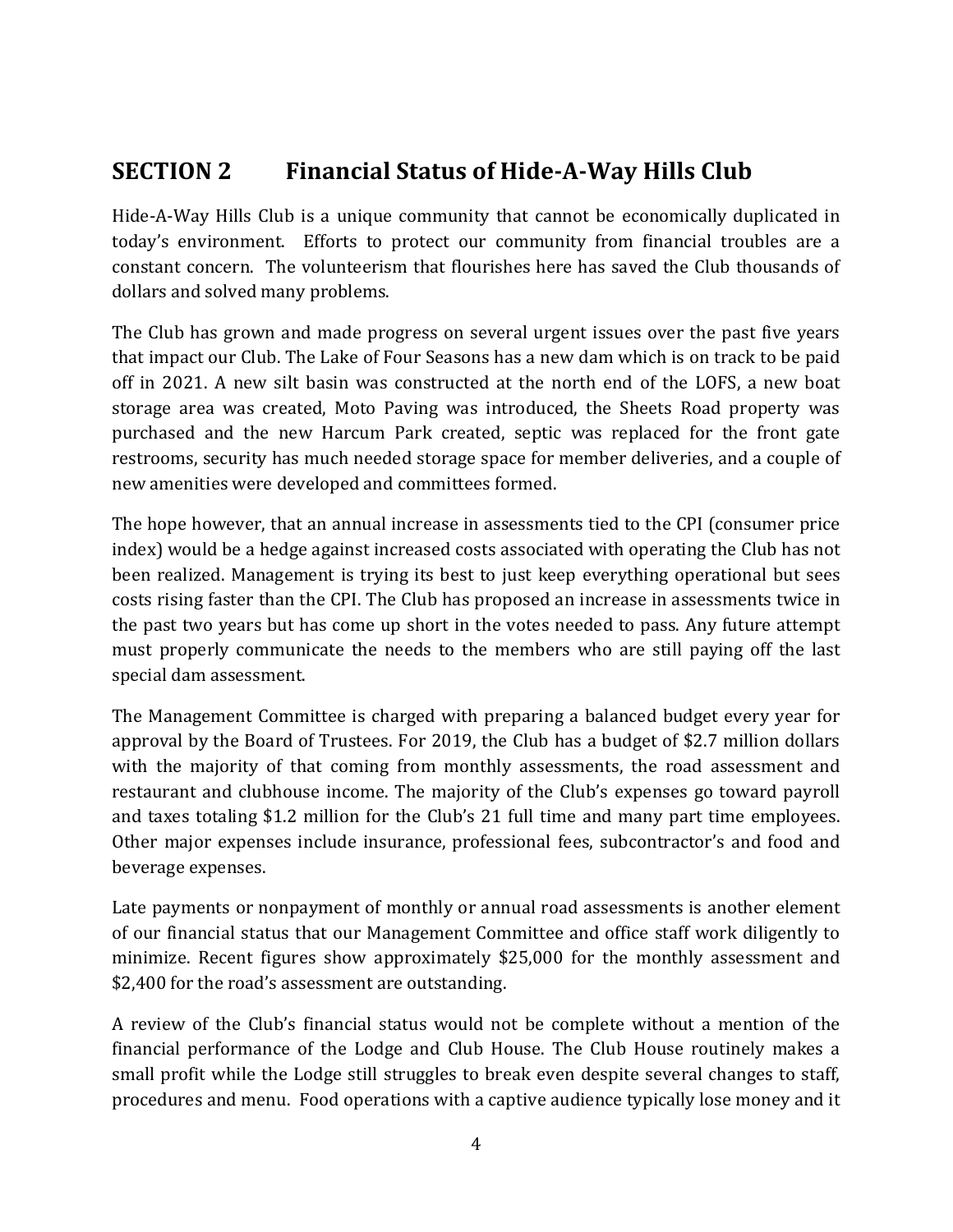is difficult to attract customers from the area under strict security procedures with little advertising. If the prices of the menu items, quality of the food and service is not what the members expect, their support will be lost as well.

The Club utilizes several funds designated for specific purposes:

**AMENITIES FUNDS –** These funds come directly from the New Member Fee and are collected throughout the year for maintenance and improvements to amenities. These have been a salvation for our finances and support many of the committee activities and projects. Fifty percent of the new member fees are shared among the committees based on a project's priority submitted by the committee chairs.

**DEPRECIATION FUNDS** – Funds set aside to repair or replace equipment and facilities at the end of their serviceable life. Formulas for the money are based on costs divided by the number of months from purchase to end of the serviceable life cycle. At the end of 2018 the Depreciation Fund had a balance of approximately \$89,000.

**CAPITAL FUNDS** – Funds set aside to be used for major new expenses such as new construction, new amenities, and replacement costs for losses not covered by insurance. Each month 5% of assessments are put into the Capital Fund. Occasionally excess revenue is added to the fund. Currently the Club has a Capital Fund balance of less than \$150,000.

**OPERATING FUNDS** - These funds are provided through the budget from assessments to cover day to day operating expenses. The fund balance fluctuates daily as income is received and expenses are paid.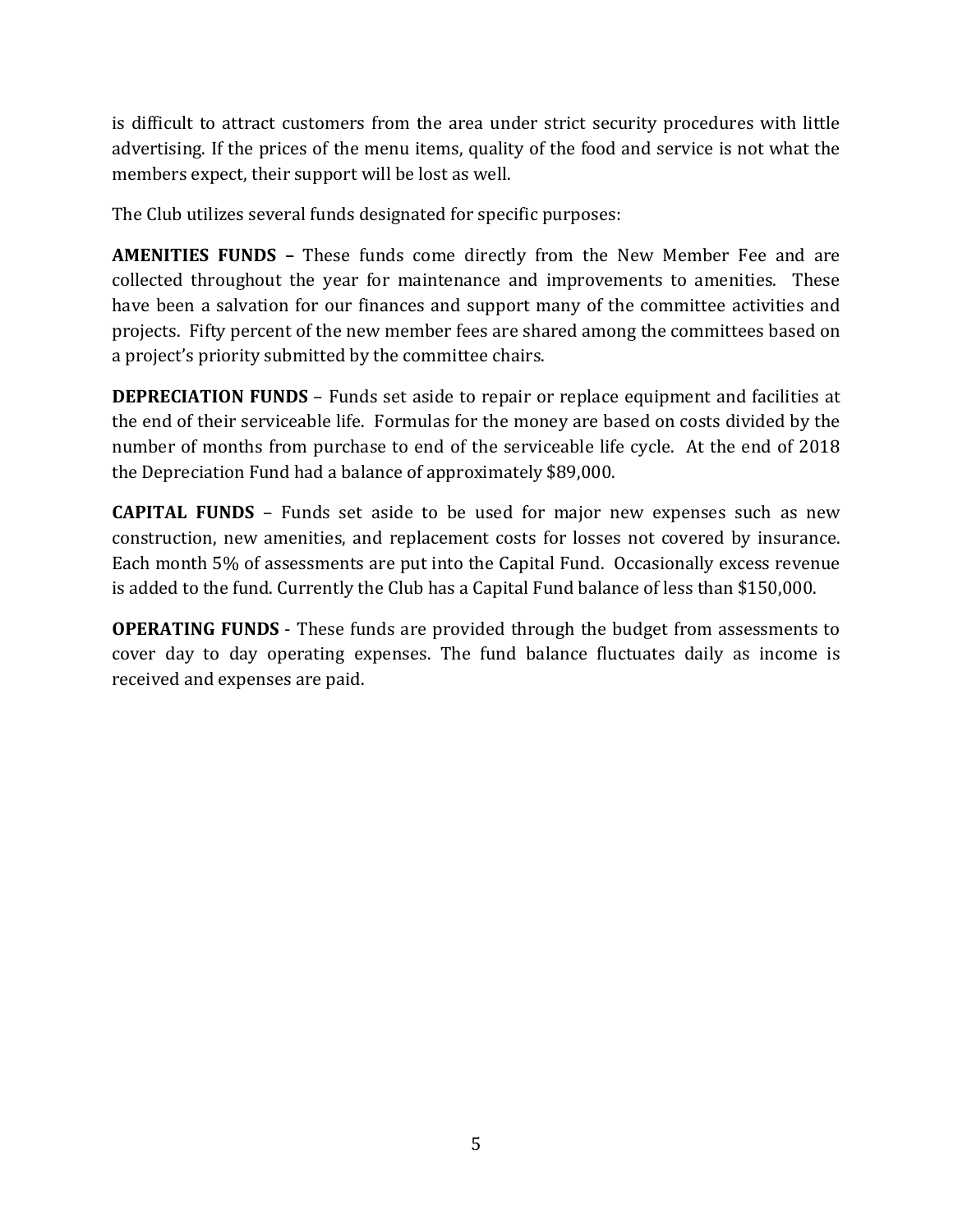### **SECTION 3 Financial Factors Going Forward**

Some significant issues are confronting the Hide-A-Way Hills Club as it enters 2020. These issues will impact our Club not just over the next five years, but for decades to come. We share the most pressing needs with the membership so that all members will understand these issues as they are discussed over the coming years.

#### **Financial Factors Going Forward include:**

- **Roads and Ditches**
- **Lake Eagle Claw Dam**
- **Lake Tomahawk Dam**
- **Other Dam Concerns**
- **Maintaining our Equipment**
- **Payroll for Employees**
- **Rear Gates Entry System upgrade**
- **Maintenance building**

#### **Roads and Ditches**

The roads in Hide-A-Way were constructed with gravel over a clay base layer. Only through repeated chip and seal applications over many years are these roads serviceable at all. This process does not add the needed strength for heavy loads, hence the load limits in the winter. The Moto Pave process builds strength to the roadway, uniform crown and width and is cheaper than asphalt.

While the budget does not allow for this treatment on all roadways the Club is working to Moto Pave the main roads. Three sections of Moto Paving have been completed from the front gate to the Lodge and to the Bremen gate. Additional sections, including the front entrance and parking lot and pool parking area, are planned but unfunded.

The current Roads Assessment brings in just over \$150,000 while our need for road repairs is \$200,000 per year. Recent asphalt patching has helped but the Chip and Seal process will need to continue as the only means of periodic roadway maintenance unless other or additional funding becomes available.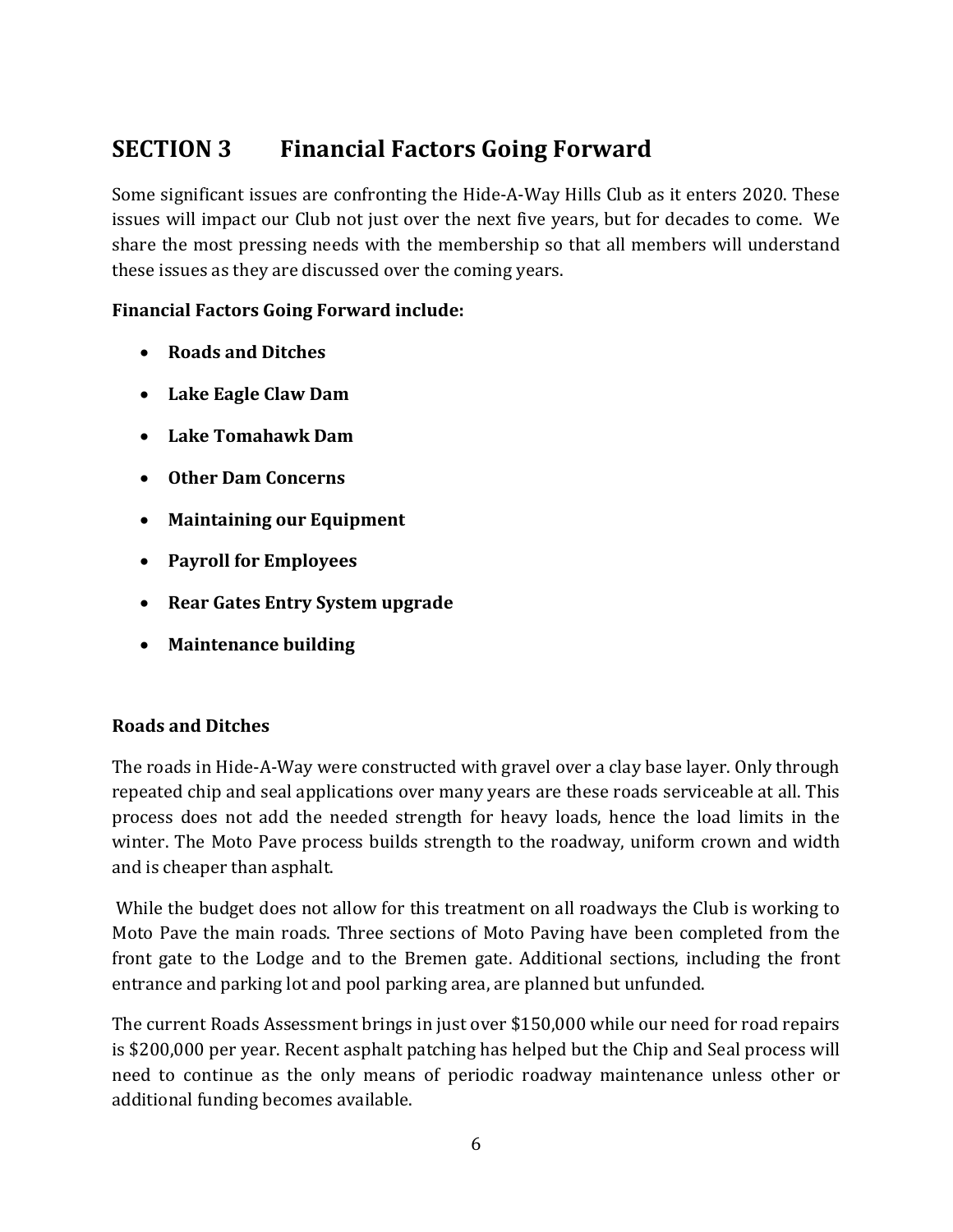Last year, 2018, was officially the wettest year on record. This condition has greatly accelerated the erosion of the roadside ditches which is compromising the roadways and culverts. Management estimates 5 miles of ditches are in need of repair particularly along roadways that have already been Moto Paved. The ditches will need to be restored and lined with asphalt in order to prevent further erosion. This additional strain on our budget means these repairs have to be deferred until additional funding is found.

#### **Lake Eagle Claw Dam**

This Dam needs a siphon relief valve and the top of the Dam needs to be leveled. There are leakage issues but the Ohio Department of Natural Resources is happy with current monitoring activities. Suggestions have been made for the fixes but nothing is currently being designed to fix the problem. Repairs to this dam will be another significant expense the Club will incur over the next five years.

#### **Lake Tomahawk Dam**

The Lakes Committee researched the unsightly low level of water in Lake Tomahawk (Leaky Lake). The cause of the leakage is bedrock cracks and the principle pipe leaks. The principle pipe needs to be replaced due to corrosion. Betonite has been applied to the suspected roadside leak area in the past. A prior estimate for a clay liner and new pipe would be in excess of \$200,000. The committee intends to continue researching remedies with the aid of an engineering firm and contractor if and when funds are available.

#### **Other Dam Concerns**

It is important to know that the Club is liable for any downstream damage or impact of a dam failure. Therefore, constant monitoring, maintenance and conformity with regulations are imperative. The Club needs to continue to keep the membership informed as the monitoring continues and as concerns are identified.

#### **Maintaining our Equipment**

The Capital and Depreciation Fund is still recovering from being depleted with the Lake-of-Four-Seasons dam repair in 2016. The Club's equipment has continued to age with little funds available for replacements. Equipment needs could average \$100,000 per year over the next four years. This equipment includes dump trucks, mowers, tractors, blowers, trailers and any tools and vehicles that our maintenance team needs to just maintain our facilities and roadways at current levels.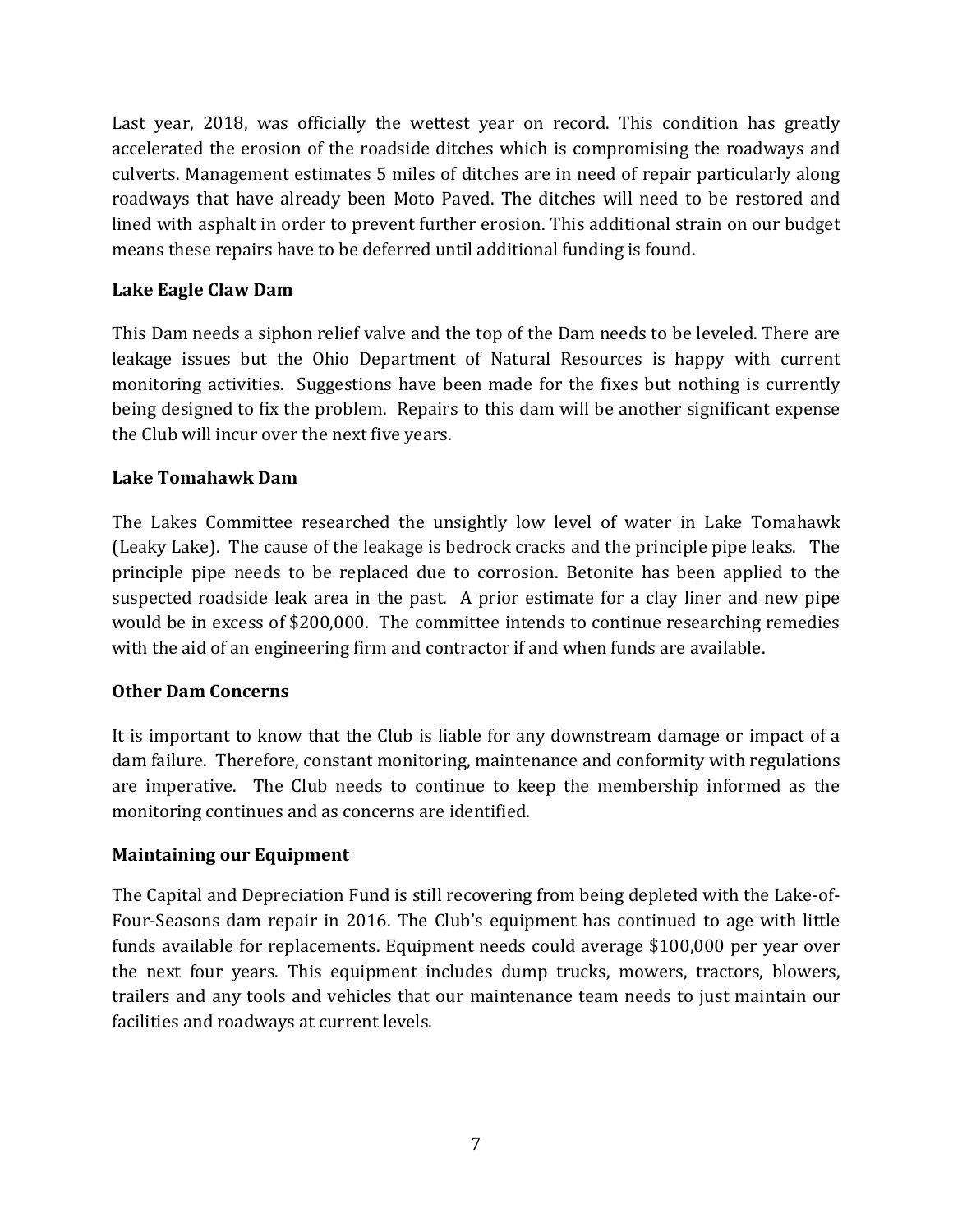#### **Payroll for Employees**

The 2019 Budget indicates the Total Payroll Expenses to be \$991,300, not to mention the \$257,000 in payroll taxes. The Club's by far biggest budget item is the salary we pay our 21 full time employees and deservedly so. These are the people that keep our community running including maintenance, office, Security, Lodge and Clubhouse staff. Increases in payroll, taxes and insurance every year means that some other budget items need to take a cut to maintain a balanced budget.

#### **Rear Gates Entry System Upgrade**

The Club has evidence that the rear-gates entry system is compromised and has been for years. The garage door opener system is 1960's technology and can be easily copied. The office may have a number or record of the ones that were issued over the years but there are many more out there.

The Management Committee is working with vendors to get some costs and a good scope for the project. Early estimates could be tens of thousands of dollars for a Radio Frequency system that again, the Club does not have the funds to support.

#### **Maintenance Building**

The maintenance building is critical for the operation and maintenance of Hide-A-Way Hills Club. It stores our equipment and houses our maintenance staff, but just barely. Despite the recent construction of a crude bunk room there is still no working restroom or shower. During the winter, we may require the staff to sleep there to be available if needed. A well will need to be dug, a restroom constructed and a septic system installed. This cost could be \$20,000 but could also provide a wash-out area, but, again, there are little funds in the budget to accommodate this Capital Expense.

The Management Committee works hard to provide a balanced budget every year and has to make tough decisions about where to place valuable resources. The budget is focused on our most pressing needs just to keep what we have now operational. It is anticipated that the Club will be voting a third attempt for an assessment increase in 2020. The Club must be open to new revenue streams and continue to build reserves to maintain what we have now for decades to come.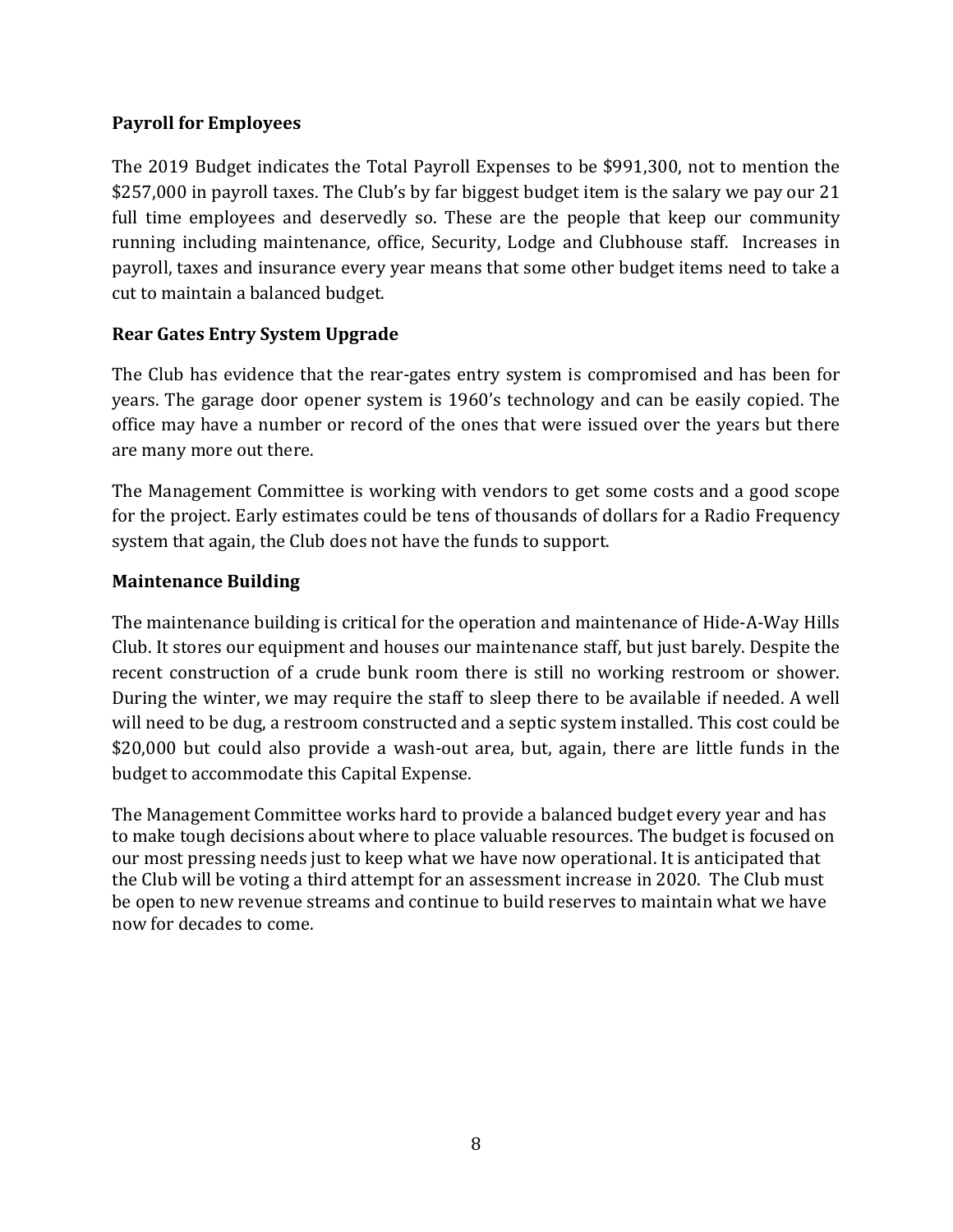### **SECTION 4 Conclusions and Recommendations**

It is a pleasure to live in Southeast Ohio's best kept secret, but there are a lot of issues facing our community. This document is a comprehensive look at Hide-A-Way Hills Club, amenities and operations. The following is the Long Range Planning Committee's conclusions and recommendations to the Club as we move forward.

#### **Financial Factors Going Forward**

While Management provides a balanced budget every year, it is apparent that the Club's income is not keeping pace with expenses. A review of this Five-Year Plan reveals that there are many critical needs of the Club that cannot be met without another source of income or assessment increase. Attempts in 2018 and 2019 to get an assessment increase failed.

#### **The Club should continue their efforts and place an assessment increase on the ballot but should limit future special assessments or major assessment increases to five years.**

The Board of Trustees governs our Club but the Management Committee operates it. While the Board meetings can be viewed on line, Management simply posting meeting agendas by emailing the membership is insufficient communication of important discussions of planned operations issues and projects.

#### **Management needs to better communicate with the membership on their planned meeting topics, operations and projects**

#### **Members need to support Management and be part of the discussion.**

Trying to find factual information about the status of all the Club's dams was difficult during the development of this document. These dams have a huge impact on our funding needs for the future and the Club needs to be open about all potential or anticipated issues and costs.

#### **The Club needs to provide a complete accounting of all issues affecting the dams including cost before we can plan for their future.**

In this Go-Fund-Me age many members have asked why Hide-A-Way Hills Club does not set up a means to accept donations from current and former members. Our community has a long history of donating money for various things we enjoy. Many reasons have been offered and no effort is being made to pursue it.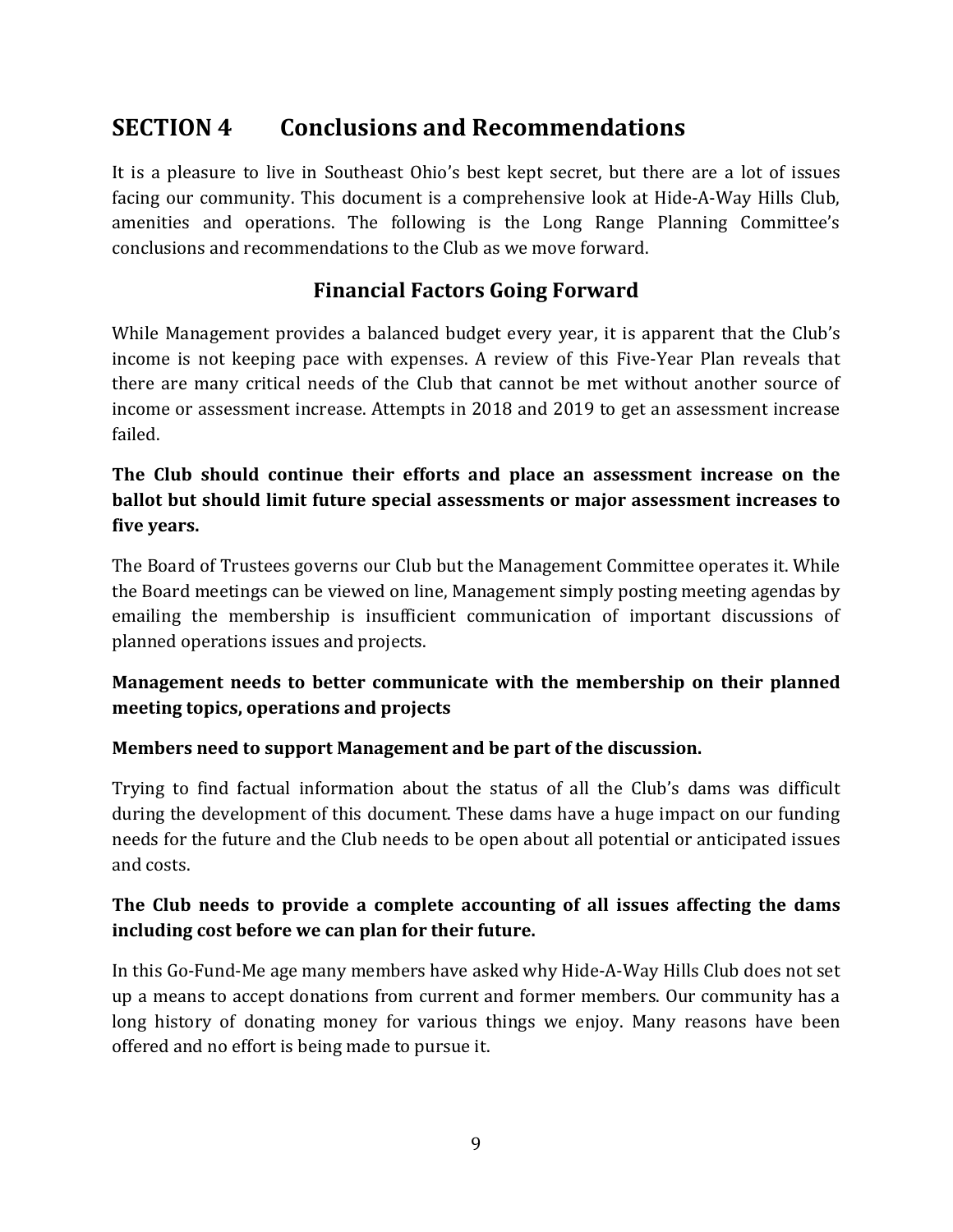**The Club needs to be open to new revenue streams and should re-investigate a Legacy Fund for the Club**

#### **Amenities**

Hide-A-Way Hills Club members are blessed to live in such a wonderful community with so many amenities. All those amenities have been developed over years and some are starting to show their age.

Of the Club's 26 amenities only 19 are associated with a committee who request funding for their maintenance and upkeep. Management Committee's charge is to, *guide and control the operations, maintenance and improvement of Club's properties.,* They have somehow been excluded from participating in the Amenities Fund Disbursement process and has not budgeted any money in the General Fund for amenities in years.

#### **Management Committee should have a place at the table when amenities funds are available**

The horse shoe pits are not a big amenity but their current location renders them useless. With a little grading at a more convenient location, close to the shelter house this amenity as well as other yard games could have a useful home.

#### **Management should relocate the horse shoe pits closer to available parking and other recreations facilities**

Management was proposing to replace the guard shack at the front entrance to provide more space for package delivery. Plans for a new 1200 square foot building have yet to be developed and may not even happen.

#### **The Club should commit to a development plan for the Entrance and Front Green before any further structures are built**

#### **The Club needs to provide more detail on a new entrance structure before member support for funding is requested**

The Lodge is an amenity that we can all be proud of whether we have food operations or not. The restaurant has struggled to break even in revenue for many years despite changes in personnel, equipment and menu.

#### **The Board of Trustees and Management need to evaluate the best financial options for continued food service at the Lodge**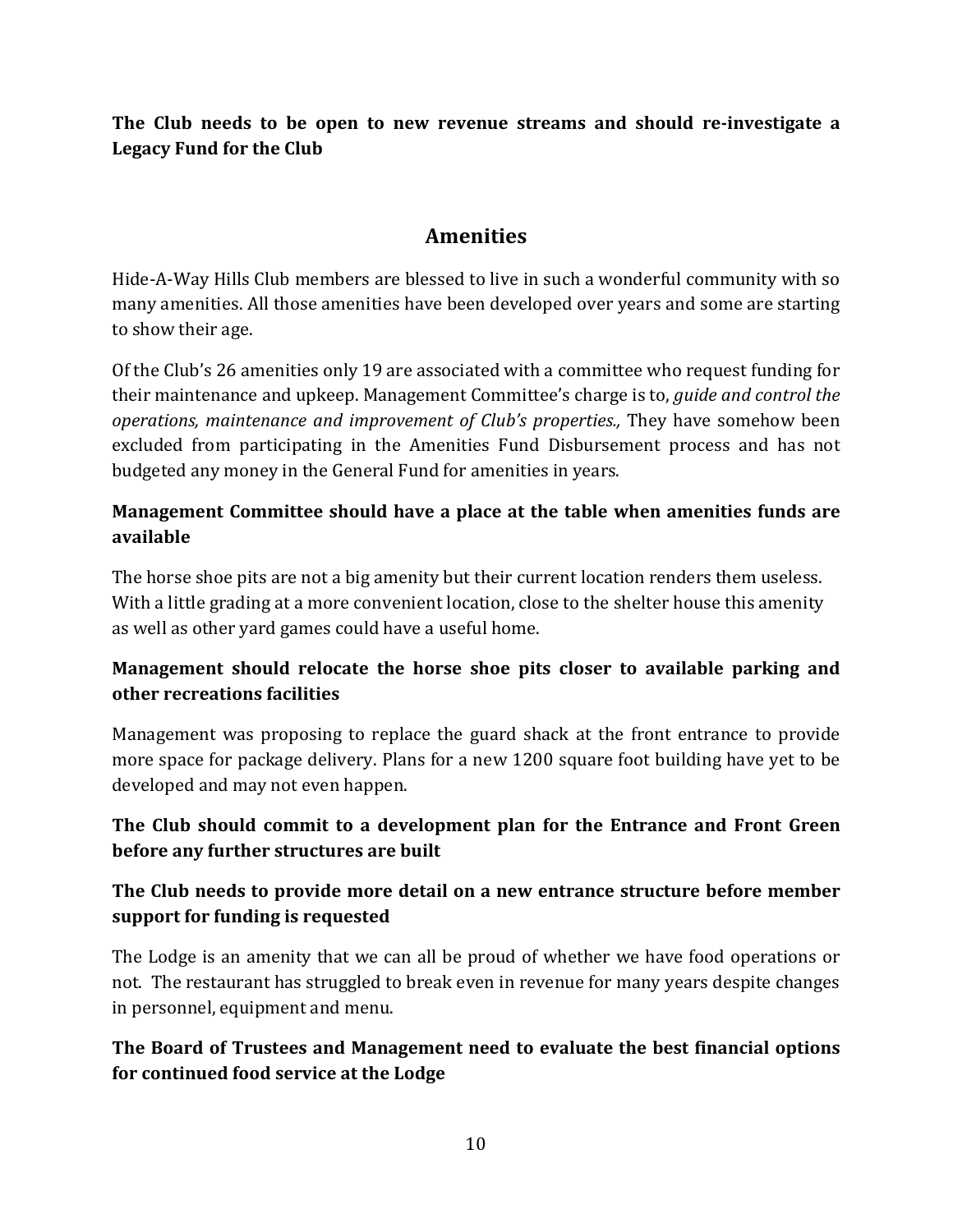The Club has an abundance of green space that is not being utilized or accessible. A development plan for these areas could help guide the Club to maximize their current or future use.

#### **The Club should develop a plan for development of its largest green spaces over the next five years**

#### **Roads and Maintenance**

The \$200 we pay every year for the Roads Assessment is and has been insufficient to pay for the actual work that needs to be done on our roads every year. As cost go up, we are having to cut back on the amount of work performed.

#### **The Club needs to increase the road assessment or reduce maintenance until additional money can be found**

The Club's plan to Moto Pave additional roadways is welcome, however there are sections of these roadways that need to be widened and ditches repaired before any further Moto Pave operations commence.

#### **Management needs to perform select roadway widening before any further Moto Pave applications occur west of the main gate**

The maintenance staff does a great job of clearing our roadways of 8 inches of snow, unless you pass someone or need to turn around. Our roads are narrow and during heavy snow events seem even more narrow but were designed with wide spots or teardrop areas on the inside of curves as well as intersections.

#### **Maintenance staff should be directed to plow these areas once the roads are clear to facilitate better passing and turning**

The Club receives numerous complaints each year about the dust from the roads due to the grits used during snow operations. These same grits also create hazardous conditions on dry pavement. Management recent purchase of a sweeper is a good first step.

#### **Management should reduce the extent and duration of dust causing grits on the roads**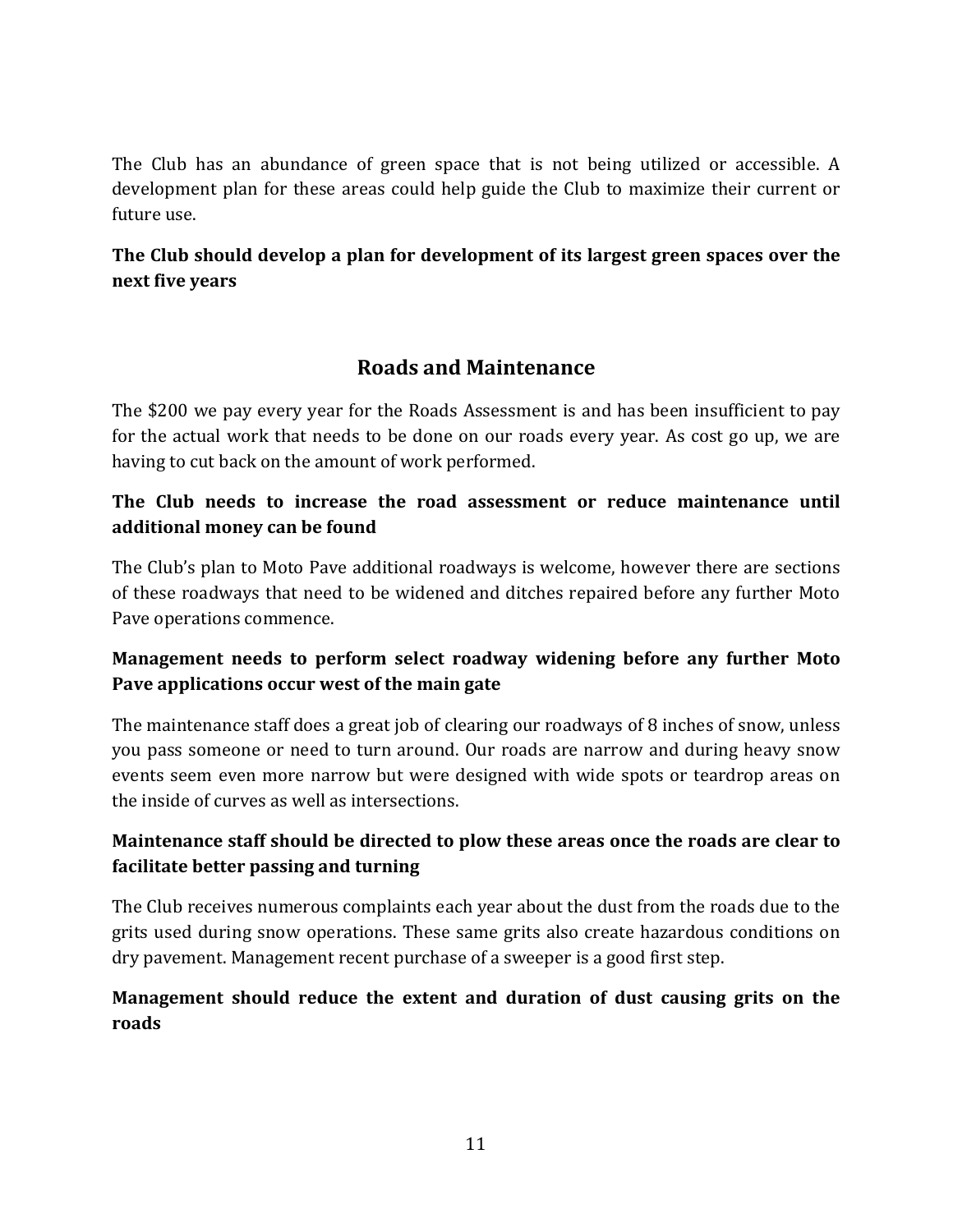The employees of Hide-A-Way Hills Club are what keep this place livable and while they are truly appreciated, we are at risk of losing valuable staff due to low pay and benefits.

#### **Management needs to provide our employees with wages, benefits sufficient to hire and retain valuable staff**

The screening of the maintenance area has appeared in the Five Year Plans in the past but no action was taken despite available resources. Now home to the recycling bins, the trash in this area has increased and therefore some screening is needed.

#### **The Club should support any efforts to make screening of maintenance a reality**

The maintenance building has never had a working restroom. In addition to livable wages and benefits we need to provide our employees with safe working conditions. The expense of a bathroom, well and septic system is not beyond our means.

#### **The Board should recognize that healthly facilities are a priority for our employees**

#### **Club Lots**

Growth is upon us whether we like it or not. Club lots are a valuable asset and the sale or retaining of these assets is an important decision that should not be handled casually.

#### **Management and the Board need to formalize the review, evaluation, retainage and sale of Club lots**

#### **Member Surveys**

The Long Range Planning Committee conducted a survey of members in 2015 and 2019. With the influx of new members in the past 4 years the Club should commit to continue this effort to learn about our members and their wants and needs.

**The Long Range Planning Committee should conduct a survey of members every five years**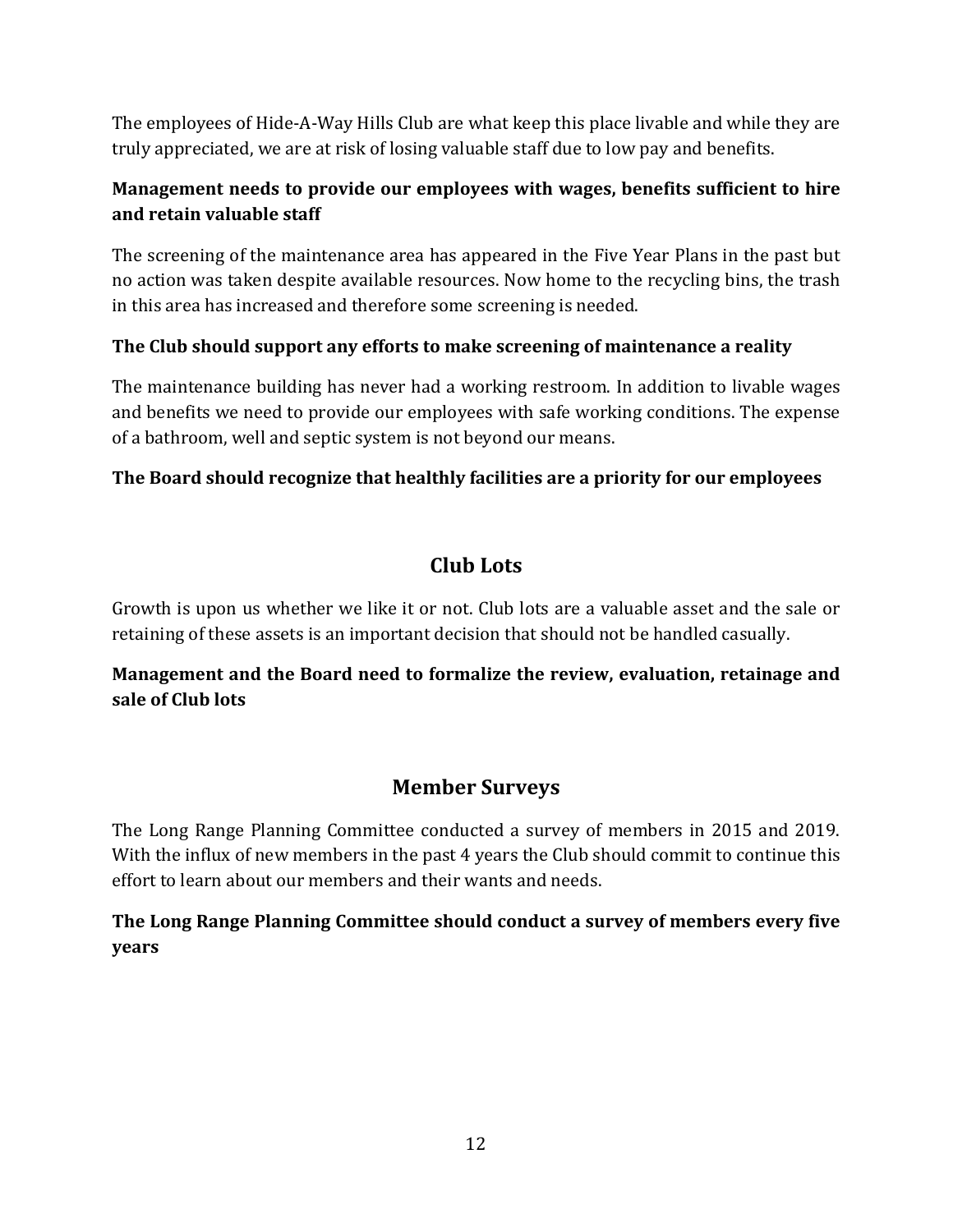#### **Other Important Issues**

It is not the responsibility of the LRPC to review the Code of Regulations for the Club. The Constitution Committee was formed for that purpose. Code Changes require a formal review and vote of the members. Rule changes however, are formed and implemented with little input from the membership. With the proliferation of rules in the past few years the Club needs to review their rule making procedures.

#### **The LRPC should review the procedures on how and why rule changes are formed, communicated and implemented by the Club.**

There has been a lot of complaints and discussion lately about offensive lighting from residential properties. The biggest offender of our own Building Code is the Club itself. The Club operates over 40 pole lights at various places, some in areas that are closed at night. Some recently installed Club lighting are a direct violation to the Club's own Building Code.

#### **The Board and Management need to look at our current lighting needs and eliminate offensive and unnecessary lighting from the Hide-A-Way Hills Club**

With the availability of LED lights members are placing unnecessary and offensively bright lighting on their house, garage and parking areas.

#### **Members also need to review their own existing or proposed exterior lighting needs**

The map of the Hide-A-Way Hills Club is as old as the hills and has been cut and pasted for years by member volunteers to reflect new properties, amenities and roads. While this is satisfactory for a general use map of the community, the Club should have a more accurate useable and versatile mapping system. Interactive mapping could be linked to existing databases and provide an important management tool. Better mapping could also aid in getting emergency services to our homes.

#### **The Club should investigate and consider a better mapping system for the Club.**

The Club has improved communication with the membership over the past few years with the advent of videos for our Board meetings and email blasts. Social media has also played a role in notifications of events, power outages and committee meetings. However, we know that few people visit the Club's web site, view or attend Board or Management meetings or read their newsletter, The Echo. This apparent lack of attention should not discourage our leadership from continuing to improve communication with the members.

#### **The Club, committees and members need to strive to continuously improve communication and coordination of Club issues and projects.**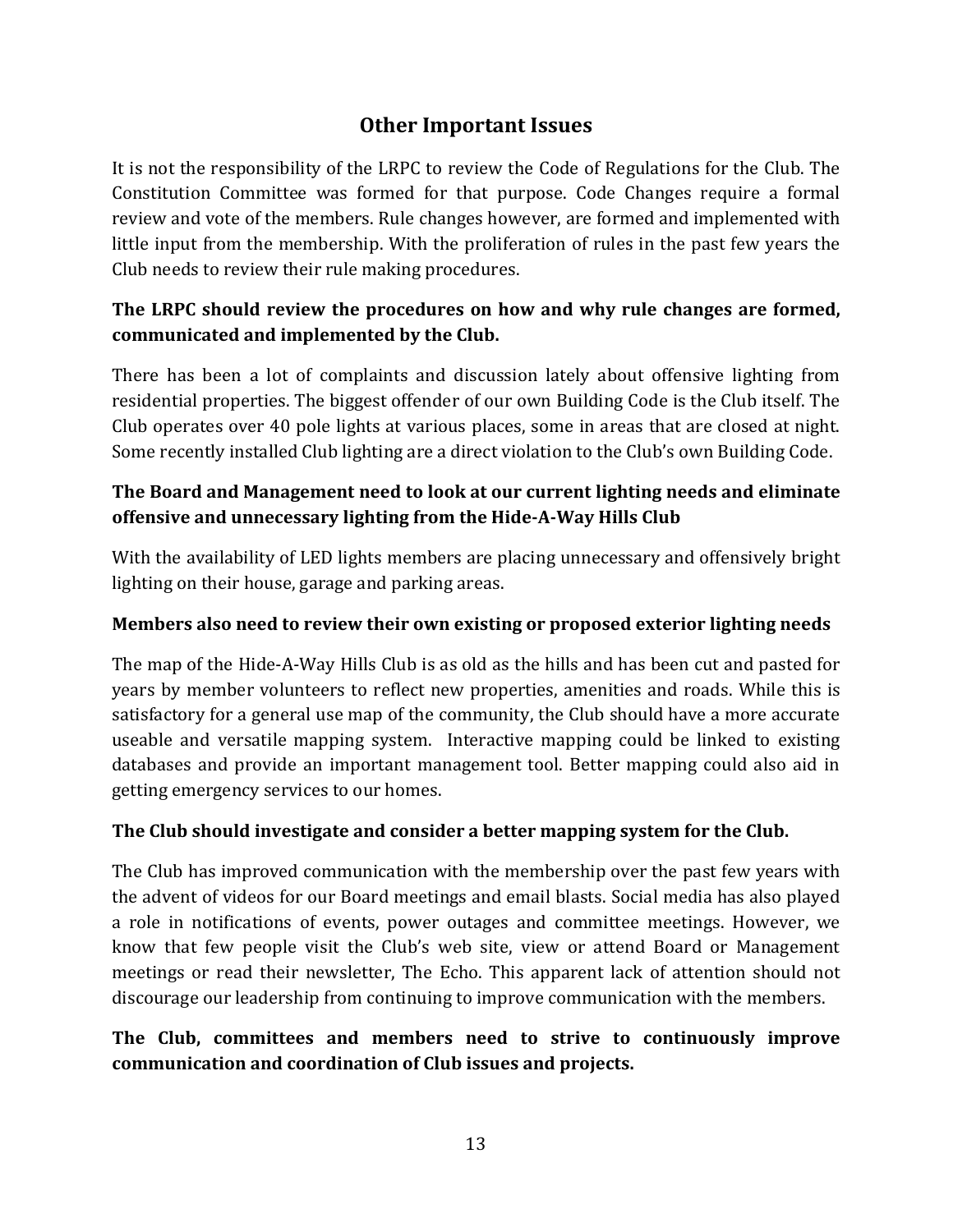The Club has a Building Code that the Architectural Control Committee, General Manager, Management and the Board of Trustees work to enforce. It is the standard that we hold all members to for construction projects. Projects initiated by the Club and committees however, skip the formal review and permitting process and proceed to construction without much oversight.

**Any new construction of Club facilities, structures or improvements to existing structures built for and by the Club should adhere to the Building Code** 

The Long Range Planning Committee appreciates your comments. Please direct any comments to Ken Yost, Chairman at kyost1@columbus.rr.com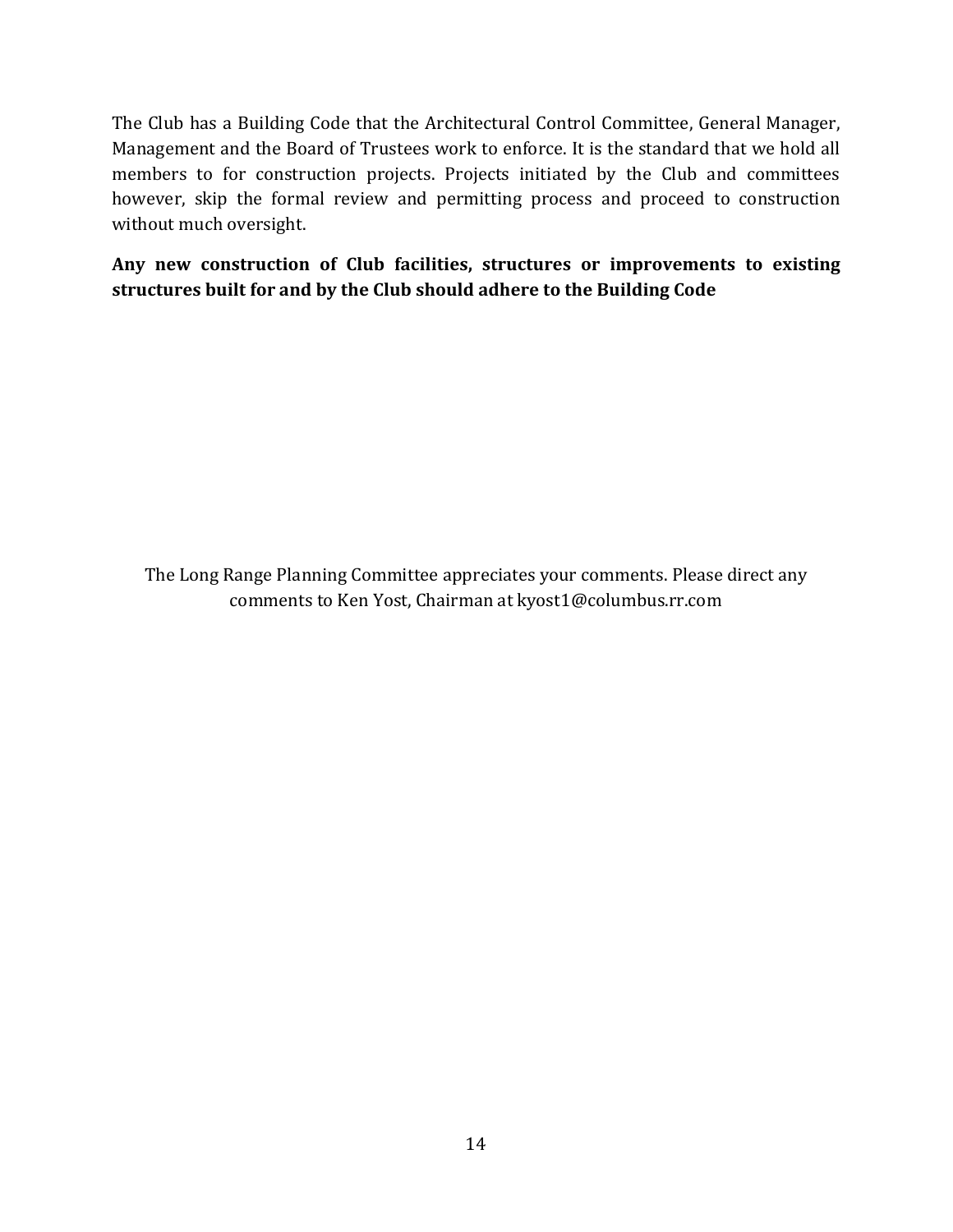# **Section 5 Supporting Information**

# **Club Amenities**

Amenities can be defined as "*something that serves as a comfort or convenience*". Not something we need, but something we want. Amenities are an important part of resort living and most resorts are measured by the amenities they offer. Hide-A-Way Hills is lucky to have so many and varied amenities.

The LRPC has further defined an amenity as, *a place, facility or structure, designated or constructed by the membership for their comfort and convenience*. As part of the LRPC review of HAH operations, we described each amenity along with statements on its condition, capacity for growth, recent improvements, required maintenance and the greatest needs.

The LRPC has compiled the accompanying list of 26 Club amenities. Most are familiar like the lodge and shooting range, while some are new like, the amphitheater and disc golf course. Others we may not think of as an amenity as in security and green space.

It is important to note that six of the amenities that are used on a daily basis need to be staffed in order to operate. The lodge, clubhouse, microbrewery, security and swimming pool need to be staffed with paid employees. The shooting range is staffed with volunteers only.

During the development of this document, improvements and expansions of existing amenities are planned or under development. These will be covered in the amenity they are associated with.

It is our hope that this review of amenities will be informative to the membership and a tool for management and the Board going forward.

# **Airport**

The Hide-A-Way Hills airstrip, located in the south green is a private natural turf runway provided for members use. The field elevation of this strip is 780 feet above sea level; the grass landing strip is 100 feet wide and 2,350 feet long. The airport offers a tie-down area adjacent to the airport. The adjacent hangers are on private property. The airport is a daylight strip or Visual Flight Rules only.

The airstrip is not heavily used by members but has been used for life flight landings in the past. Access roads to the east and west of the airport limit is length. It needs to be cut, rolled and inspected regularly to keep it operational.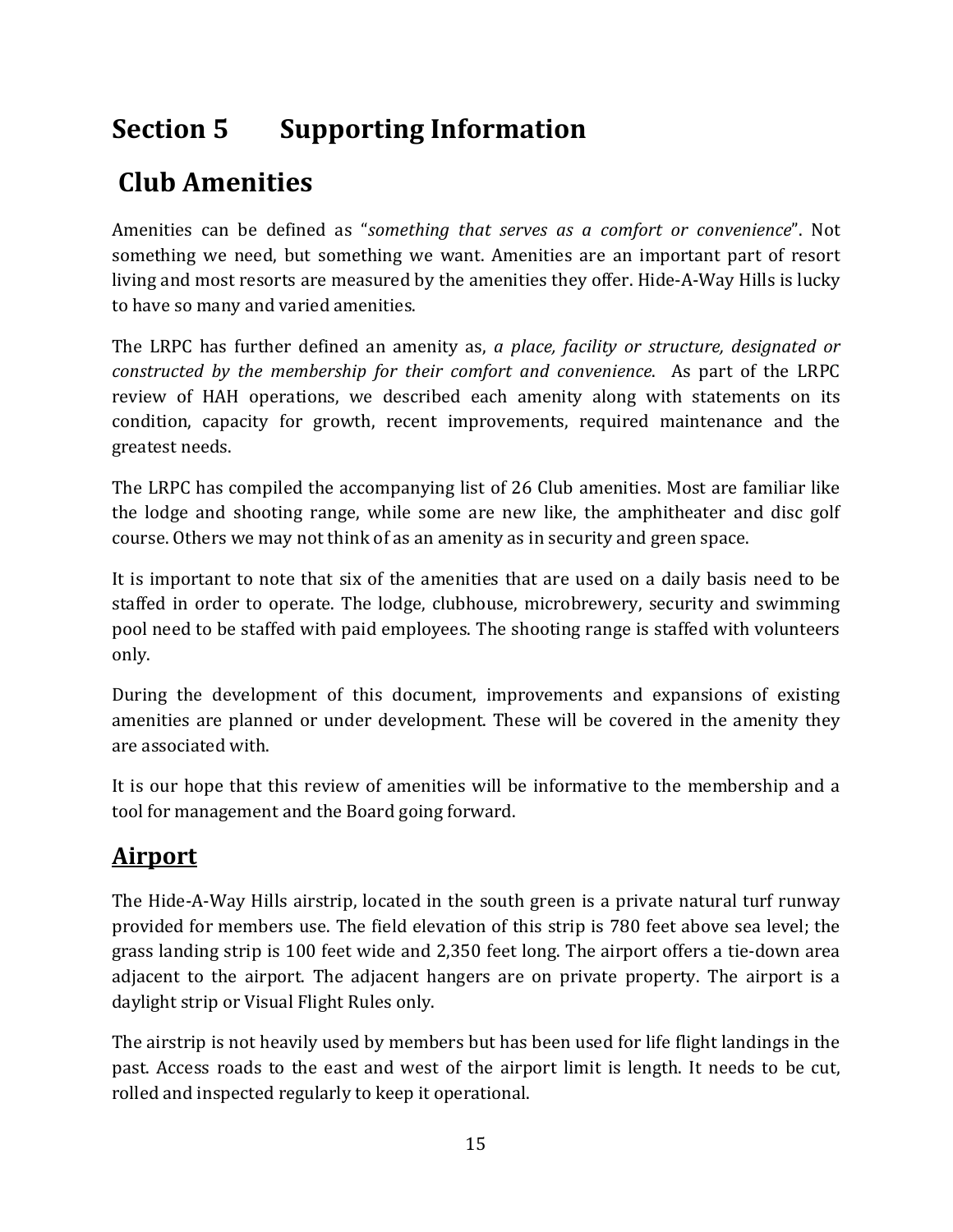#### **Recent Improvements:** None

**Required Maintenance:** Seasonal mowing and rolling

#### **Greatest Need:**

- Guard against unauthorized off-road vehicle crossings.
- Replace Wind Sock

### **Amphitheater**

Located below the lodge on the site of the old swimming pool is another one of the Club's newest amenities. The amphitheater was used for several years as a concert venue and event area featuring grilling and chili contests before the wood structure was constructed over the stage area. Temporarily home of the Dam Jam, the hillside was terraced in 2017 and additional stairs build to better accommodate concert goers. The Social Committee who has developed this amenity, sponsors the concerts and has additional projects planned for the facility.

#### **Recent Improvements:**

- Stage shelter built
- Electric improvements
- Hillside terraced
- Improved area for Port-o-John's

#### **Required Maintenance:**

- Cleaning and staining shelter
- Mowing of hillside and grass area

#### **Greatest Need:**

- Improved lighting
- More stairs

### **Barn**

Hide-A-Way Hills oldest facility, the horse barn. Given the timber construction techniques used, experts believe the barn was built in the early 1800's. The bank run barn was originally part of a farm on a Hocking Country Road which is now Maya Lane. The barn offers 9 stalls at no cost to its members who must maintain and feed their own horses. The barn is at capacity with limited space for additional pastures or stalls.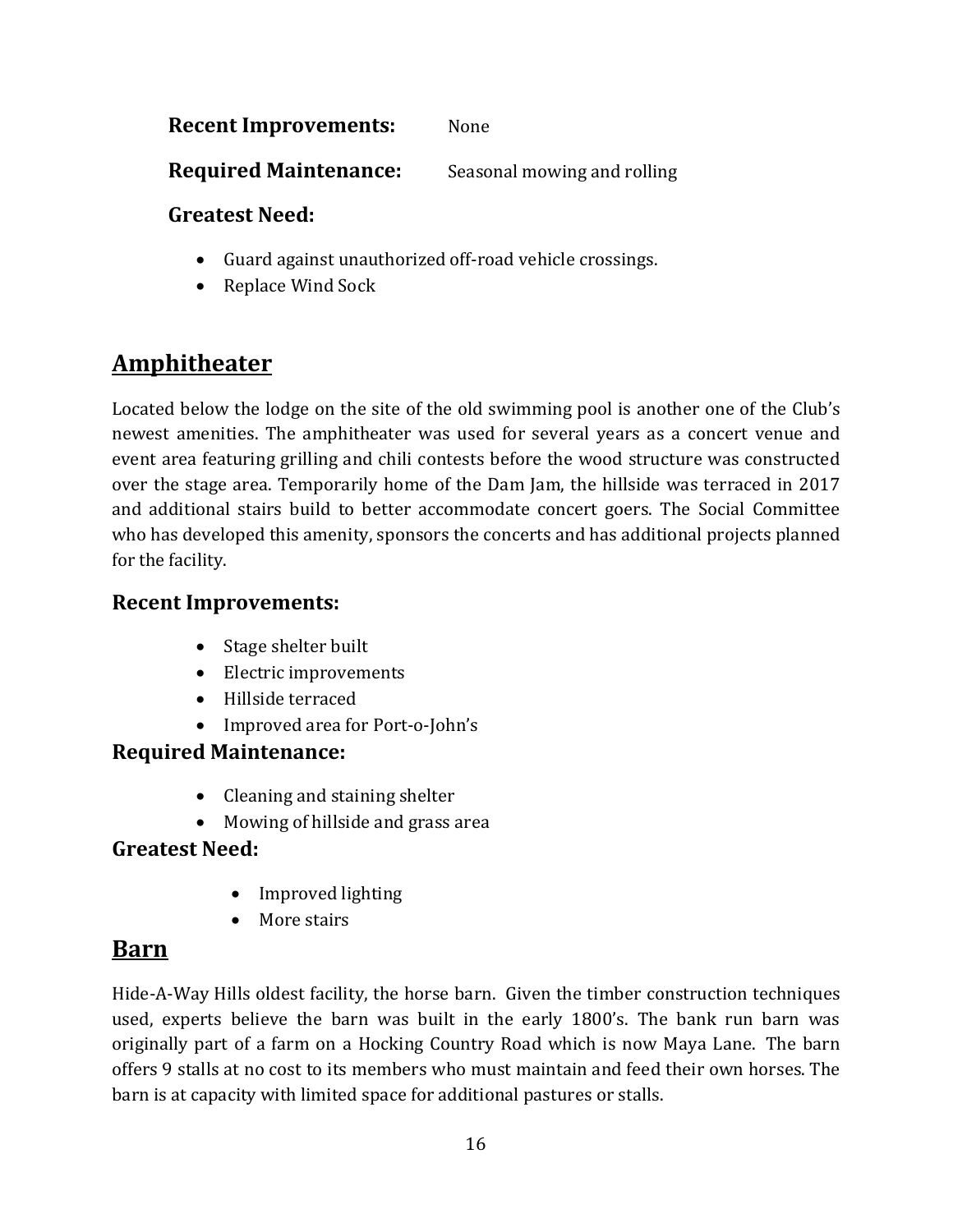**Recent Improvements:** Patched leaking roof

**Required Maintenance:** unknown

**Greatest Need:** unknown

### **Basketball Court**

The basketball court is located between the playground and shelter house on the front green and is one of the oldest amenities in the Club. Its dimensions of 79' by 50' are short for high school level play (junior high courts are even smaller at 74' and play with a width of 42') but it provides a favorite facility for youth of all ages and general family play.

The playing surface is in fair condition with some cracking, one of the poles is leaning and the nets need to be replaced. The court has been seal coated many times over the years but there does not appear to have been any lines painted on the court which would enhance play. The court should be resurfaced within the next five years.

**Recent Improvements:** Court seal coated in the past 3 years

#### **Required Maintenance:**

- Resurface court
- Replace netting as needed

#### **Greatest Need:**

- Replace Netting
- Straighten Pole
- Resurface Court
- Paint free throw lines on court

### **Beach**

The 200 foot sand beach area includes 3 picnic tables, a grill, 8 temporary boat docks, trash receptacles and a port-o-john during the summer. The beach experiences heavy use during warm weekends and especially holiday weekends between May and September. There is no Club property available for expansion of the beach area. Parking has been a problem in the past so Management posted signs to give priority to member vehicles. The Club owns three lots across the road for future parking and silt trap access.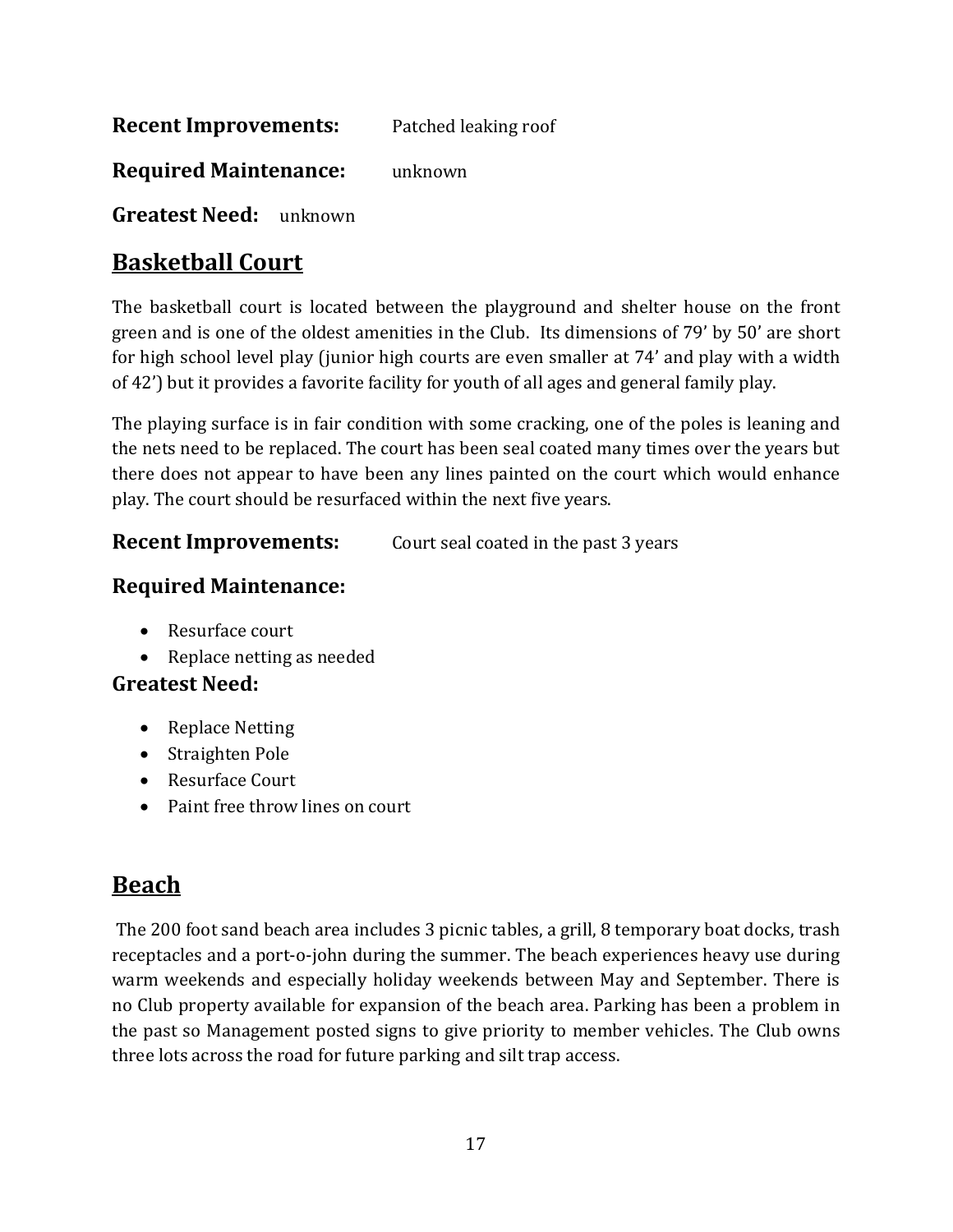The retaining wall is generally sound but shows signs of infiltration of water from the picnic area above. Minor grading and reseeding should be performed to alleviate this problem. The tables are beginning to sag and are rotting and should be scheduled for replacement within three years. The old light pole is severely leaning and the two lights are not functioning properly and should be replaced. Some minor clearing would provide space for kayak racks but most importantly the beach needs to be raked on a seasonal basis.

#### **Recent Improvements:**

- Installation of boat docks
- Installation of benches and hocks for towels
- Grading and safety improvements
- Replaced top rail of retaining wall

#### **Required Maintenance:**

- Grass cutting in picnic area as needed
- Replenishment of sand annually
- Power washing boat docks annually
- Raking sand monthly during the summer

#### **Greatest Need:**

- Lighting replaced
- Picnic tables replaced
- Grading of picnic area
- Installation of kayak racks
- Raking sand on beach

### **Boat Docks**

The Club operates 192 docks for member use on the Lake of Four Seasons, at the main dock along the dam and the north docks at the end of Beaver Lane. There is no fee to members to reserve a dock but there is a waiting list and members have to apply each year for dock usage.

The docks are mostly wood but the Club has been replacing bad boards with composite boards to extend the docks life. Due to the elements these facilities are subjected to their useful life is short and the current docks are scheduled for replacement in 2023.

| <b>Recent Improvements:</b>  | Replaced boards                        |
|------------------------------|----------------------------------------|
| <b>Required Maintenance:</b> | Replace bad or broken boards as needed |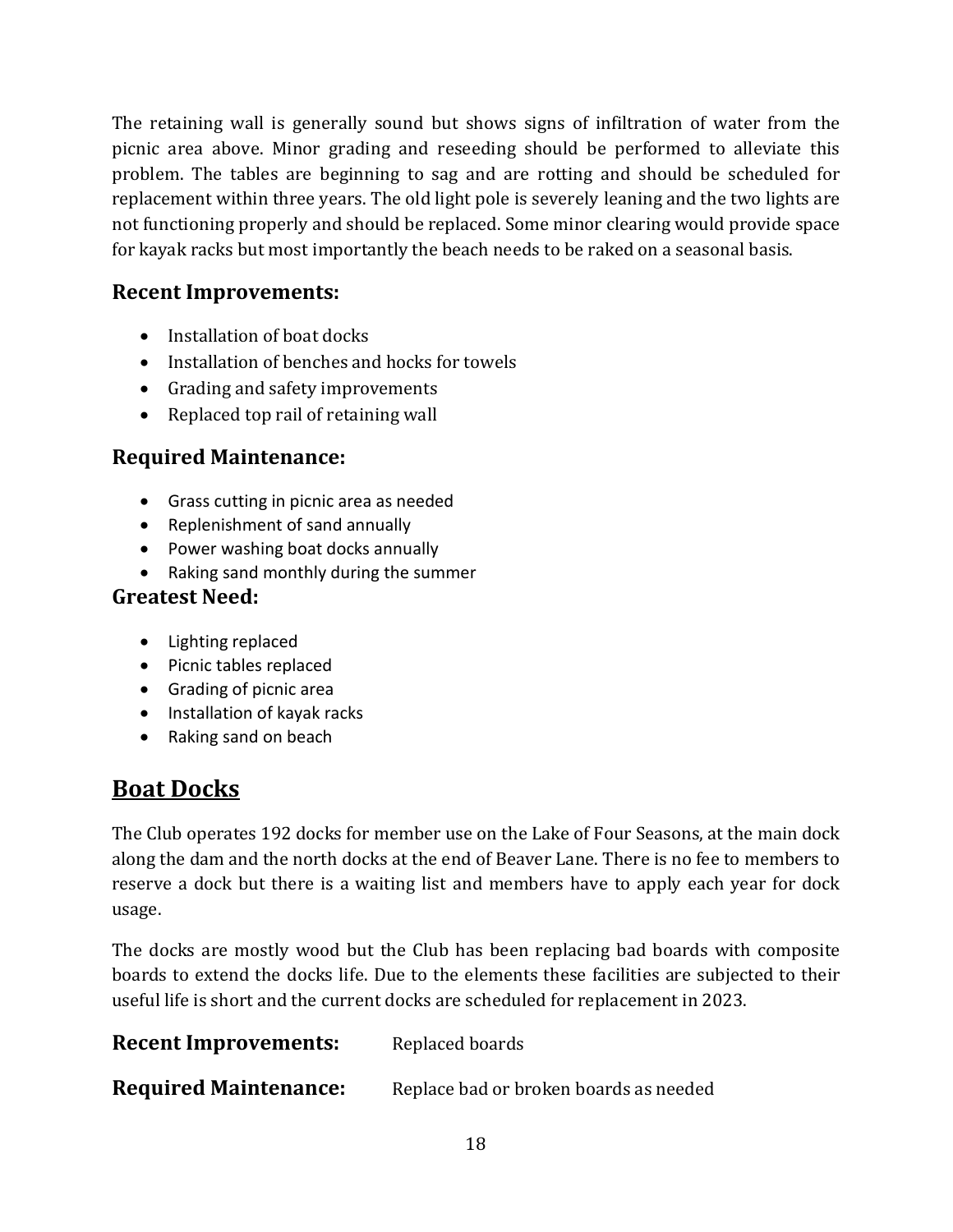#### Greatest Need: Docks will need to be replaced within five years

### **Boat Storage**

The Club has offered boat storage for many years, both on the dam parking area and the old bone yard along the airport. Reconstruction of the dam eliminated the dam parking area and the little-used ballfield was developed as the new site for seasonal boat storage. The Lakes Committee leads the effort to pull boats from the water and store them for the winter and puts them back into the water in the spring for a small fee. There is currently room for 100 boats in this gravel storage area. Any additional capacity would require some drainage and grading. Members are free to pull their own boats which can be stored along the airport.

**Recent Improvements:** Recently constructed amenity

**Required Maintenance:** Addition of gravel as needed

**Greatest Need:** Landscape screening of area

### **Chapel in the Pines**

The Chapel in the Pines is a beautiful outdoor chapel tucked in among pine trees and deciduous trees next to the pool and tennis courts. It consists of a small stage under a newly constructed pergola with numerous wood pews. In the summer months, colorful, flower-filled boxes and pots add to the beauty of the location. The chapel services are nondenominational, Christ-centered, open to all, and feature a variety of speakers. Summer services are from June through August at 10:30 a.m. The live music is a mix of traditional and contemporary, combined with a great sound system and a large screen tv for song lyrics and videos.

The chapel facilities are in good condition due to the close oversight of the Chapel Committee. Strong winds in 2017 damaged or destroyed several trees around the chapel that have are or scheduled to be replaced.

#### **Recent Improvements:**

- Pergola installed over stage
- Asphalt paving of handicap parking area
- Installed TV and cabinet for services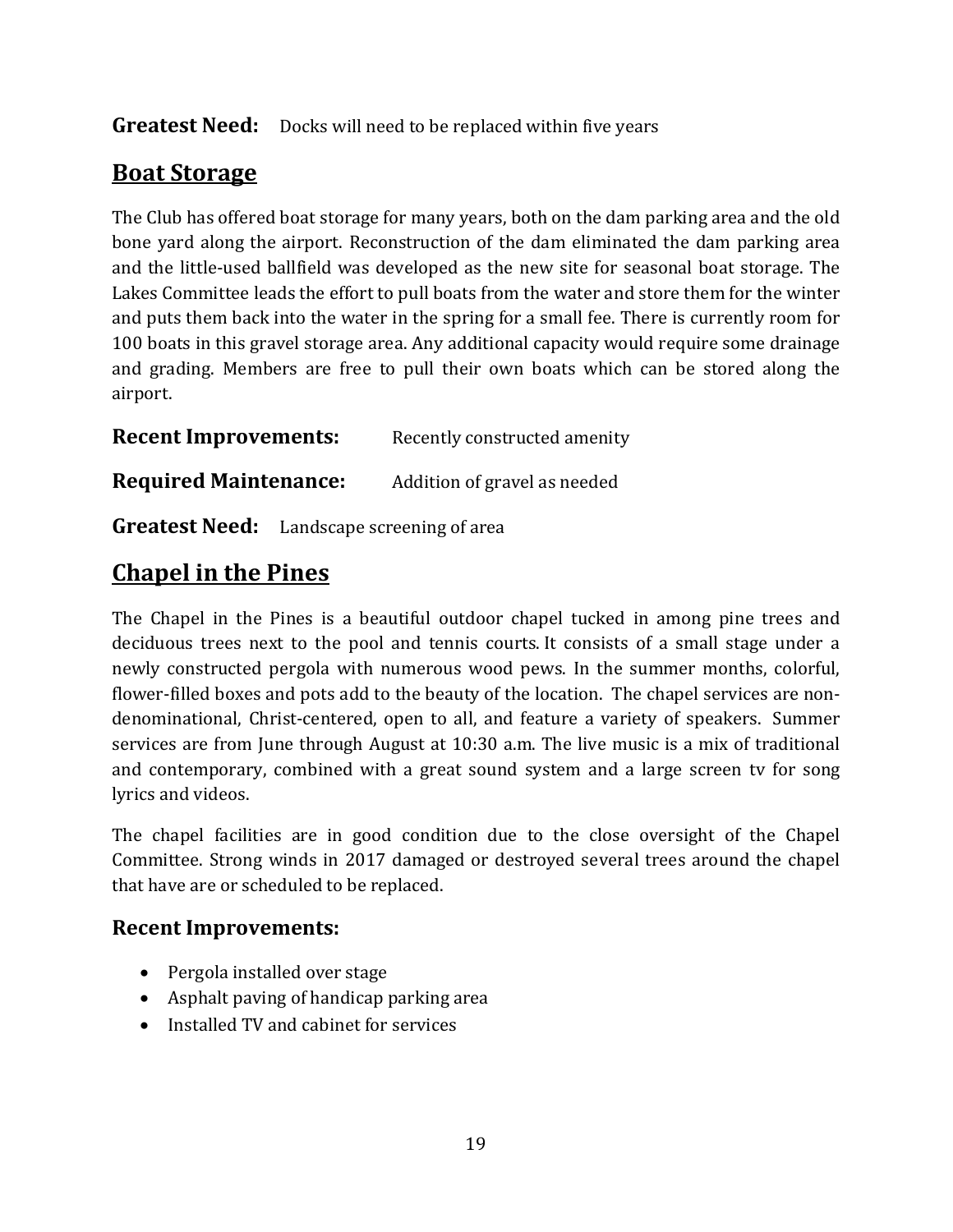#### **Required Maintenance:**

- Cleaning and staining all wood surfaces
- Cleaning fallen debris regularly during service season

**Greatest Need:** Plant replacement trees

### **Club House/Shelter**

The Club House is another hub of activity serving a limited menu and legal beverages. Built by donations from volunteers who formed the Century Club decades ago. The Club House has seen many improvements over the past five years, thanks to the  $2<sup>nd</sup>$  Century Club, a group of members who donated money to improve the bar, bathrooms flooring and other improvements.

The structure is in good condition with the exception of the lower level concrete slab which is cracking and being undermined. The kitchen is undergoing a major renovation in 2019. The large, adjacent and lighted shelter house built several years ago with donated money and volunteer labor is a nice extension of the Club House and hosts large gatherings for OSU games, golf events and concert or cooking events.

#### **Recent Improvements:**

- Bath rooms renovated
- Bar and flooring replaced
- Installation of Dart Boards for league and recreational use
- New tables, chairs and bar stools.
- New liquor counter and work area cabinet
- New TV in bar area with old TV serving as a "menu" board.
- Stained glass golfer moved and window replaced. Stained glass was repaired during the move. Night light also provided on window.
- New windows installed.

#### **Required Maintenance:**

- Landscaping
- Operating the food service operations
- Cleaning
- Power wash pavilion Committee does this at least twice a year
- Stain when needed done in 2018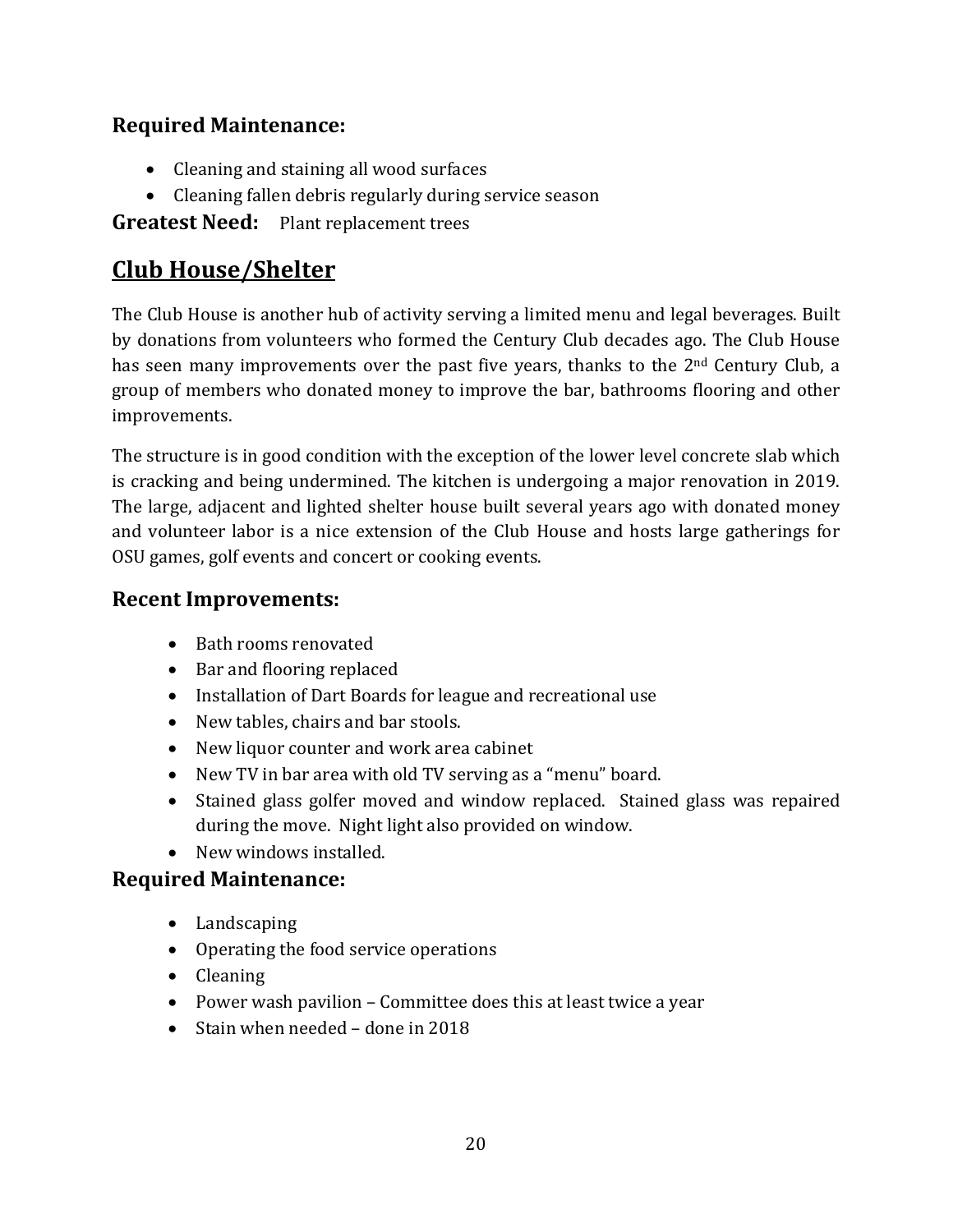#### **Greatest Need:**

- Connect pavilion with clubhouse
- Standby generator
- Remove stairs and asphalt cart path dangerous stairs and cart path needs rerouted

### **Disc Golf Course**

The Activities for Youth Committee volunteers constructed the 9-hole disc golf course in 2014. The course is located in the south woods of Area 54 and is accessed via the walking trail west of the small parking area. The course consists of nine galvanized steel posts and baskets. The total length of the course is 2,507 feet, with four par 3's and five par 4 holes. Tee boxes are unimproved and marked with a sign and ground flags. There are long and short tees for each hole. The fairways and baskets are marked with pink flagging to aid in following the course.

The course is one of the club's newest amenities so little is known about the number of users. Heavy storms in 2017 downed many trees effectively closing two holes. The golf course clubhouse has a couple of discs and score cards/course maps available for those who do not have a disc to use. The committee has three more baskets on hand for the future expansion of the course or placed elsewhere in the Hills.

#### **Recent Improvements:**

- Installed signs directing players to course
- Installed signs for each hole
- Removal of tree falls

#### **Required Maintenance:**

• Minor mowing and trail maintenance

#### **Greatest Need:**

- Improved parking
- Improved Tee pads
- Next Tee Signs

### **Golf Course**

The Club's challenging 9-hole executive golf course has been a fixture of the Club from its formation. The course begins and ends at the Clubhouse on Hide-A-Way Hills Lane and serves men's and women's golf leagues. The course includes 5-par 4's, 3-par 3's and a par 5 on #9 and a men's and women's restroom at the end of #2 hole. Tees are marked for all skill levels with sand traps and a water hazard on hole #4 and #6. The Golf Committee has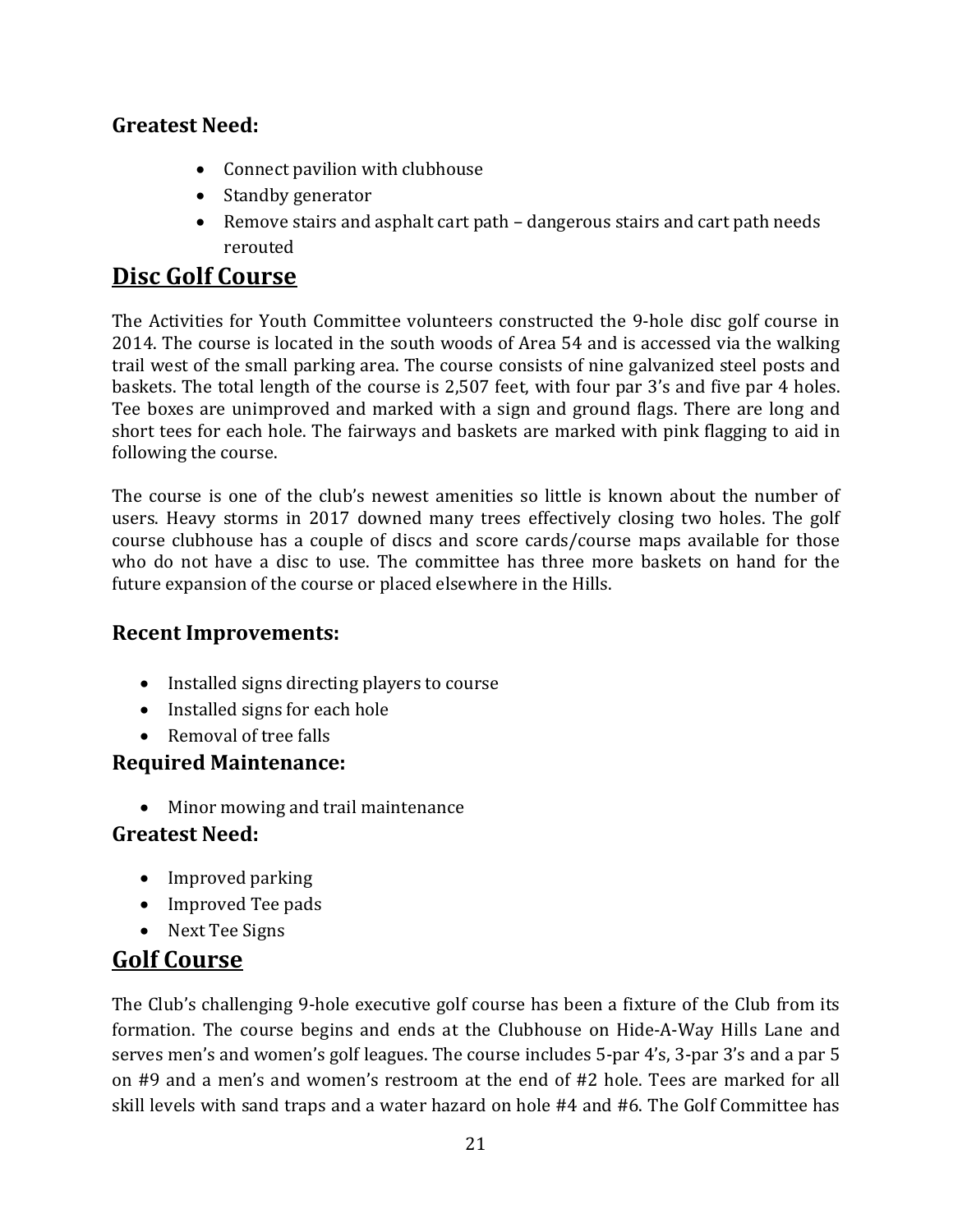led the effort to make many improvements to the course over the years and continues to improve playing conditions.

The course conditions have also improved due to extensions of the sprinkler systems. The Club is removing dead Ash trees and tree falls as they are able. Additional paving of the cart paths was completed in 2018.

#### **Recent Improvements:**

- Dead trees removed
- Sprinkler system installed on #9 final one
- Painted restrooms on course
- Repaired protection screening on the course
- Rebuilt #3 shelter & painted

#### **Required Maintenance:**

- Weekly mowing of fairways, greens, rough
- Clean up sand traps and refill if needed
- Trash pickup and bathrooms cleaned

#### **Greatest Need:**

- To make our cart path complete by adding a path to #6
- Plug fairways and fill with sand where needed. This is needed on every hole but the expense will prevent accomplishing this all at once. The plan is to focus on one or two fairways and work on the approach areas.
- Safe access from Clubhouse to Pavilion and from #9 green to pavilion.

### **Great Room**

Located in the lower level of the Lodge the Great Room, with a capacity of 70 people, is home for all Board, Management and some committee meetings. It also serves receptions, celebrations and any number of group activities. The room includes a men's and women's restroom, a full kitchen with bar, coat rack, a non-working gas fire place, dance floor, tables and chairs and access to the patio.

While free for member use for Club committees and Club business, there is a small deposit required for group activities. Water damage from the Lodge fire required the replacement of the carpet and ceiling tiles. The restrooms need updated, and the bar needs to be replaced. The kitchen appliances are in good condition but some new tables are needed.

#### **Recent Improvements:**

• Carpet replaced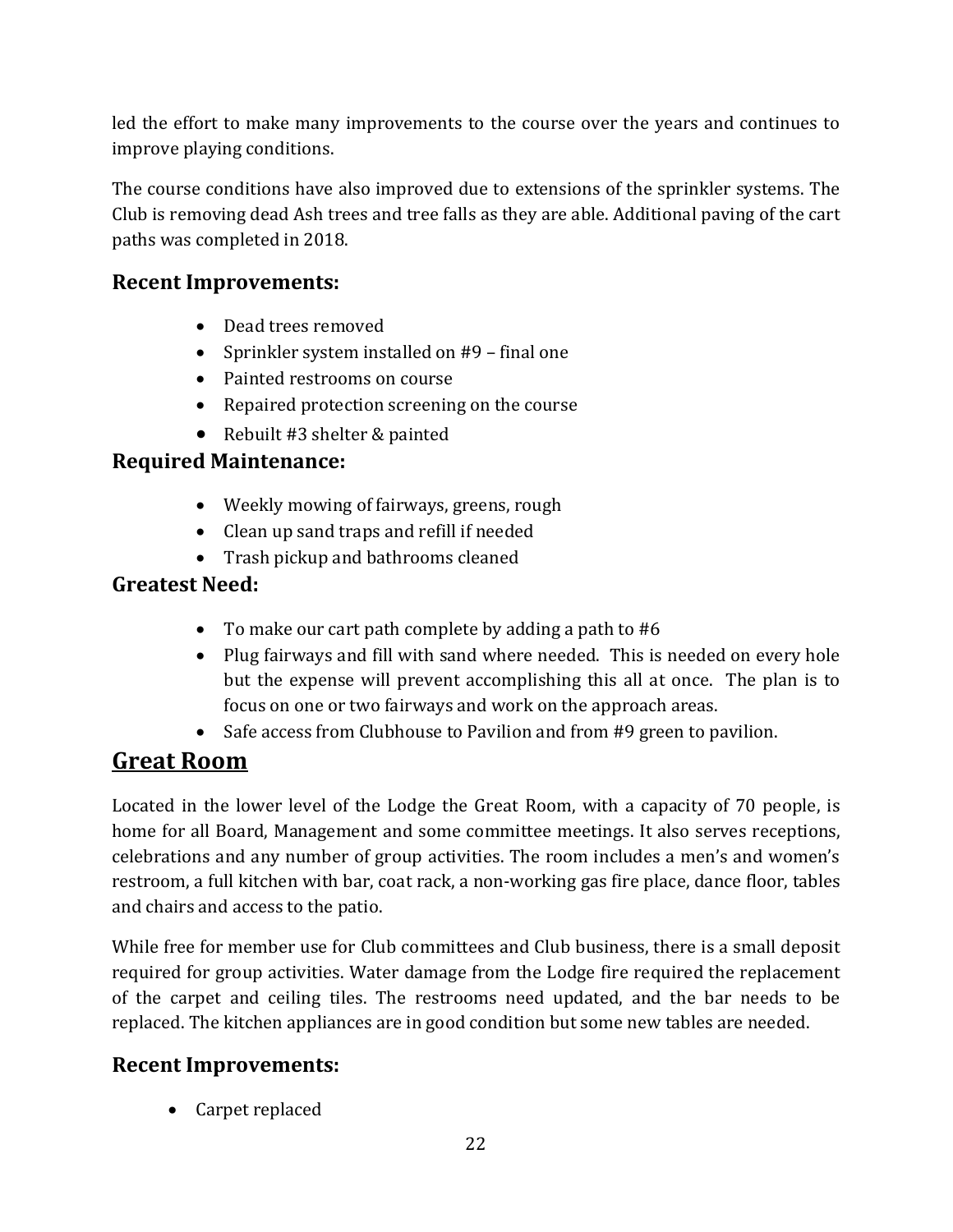• Blinds added to windows

#### **Required Maintenance:**

- Clean carpet
- Clean kitchen and baths
- Refinish dance floor

#### **Greatest Need:**

- Upgrades to bath rooms
- Replace bar top
- New tables

### **Green Space, Parks and Trails**

Hide-A-Way Hills Club was planned with an abundance of green space. Additionally, large tracks of adjacent property have been acquired for member use in recent years. Together these common properties consist of over 530 acres and contain all of the Club's amenities. These areas can be found in almost all sections of the Club and range from half acre parks to the 80 plus acre tracks of land.

The LRPC looked at all available green space to see how it is being used, its maintenance requirements, and opportunities for expansion and improvement of recreational areas and club amenities.

**Area 54 –** Purchased in 2004, this now approximately 51-acre site just north of the Clubhouse is primarily woods and hill top farm field. It laid mostly unused save for a perimeter grass trail until 2011 when the newly formed Organic Garden Club carved out a 1-acre site for a garden. In 2014, a 9-hole disc golf course was built in the woods along the south side of the property. Most recently the field served as a convenient location to spread the material dredged from the Lake of the Four Seasons.

There are no facilities at this site, though there is a gravel road to the east toward Durbin Run Road and a newly installed well and picnic tables at the garden. Many suggestions have been proposed for the site over the years but its best use would seem to be a natural area, which the Board has so designated.

Additional trails through the North woods, expansion of the disc golf course, a dog park, a pollinator garden and small tree farm are all possibilities in this large area. The site is also home to the annual Garden, Arts and Craft Festival. The hilltop motorized trail is popular with dog walkers and, when it's not wet, the perimeter trail is an easy and pleasant walk. There are several small farm dumps and many tree falls on the trails that need to be cleaned up. This beautiful area has potential for expansion of recreational activities and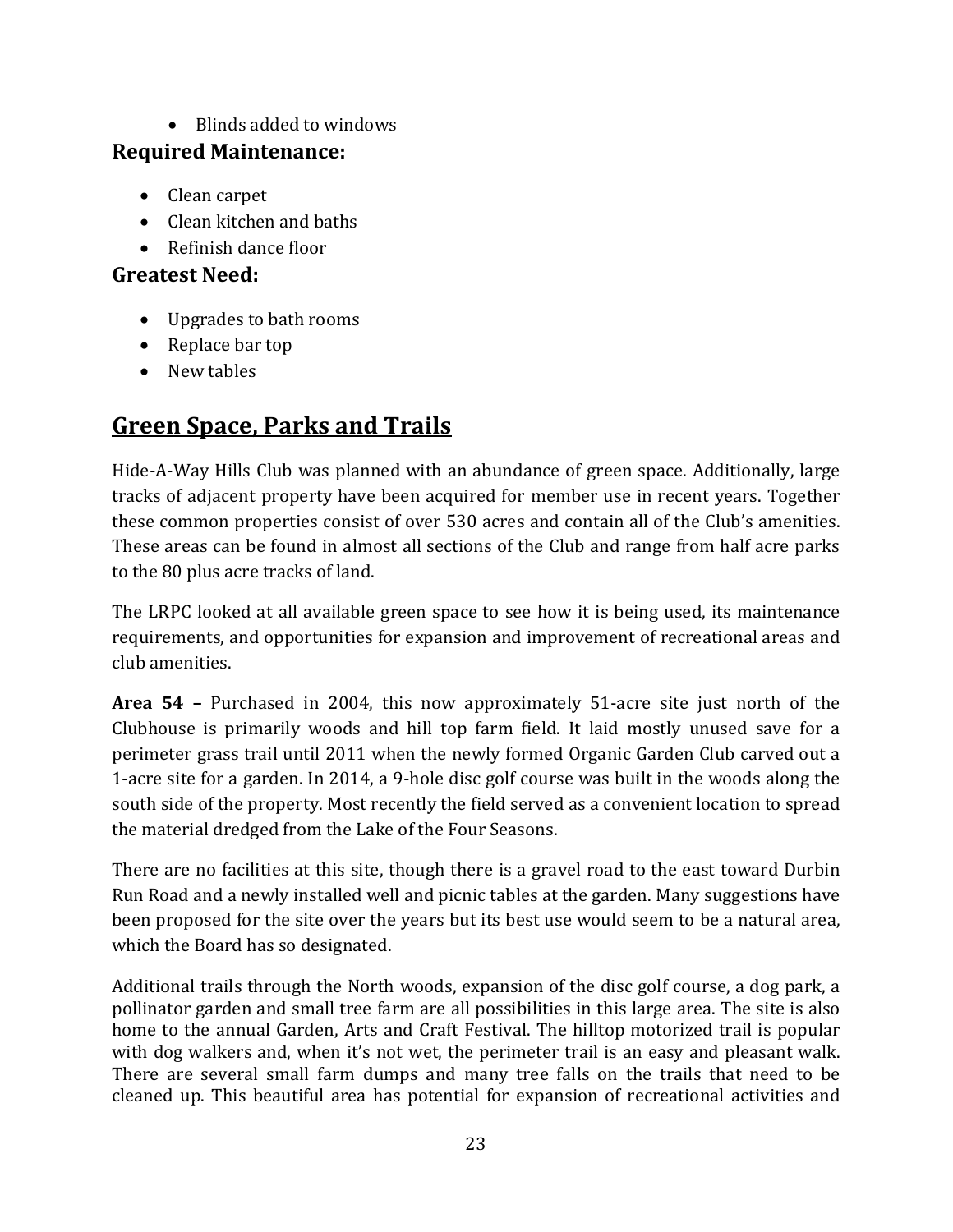would benefit from a development plan including additional and larger parking areas as well as a new name.

#### **Beach** – See Above

**Cheadle Park –** Created by long time maintenance employee Roy Cheadle in the 1980's, this 5+acre park is located next to the maintenance area along the north and east side of Lake Deerfoot. This grassy area includes a grill, two picnic tables, a fishing pier on Lake Deerfoot and a small pond. The park sees occasional use and provides good member access to the lake. The park is not large enough for most activities and there is little available parking. The parks proximity to the dumpsters and recycling area has increased the litter often found in the park and along the water's edge. Additional evergreen trees need to be planted around the park to screen it from maintenance and the recycling area. Maintenance materials are also quickly encroaching into the park.

**Front Green –** This area is a hub of activity in HAH and the first area you see when you arrive at the main entrance to HAH. The green stretches from the west side of Lake Deerfoot to the green gate on Kato Lane and contains approximately 9 acres. The Front Green area includes the Security entrance, playground, shelter house, boat storage area, basketball court, post office, restrooms and parking areas all overshadowed by the new and larger dam for the Lake of the Four Seasons. There was a plan to better develop this area in the past but it was never implemented. The parking below the dam was reconfigured and paved after dam construction in 2016 to better improve car parking but it eliminated the boat storage area which was relocated to the old, rarely used ball field. A new septic system was installed for the restrooms in 2017, a new swing set was installed at the playground in 2018, and the guard shack is scheduled for expansion to better accommodate package delivery. Annually, the Adopt-An-Area Committee does a great job of planting flowers at the entrance.

Many families and group gatherings take place at the Shelter House, which gives this area great potential for expansion of facilities. This green space would benefit from a development plan, the horse shoe pits need to be relocated, the entrance driveway and parking areas need to be paved, and there are drainage issues at the post office.

#### **Golf Course** – See Below

**Lake Eagle Claw –** The only access to Lake Eagle Claw is by the dock at the north end of the lake. This ½ acre access point off of Aztec Lane includes a dock and canoe/kayak storage racks. There is little room for expansion as the gravel drive and parking takes up what little space is left. Recent dredging and channeling of the adjacent feeder stream has helped to improve this area featuring a good view of the lake. The boat racks; however, are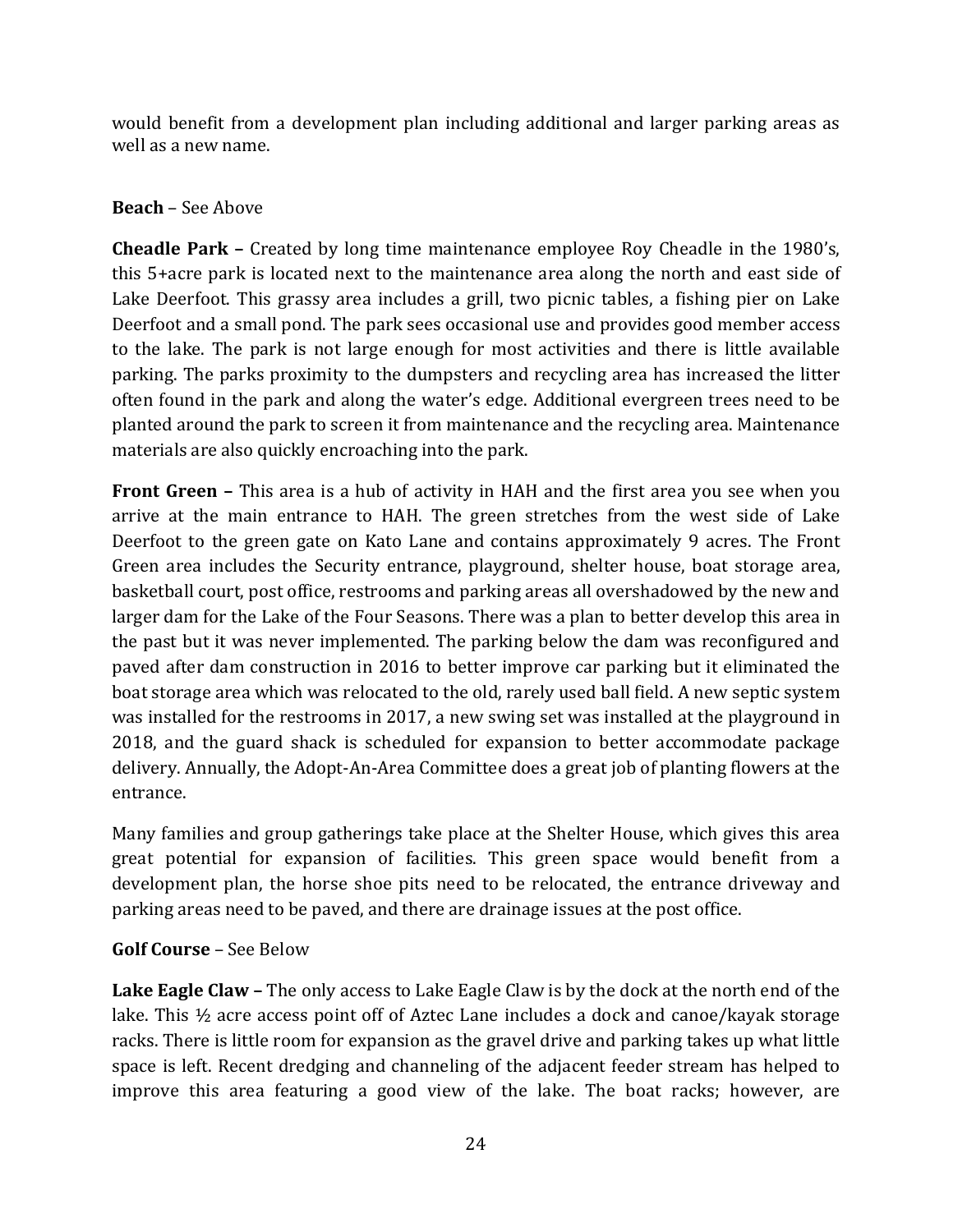overflowing and recent storms have downed a lot of trees in and around the area that need to be cleaned up.

**Lake Tomahawk –** A nearly 1 acre ravine lies at the north end of Lake Tomahawk at the intersection of Seneca Lane and Hide-A-Way Hills Lane. The current low water level, combined with the lack of access, makes this wooded ravine unrecognizable as a useful space. The Club's plans to repair the dam in the future, combined with a small parking area, would make this area more attractive for use and access to the lake.

**Lodge Green –** The Lodge Green is dominated by the Lodge which houses the restaurant and lounge, Club office, Great Room and brewery. The pool, Chapel, tennis courts, barn and pastures, amphitheater, small playground, post office and large gravel parking lot also occupy the area. The area contains approximately 30 acres but nearly 10 natural acres have been left unimproved and includes the Lodge pond, Lake Ski and the Lake Ski trail. The parking lots were MOTO paved in 2016, the amphitheater received improved electric connection and Port-O-John area in 2018. The Lodge is scheduled to get additional decking in 2019 and there is a series of improvements scheduled for the pool area once funding and donations are in place. The area sees a lot of activity from the concerts at the amphitheater and was home to the Dam Jan for several years. The trail to Lake Ski is washed out in places and has numerous tree falls. This trail should be restored to gain access to Lake Ski and open this area up for recreation. The Lodge pond, a small pond barely noticeable below the lodge, is overgrown and the area littered with abandoned piping. Vegetation control around the pond would enhance the Lodge area.

**North Docks –** The North Docks located at the end of Beaver Lane, provide twenty docks at the North end of the Lake of the Four Seasons. This lighted area has a gravel turn-around and port-o-john during the boating season. The Reserve "A" as shown on the map of the Club is just under an acre of grass and has no other facilities. This area, while not large enough for most activities, would benefit from a gravel parking area and shelter house.

**North Park –** One of the Club's oldest parks, at nearly 4 acres including two adjoining Club lots, has undergone a transformation following the extensive dredging and silt basin construction project. The grass park lies at the very North end of the Lake of the Four Seasons and accessed by Yana Lane. The park has been locked during wet times to better establish grass coverage but is open to vehicular traffic most days. The lighted but closed at sunset park includes a gravel drive and parking area, a canoe rack, a recently installed concrete picnic table, and a dock to launch canoes. The grass is still coming in so additional amenities have not been established. The park has a good view of the lake and once had a nature trail along the east edge of the lake. Reestablishing the trail, a shelter house, and having a Port-O-John during the summer would make this park complete. Any additional facilities; however, would have to be sited to not interfere with future silt basin cleaning.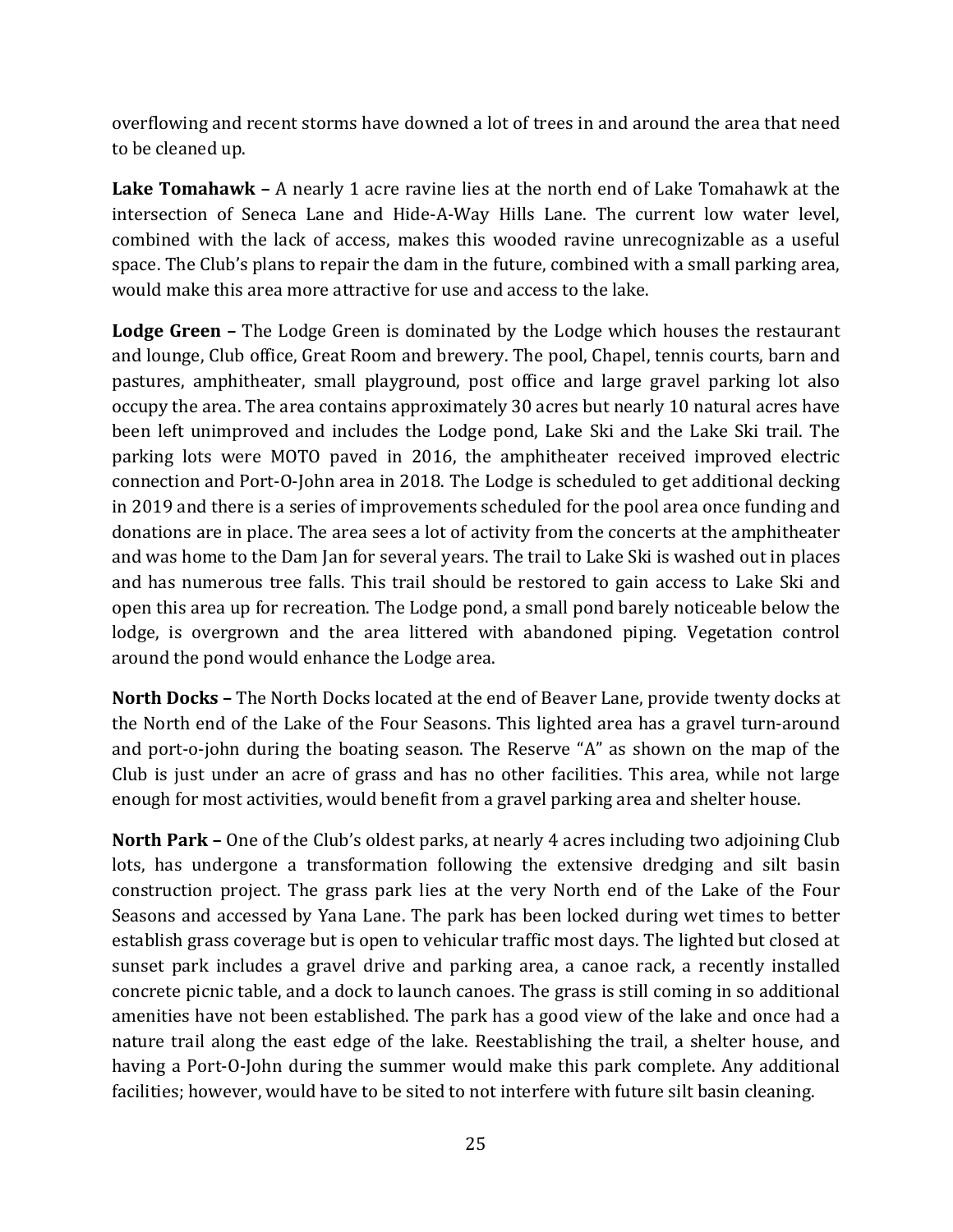**Park between the Lakes –** This grass park lies between Lake Tomahawk and Lake Arrowhead and is bisected by Anoka Lane. This approximately 2 acre site features a picnic table on the south side with a good view of Lake Arrowhead. This side underwent a transformation when the Club performed some dredging and channeling of the feeder stream and planting of trees. The North side serves as a parking area with additional grass and Lake Tomahawk dam. Several storm drains bisect this section of park and with the future repairs to Lake Tomahawk, it is not anticipated that this section of the park will see any changes to improve its use.

**South Green** – This 80 plus acre site south of Hide-A-Way Hills Road backs up to Rush Creek to the south and Kessler Swamp to the west. The site is primarily occupied by the airport, ORV track and shooting range. There is the old boat storage area along the access road which has not been maintained. The area between the track and shooting range was excavated for use on the dam reconstruction. This not only cleaned up a Club dump that existed but provided a proper buffer between the shooting range and track. The airport and shooting range occupy a defined area and little further expansion is anticipated. The ORV track; however, has been free to grow and change over time. Due to the proximity of the ORV track to the swamp, the Board should provide a buffer between these areas to be left in a natural state. The boat storage area needs to cleared of vegetation annually to make this a desirable storage area. Security fencing of some kind is being proposed to help with security.

**The Reserve –** The Club purchased this 30 acre mixed-use site in 2014. It's located at the end of Maya Lane and accessed by a small gravel parking area and gate. The area includes several grass and wooded hiking trails, a small overgrown pond and a large hilltop grass park. Harcum Park features a newly constructed timber shelter and picnic tables. The trails in the Reserve are for hiking and horseback riding. The road/trail to Harcum Park is steep and rough, best done with 4-wheel drive vehicles; and, members need to obtain a gate key from Security to drive up to the park. Despite the Reserve's proximity to adjacent property owners, the park is not well mapped and the trails and property lines are not marked. The trails have not been maintained and the parking area is too small. As the newest addition to the Club, The Reserve at Hide-A-Way Hills is a great asset despite these minor deficiencies.

### **Horse Shoe Pits**

The Club has two horse shoe pits and a grill located in the front green across the road from the boat storage. There is not much that can be said of the horse shoe pits except it may be one of the least used Club amenities.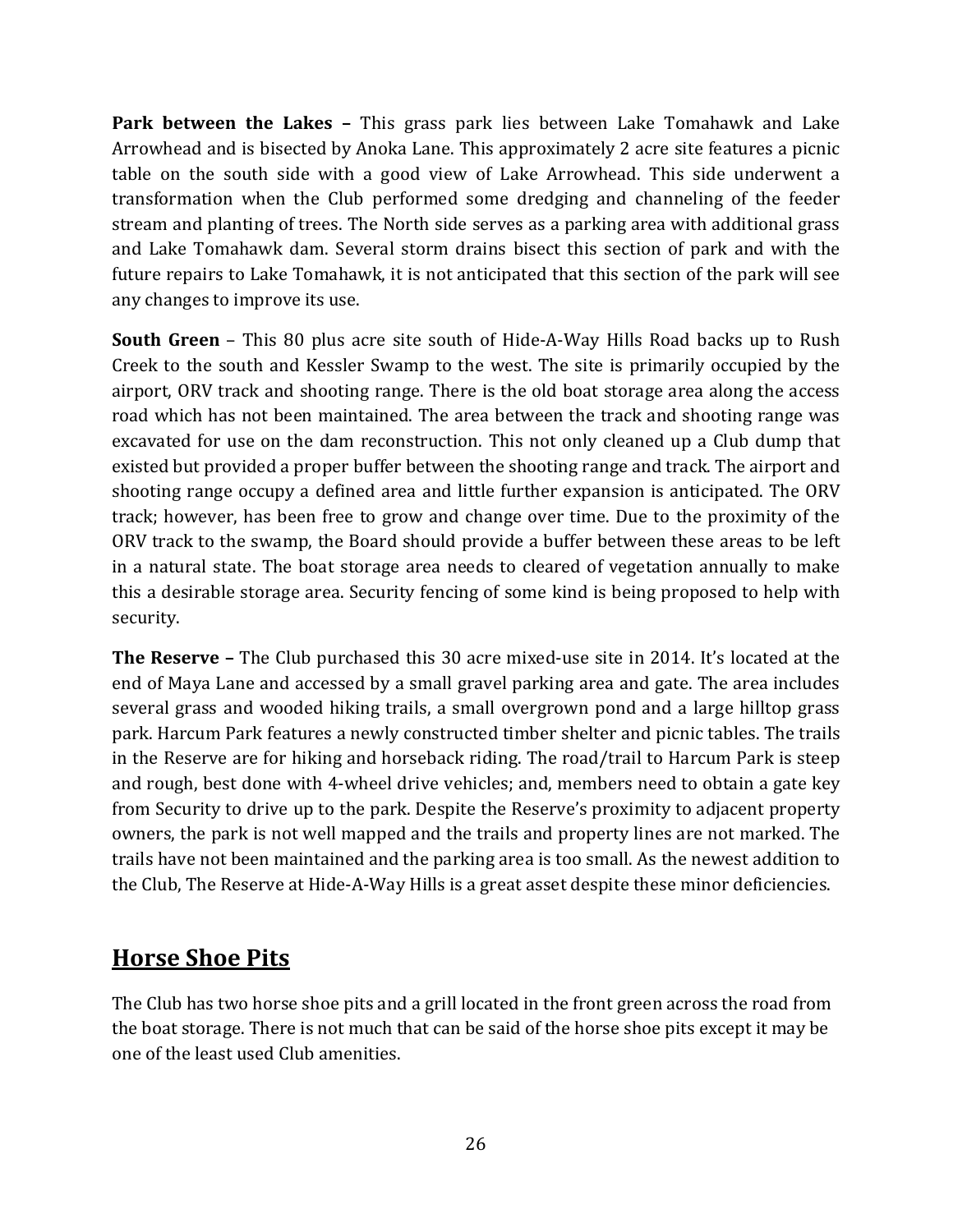The pits are covered with rubber mats and the area is low and wet most of the time. The timbers are deteriorating and fresh sand would be needed to make them playable. Their condition and location may be the reason for its lack of use.

**Recent Improvements:** NONE

**Required maintenance:** NONE

**Greatest Need:** Facility should be relocated to a more central location and closer to available parking.

### **Lakes**

Despite being counted as one amenity the Club actually contains six Lakes and three small ponds all with member access. Lakes are an important part of Hide-A-Way life as well as a potential financial strain on the Club. While the required maintenance is similar, the LRPC wanted to communicate to the membership the condition, status and greatest need for each of our lakes.

The Ohio Department of Natural Resources inspects our lakes every five years and issues a report to the Club. The Office maintains a file for each of the Club lakes where these reports can be found. The Lake Committee also monitors the lakes and annually stocks fish in each of the larger lakes.

**Lake of the Four Seasons** – The Club's largest lake at 100+ acres is in good condition after a major reconstruction of the dam. With the dam reconstruction complete we will enjoy many years of useful life out of it.

**Recent Improvements:** Dam reconstruction and silt basin construction

**Required Maintenance:** Mowing of dam as needed, exercise valve twice annually, cleaning silt basis

**Greatest Need:** Another silt basin is needed for the feeder stream on the beach cove.

**Lake Deerfoot** – At 3.9 acres this lake also received dam improvements several years ago and is in good condition. The lake has an aerator and there are some vegetation issues.

**Recent Improvements:** Reconstruct dam and spillway

**Required Maintenance:** Mowing of dam as needed

**Greatest Need:** removing trash from the lake due to its proximity to recycling area.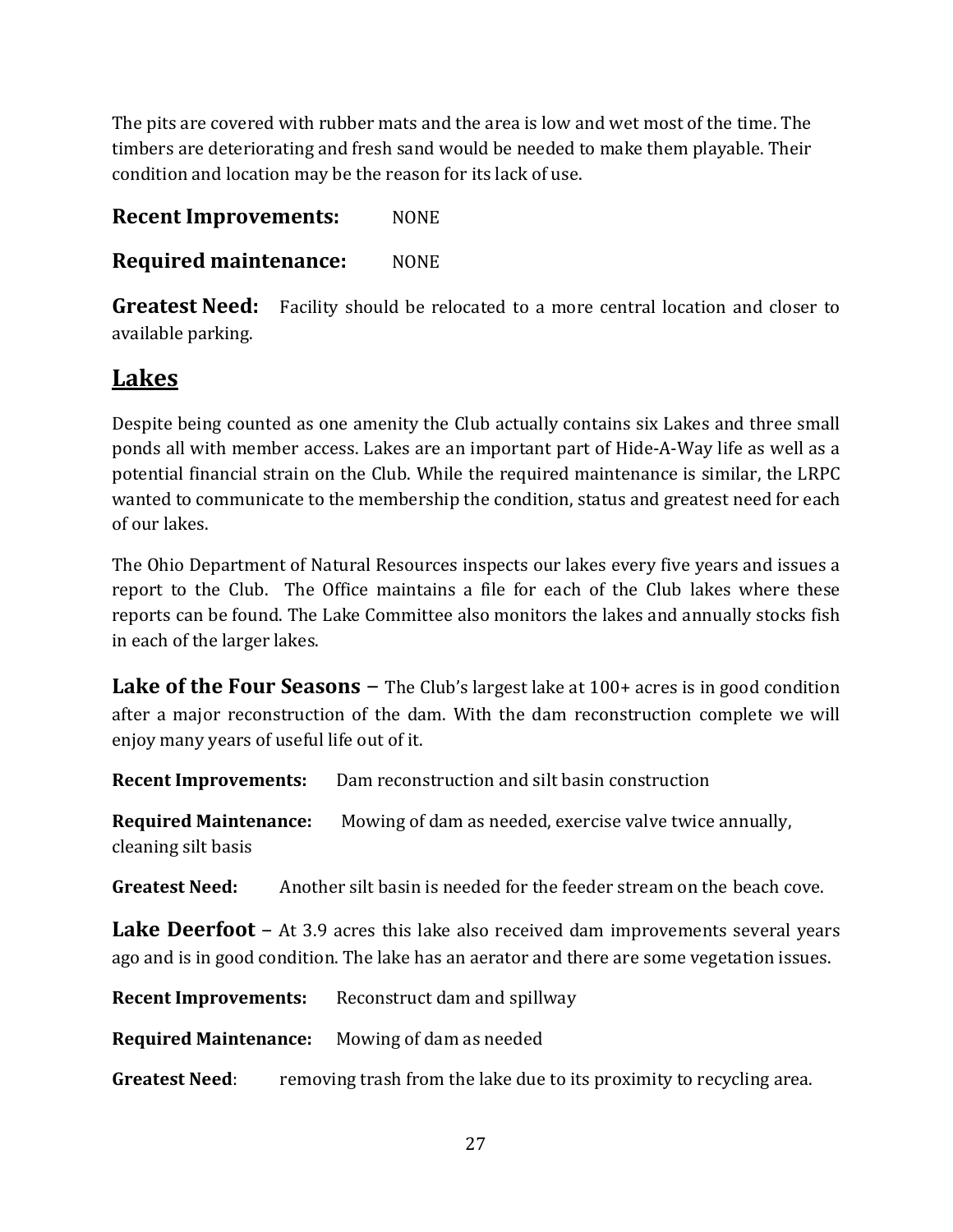**Lake Arrowhead** – This 4.6-acre lake also received improvements several years ago to the emergency spillway. The north end of the lake also received some drainage improvements along with tree planting. This lake has an aerator as well and good fishing access.

**Recent Improvements:** Spillway reconstructed, upstream drainage improvements

**Required Maintenance:** Minor mowing as needed

**Greatest Need:** Principle pipe has a leak and needs repaired

**Lake Tomohawk** – Better referred to as "Leaky Lake" this 1.8-acre lake has several issues. The lake is leaking even at low water levels from a fracture in the rocks underlying the lake. The principle spillway also needs repaired. Mowing of the dam is problematic due to its steep slope.

**Recent Improvements:** None

**Required Maintenance:** Mowing as best they can on an annual basis.

**Greatest Need:** Principle siphon pipe needs repaired and seal the leak

**Lake Eagle Claw** – At 11.8 acres this lake has some issues of its own. Evidence of leaking have developed around the lake, the principle pipe does not drain, siphon valve needs replaced and the top of the dam needs leveled.

**Recent Improvements:** Drainage improvements to the feeder stream and access area

**Required Maintenance:** Mowing as needed

**Greatest Need:** Identify the leaking, replace or reline siphon pipe and level the top of the dam.

**Lake Ski** – Only a few hundred yards east of the tennis courts is the neglected remnants of Lake Ski. The Club's smallest lake has serious condition problems that may render it beyond repair. A breach in the old spillway on the south end of the dam is eroding unchecked and 20-year-old trees are growing out of the top and face of the dam. Silting of the lake has also continued to decrease the size of the lake. The Club recently sold a portion of the lot that contains Lake Ski, or at least the dam. This lack of access and neglect is why the lake has continued to deteriorate and will be the reason this lake is lost to history.

**Recent Improvements:** None

**Required Maintenance:** Is probably beyond any maintenance efforts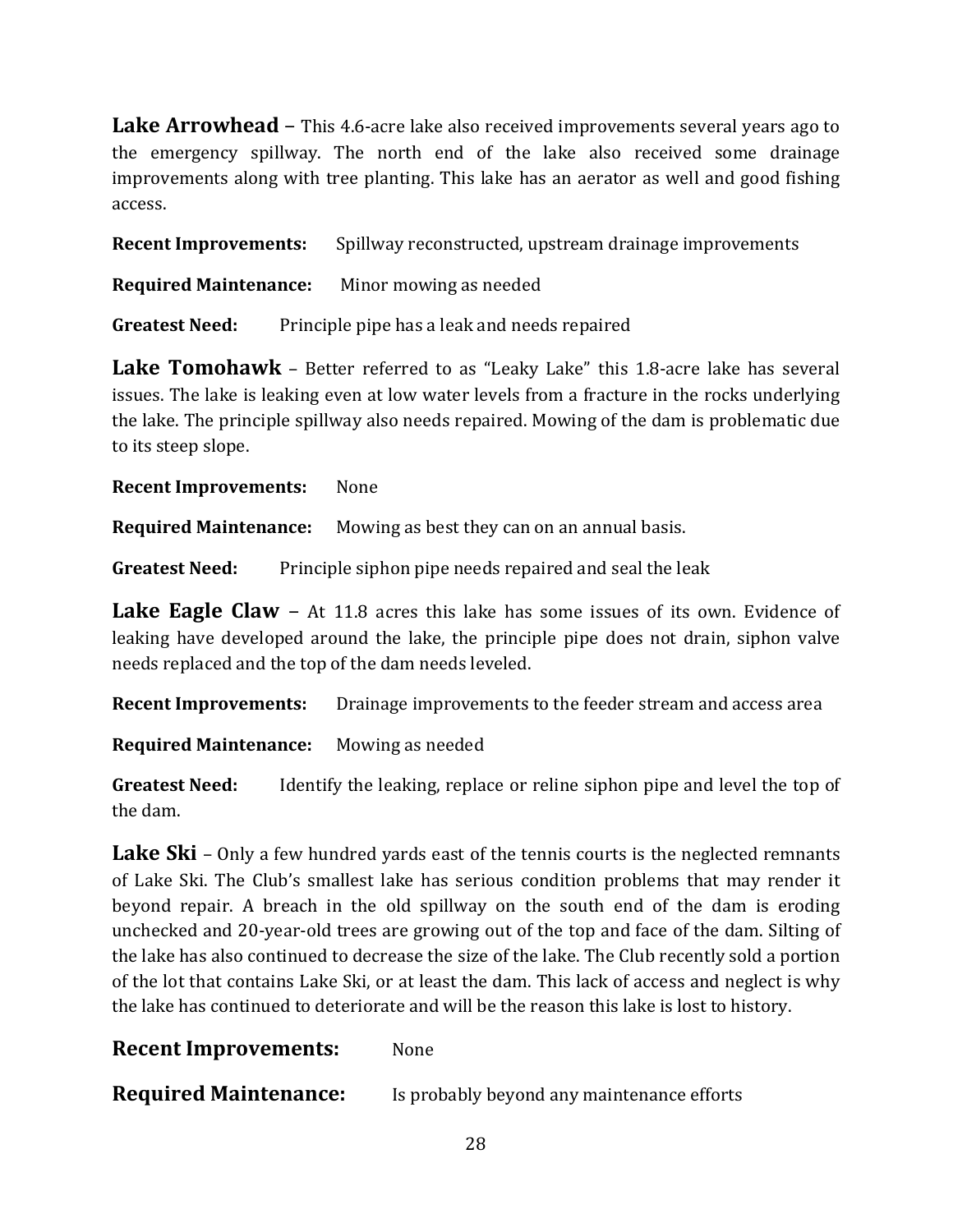**Greatest Need:** An accessible and maintainable trail would help to evaluate if anything can be done to save the lake, which can still serve as a secluded natural area.

**Lodge Pond –** This small pond just below and barley visible from the lodge is hardly worthy of mention if not for its proximity to the lodge. Yet another body of water that is being lost to the forest. A little clearing, and picking up trash would make this area a destination worthy of the short walk from the lodge and amphitheater.

### **Lodge/Lounge**

The largest structure and focal point of the Club, the Lodge is home of Kornmiller Lounge, the microbrewery, the Great Room and Club offices. The structure has undergone some repairs and renovations over the years. The stone chimney is gone and fire places were retrofitted with gas, which are rarely working. A fire in the kitchen three years ago required the replacement of all carpeting, painting, lighting and kitchen renovations.

While the food service operations at the lodge is not making the profits, members think it should be, the lodge itself is one of our best amenities whether it has food service operations or not. Parking and access to the lodge was improved. The HVAC is new and a new deck that will wrap around the Lodge, overlooking the amphitheater is being developed. The project, supported with volunteer dollars is planned for construction in 2019.

#### **Recent Improvements:**

- Kitchen equipment/ovens
- Dance floor renovation
- New doors

#### **Required Maintenance:**

- Landscaping
- Operating food service operations

#### **Greatest Need:**

- Upgrade security and fire system
- Standby Generator

#### **Microbrewery**

Opened in 1993 the Club's microbrewery can produce 900 gallons of Pale Ale and Lager per month from the four stainless steel vats. Located at the south end of the lodge the microbrewery is operated by a member master brewer and is the reason we have a liquor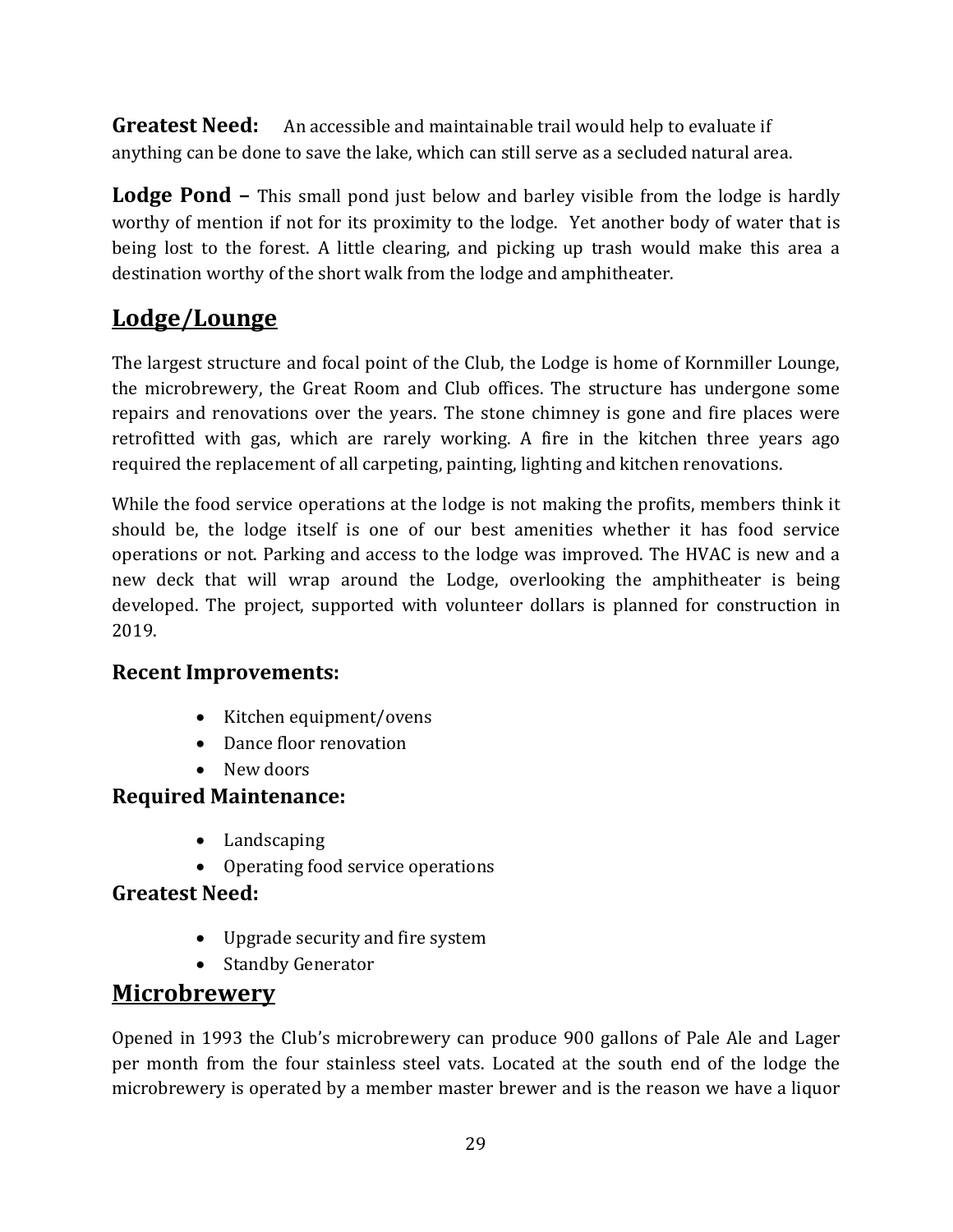license at all. A recent Health inspection identified some issues with the brewery area that need corrected and keg cleaning equipment is needed.

#### **Recent Improvements:** None

#### **Required Maintenance:** Keep up with Health inspections

#### **Greatest Need:**

- Maintain continuous production
- Keg cleaning equipment

### **Organic Garden**

Started in 2011 and located at the east end of Area 54 is the Organic Garden. Enclosed in a deer-proof fence and featuring a greenhouse, shed and water tower. Members garden as a team and plant in wide-row beds using organic methods.

#### **Recent Improvements:**

- Installed well in 2016
- Purchased generator to run well pump
- Purchased a new riding mower in 2019

#### **Required Maintenance:**

- Maintaining the fence and structures
- Cutting grass
- Maintenance moves bark chips and brings manure from the Barn

#### **Greatest Need:**

• Electric service

### **ORV Track**

A fixture on the south green for many years is the Club's upgraded mile long ORV track. The ORV Committee and other volunteers grades the track, installs safety features, built a small shelter house and provided a Pot-O-John. Members need to obtain a key at the guard shack for access.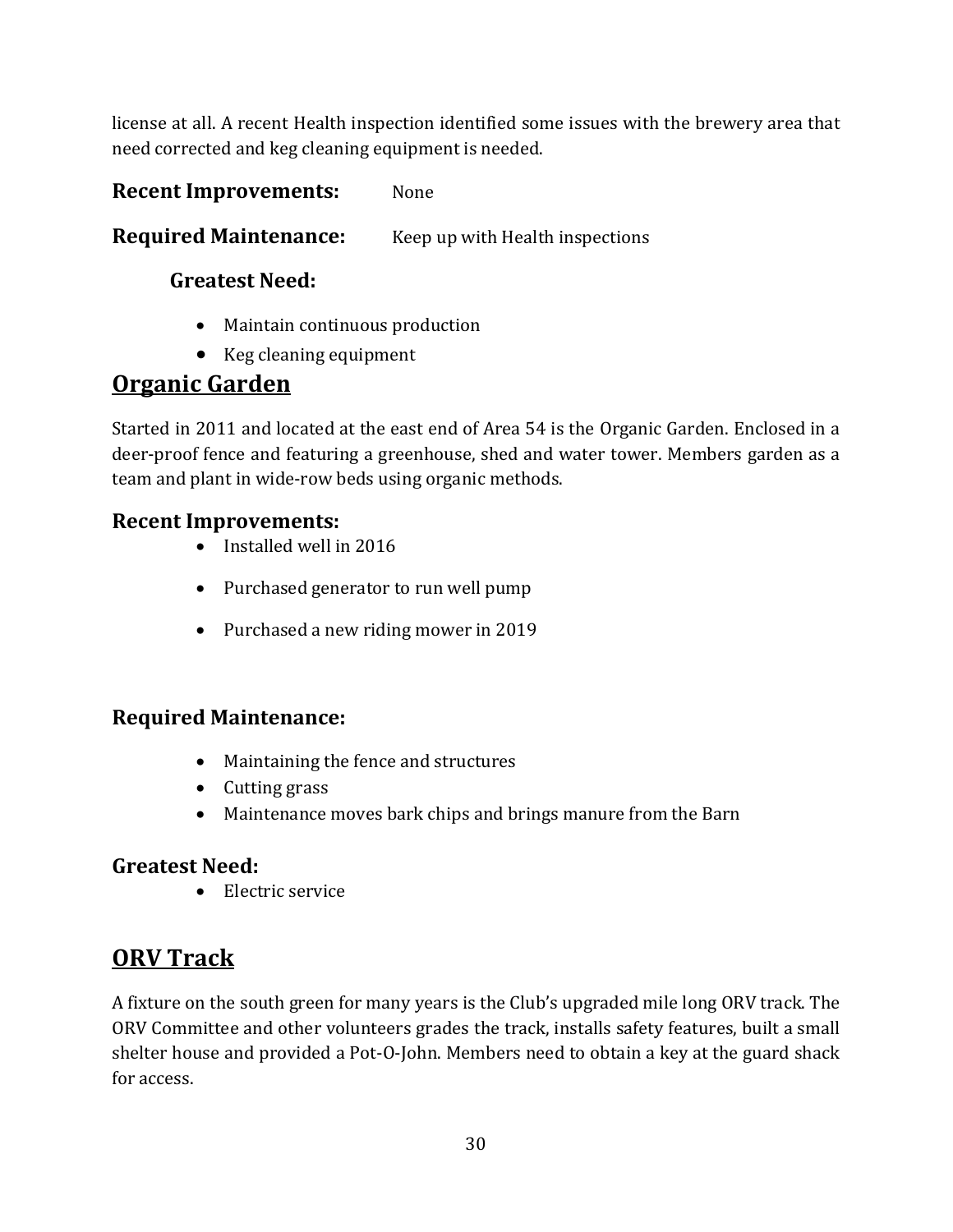Additional trails have been carved through the woods to Rush Creek. Located next to the Shooting Range, management and the two committees are working to provide safe separation for each amenity. Due to the track's proximity to Kessler Swamp, the Club should provide a buffer to this state protected property.

**Recent Improvements:** The ORV track was re-constructed in the spring of 2017 after a good size section of the track was closed and used for the borrow area for the dam reconstruction.

**Required Maintenance:** The track itself needs to have serviced by having the club's tractor and disc go over the track and smooth out the ruts and washed out areas. The general area around the track needs to have trash cleaned up on occasion. In addition, the shelter house needs periodic maintenance.

**Greatest Need:** More committee members or club members willing to donate time to help with track and shelter maintenance.

### **Play Grounds**

The Cub has two play ground areas maintained by the Activities for Youth Committee. The main play ground is located at the Front Green and includes three sets of equipment including jungle gums, swings and a slide. The second and newest playground is located at the ampatheater and includes a swing set and slide and has become a popular play area during concerts and events at the amphitheater.

All equipment is in good condition with mulch beds surrounding the play area. A donated swing set was recently installed at the front playground area with planned painting in the next year.

**Recent Improvements:** Mulched play area

**Required Maintenance:** Monitor equipment for damage and deterioration

**Greatest Need:** Paint swing set

### **Security**

Security is the amenity that our members say they appreciate the most. Operating 24-7, our security staff secures our entrances, patrols our community, receives our packages, monitors our roads and ensures a safer place in which to live. The 8 full time and 2 part time security staff work in pairs on 8-hour shifts manning the front entry gate and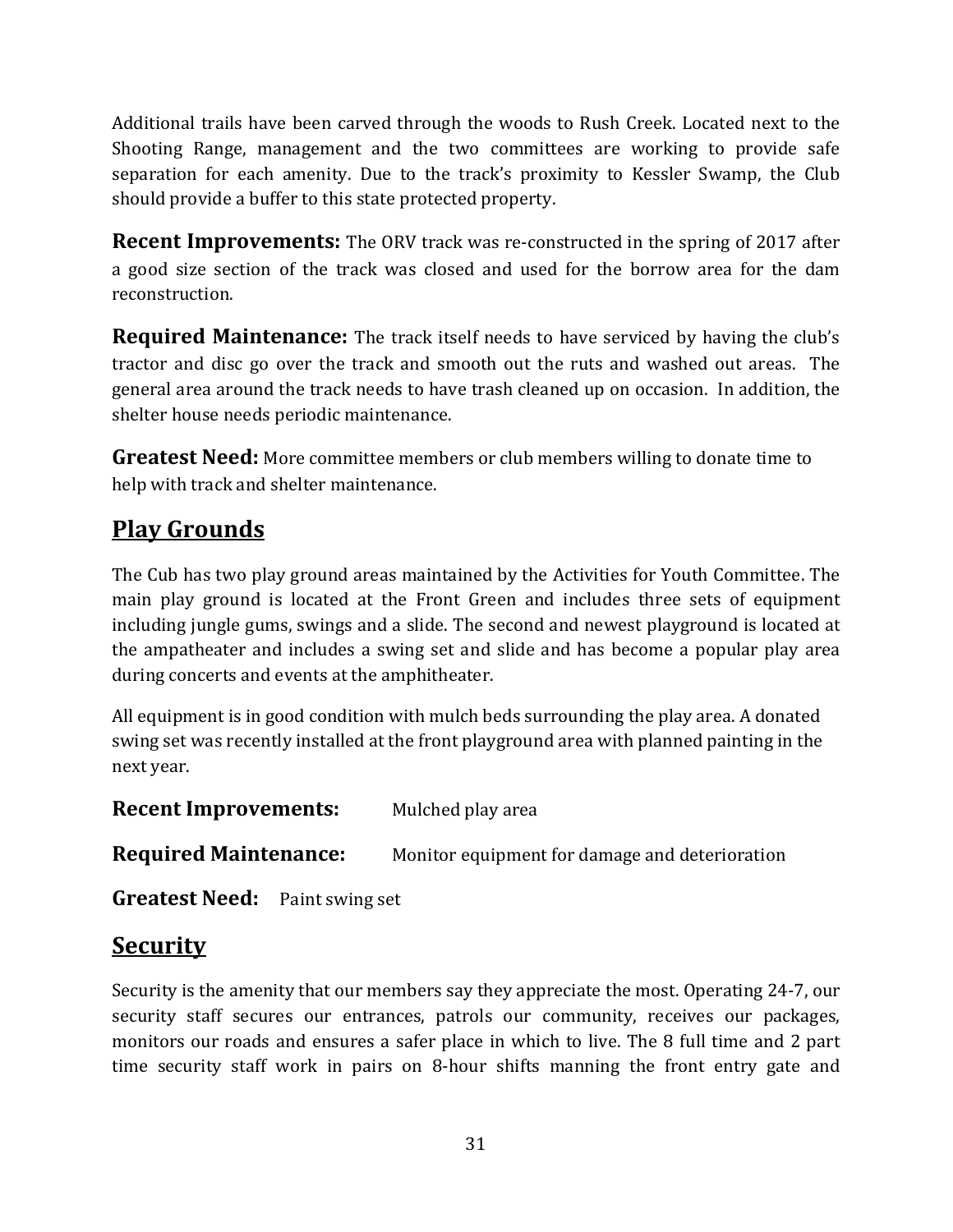patrolling our community. Security also includes five motorized access gates, security cameras and the vehicles and equipment needed to provide the security members want.

The proliferation of internet sales has created a burden on our security for all the packages and deliveries they have to sign in, store and arrange for pick up. Management attached a shed to the existing guard shack as a stop-gap measure to handle the overflow. Plans are being developed to replace or enlarge the existing guard shack but the Club does not have the available funding.

The back-gate opener system is obsolete and has been compromised. Plans to replace the system with a radio frequency system are being evaluated but again, there is no funding available to replace the system. Security reports, once a fixture in the Echo are no longer published but are available at the Club Office for review.

#### **Recent Improvements:**

- Replaced security vehicle
- Installed shed to gatehouse to increase package storage space

#### **Required Maintenance:**

- Hiring and retaining qualified security personnel
- Maintaining and repairing entry gates

#### **Greatest Need:**

- Replace temporary shed and enlarge existing gatehouse
- Replace the back-gate opener system
- Find any means available to slow people down on our roads

### **Shooting Range**

The Club's shooting range is located on the South Green at the east end of the airport. Access is by an unmarked gravel drive just before you get to the Lutheran Church. The area is gated and only available when a Range Officer is present or during shooting events. The Range Committee has made many improvements over the years and now has a range building and facilities for rifle, pistol and shot gun shooting by members.

**Recent Improvements:** Recent improvements to shelter and range area including installation of fence and gate, safety training for Range Officers, parking area, ballistic board and improvements to safety and comfort of shooters.

#### **Required Maintenance:** Unknown

**Greatest Need:** Unknown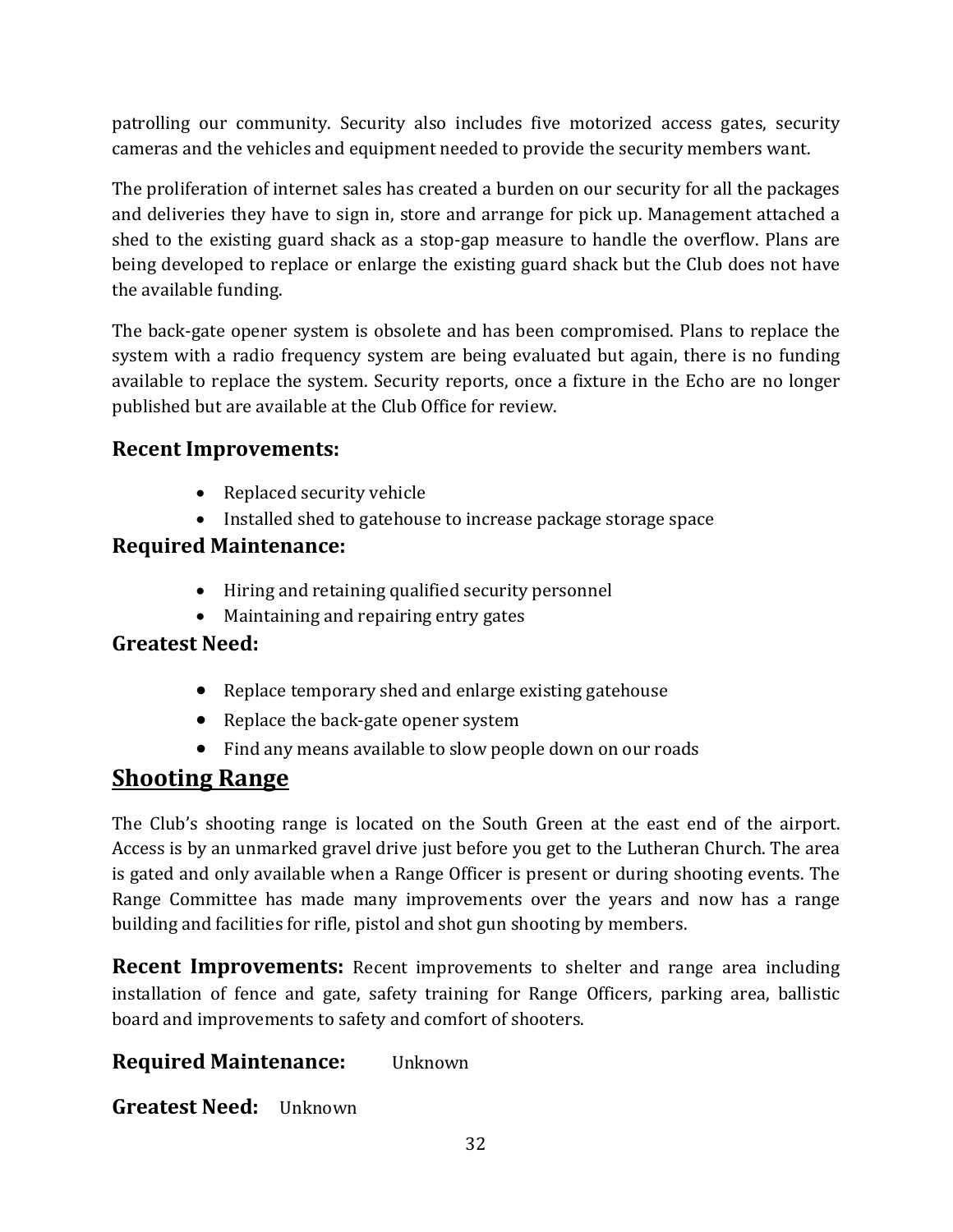### **Shelter House**

The timber shelter house located on the front green has been a fixture in Hide-A-Way Hills for decades and the host of many of the Club's events throughout the years. The structure is 28' by 32' with a concrete floor, lighting, 8 picnic tables, a grill, water, parking, and it's centrally located near the playground, fire pit and bathrooms.

The recent reconstruction of the dam improved parking and drainage around the area. The structure and roof are sound but the inside needs a good cleaning as birds have nested in the rafters for years. A few of the picnic tables are showing signs of wear. Some minor grading around the shelter would provide a level place for horse shoe pits, volley ball court or other lawn games.

#### **Recent Improvements:**

- Grading to improve drainage
- Paving of parking area

#### **Required Maintenance:**

• Power washing of concrete and structure annually

#### **Greatest Need**:

- Electric improvements
- Detailed cleaning
- Grading for recreational area

### **Swimming Pool**

Constructed in 2002, the Club's pool is conveniently located between the Chapel and tennis courts. The 35' by 70' concrete pool includes a low dive and ranges from 3' to 10' deep. Facilities include a separate kiddy pool, shower/changing rooms, drink machine, large lounge area and adjacent picnic area all surrounded by an 8' chain link fence. The pool is open between Memorial Day and Labor Day and is home to the water aerobics classes.

The pool is in good condition but will need sealed in the near future. The Pool Committee was formed to improve the pool area and has completed and proposed a long range plan of improvements to include a sand volley ball court and additional grass lounge areas. Parking has been a problem on busy days particularly when the tennis courts are in use. Members have suggested a concession stand be included in future improvements but the logistics of such an operation has not been evaluated.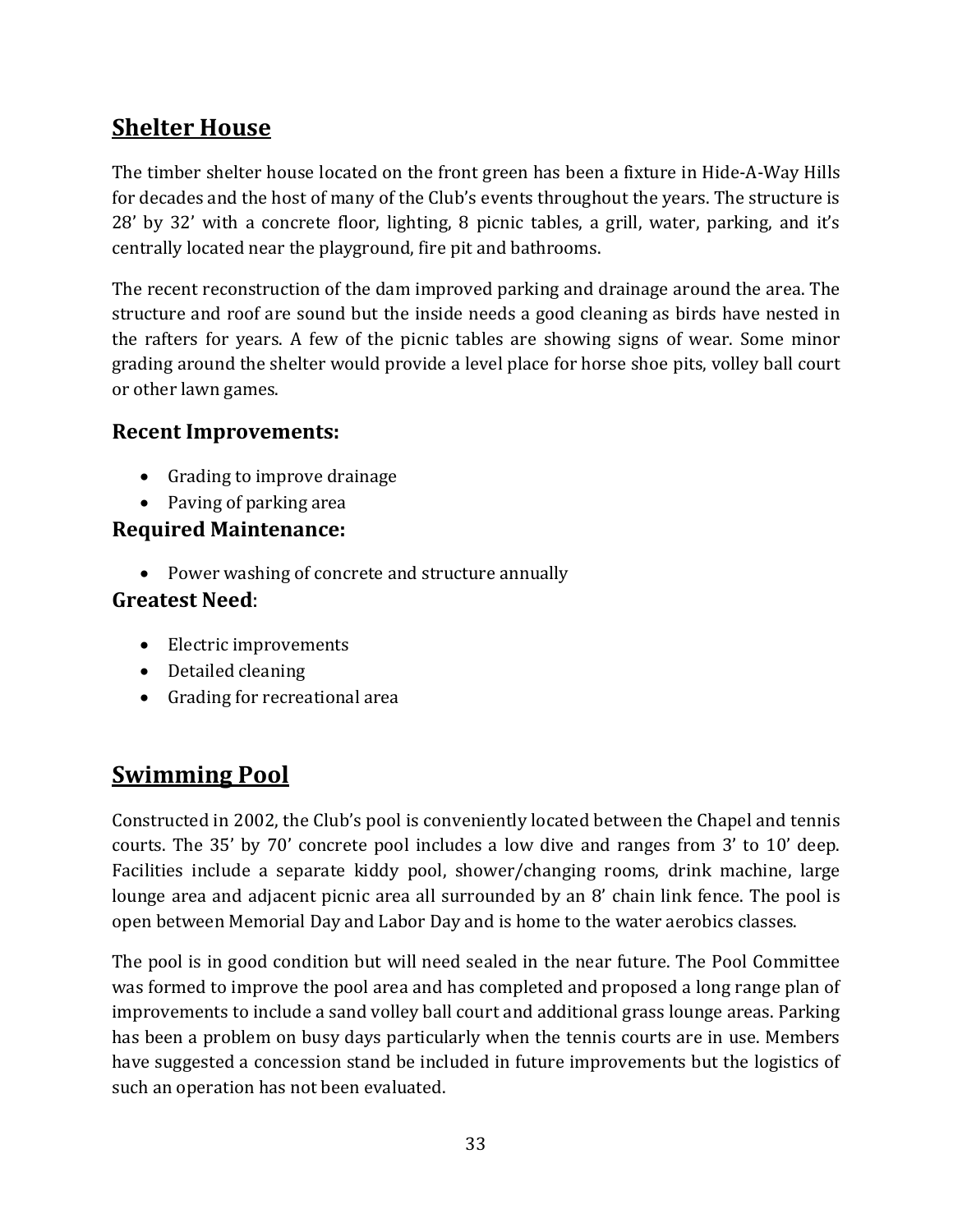#### **Recent Improvements:**

- Installed pergola and picnic area
- Added 6 new cantilever umbrellas
- Landscaping and vehicle access improvements

#### **Required Maintenance:**

- Water monitoring
- Regular Cleaning
- Seasonal maintenance

#### **Greatest Need:**

- 2019 a sand volleyball court will be added beside the pool
- 2020 shade trees to be planted between pool and lodge
- 2021 ATV parking and sheltered picnic areas added near volleyball court
- 2022 Update landscaping area and install additional picnic shelters

### **Tennis Courts**

The Club has 2 regulation tennis and pickle ball courts located next to the swimming pool. The courts are lighted and provide a practice board, ball machine, and small shelter for tennis parties.

| <b>Recent Improvements:</b> | Repaired fence from storm damage |
|-----------------------------|----------------------------------|
|-----------------------------|----------------------------------|

**Required Maintenance:** Seal and paint courts every 5-7 years

**Greatest Need:** To protect the asphalt court surface, it must be painted and Sealed and re-striped every seven years at the approximate cost of \$12,000.

#### **Wellness Center**

The Wellness Center, the vision of the Health and Wellness Committee is the Club's newest amenity or will be once complete. Formerly the home of Paniccia Realty located conveniently across the street from the main entrance, the structure is little more than a pole barn. The building is undergoing a transformation which will take several years to complete but will include weight machines and exercise areas.

#### **Recent Improvements:**

• Water supply improvements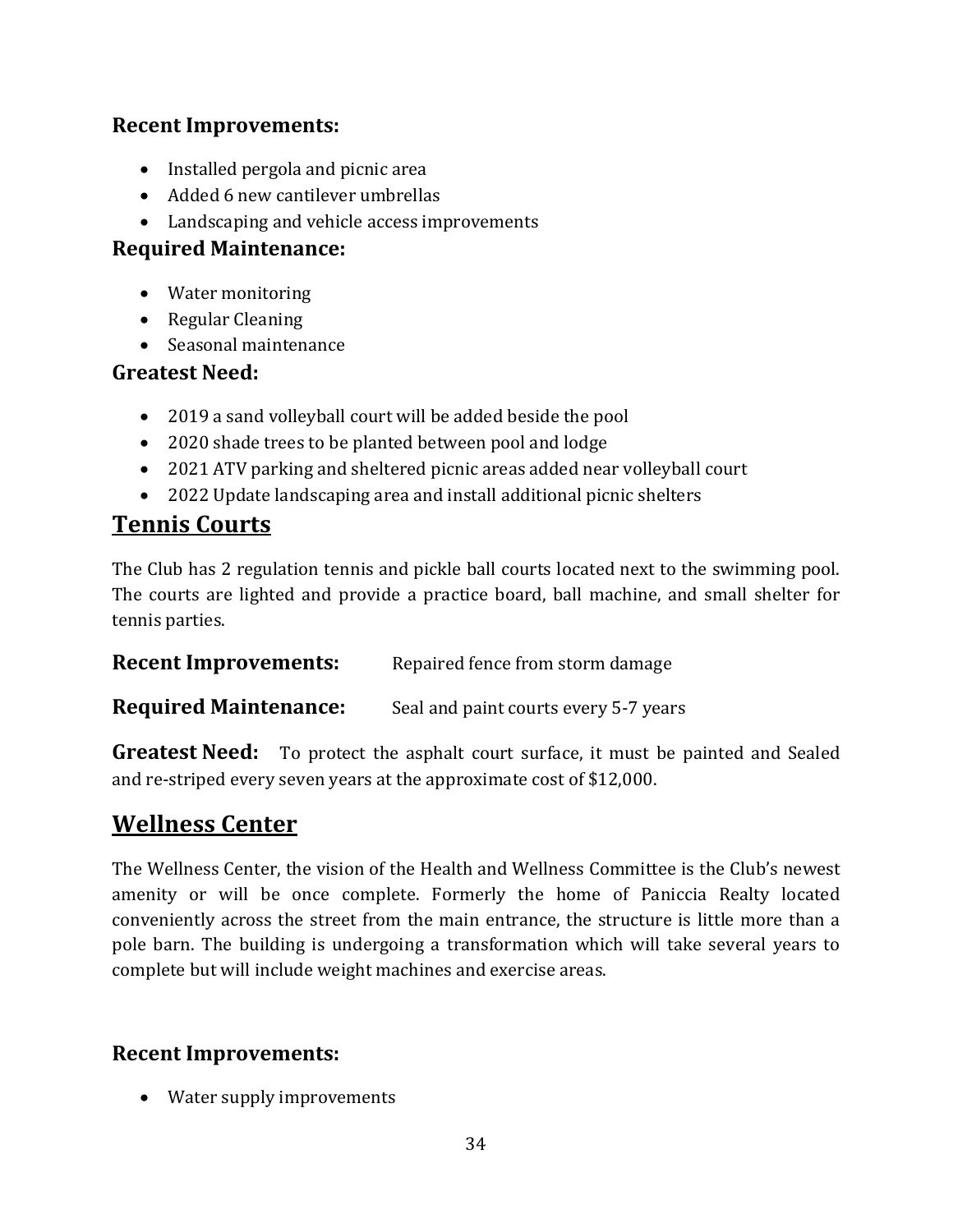- Electrical improvements
- Roof and siding repairs

#### **Required Maintenance:**

It is to soon to determine the extent of required maintenance until all improvements have been completed, but it is anticipated that like similar metal structures required maintenance will be minimal.

#### **Greatest Need:**

The needs are considerable based on the condition of the facility. Amenity Funds as well as private donations are needed to make the facility operational.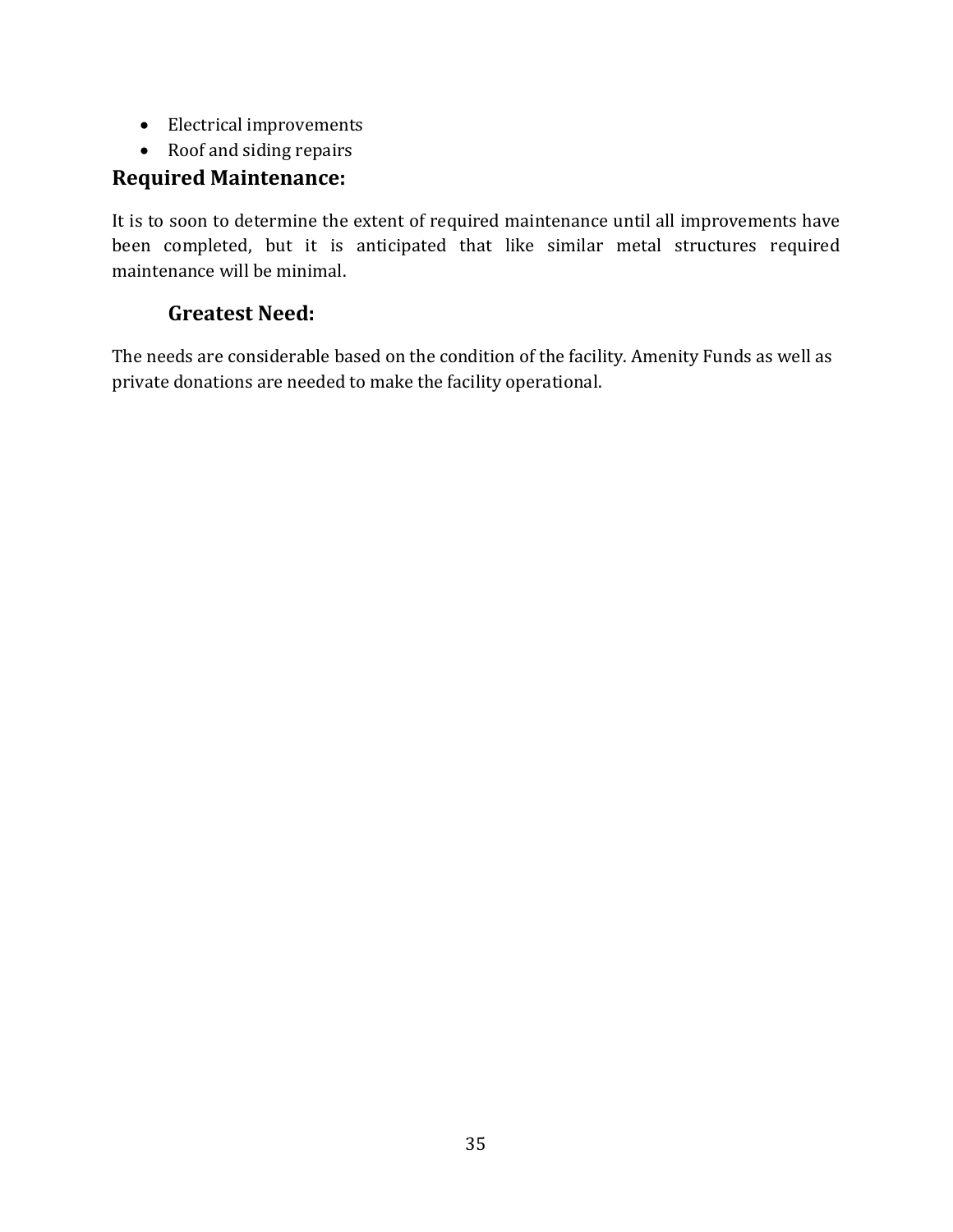### **Roads and Maintenance**

### **Roads**

Previous editions of the Five Year Plan looked at the ability of our facilities to accommodate members into the future. While there is and has been a waiting list for boat docks and horse stalls, and while the pool, beach and golf course may get crowded, it is our 31 miles of roads that is most impacted on busy weekends.

Roads and maintenance are two of the core services provided by the Club and account for a large part of our budget; therefore, serious consideration needs to be made about improvements to the function and safety of our roads. Safety issues arise concerning the narrowness of the roads at blind curves. Management needs to look at how we can improve these restricted areas by widening roads or make restrictions regarding parking on blind curves. Other areas of restrictive road width including intersections should be looked at and discussed prior to future Moto Pave operations.

The Club receives the most road complaints about the dust that is left over from the snow operations. This is a result of the grits used to provide traction during snow events and lingers until the spring rains wash it from the roadways. It is a seasonal nuisance as well a safety issue as these same grits prevent good traction on dry roads. There are tools available to maintenance to reduce the extent and duration of the dust producing grits on the roads. Management's recent purchase of a broom to help alleviate this problem is a good first step.

Snow plow operations are another concern of members in past years. There are certainly areas of the Hills that require more attention than others. Delivery vehicles and guests have a particularly hard time when the turnarounds and intersections are not plowed. Maintenance should plow these areas after normal plowing operations are completed.

The recent Moto paving of the main road from the entrance to the Lodge has been a great improvement, adding uniform crown, width and strength to the roadway and providing a smoother and more serviceable surface. This method is more expensive than our normal chip and seal process but less expensive than asphalt. The Moto pave areas, with available funds, will eventually include the Long-awaited front entrance and parking areas, and west to the beach.

Recent heavy rains have eroded the ditches along our roads which are threatening to compromise sections of the roadways particularly in the Moto Pave areas. The Management Committee is looking into alternatives to provide serviceable ditches at a reasonable cost but there are some 5 miles of ditches to repair.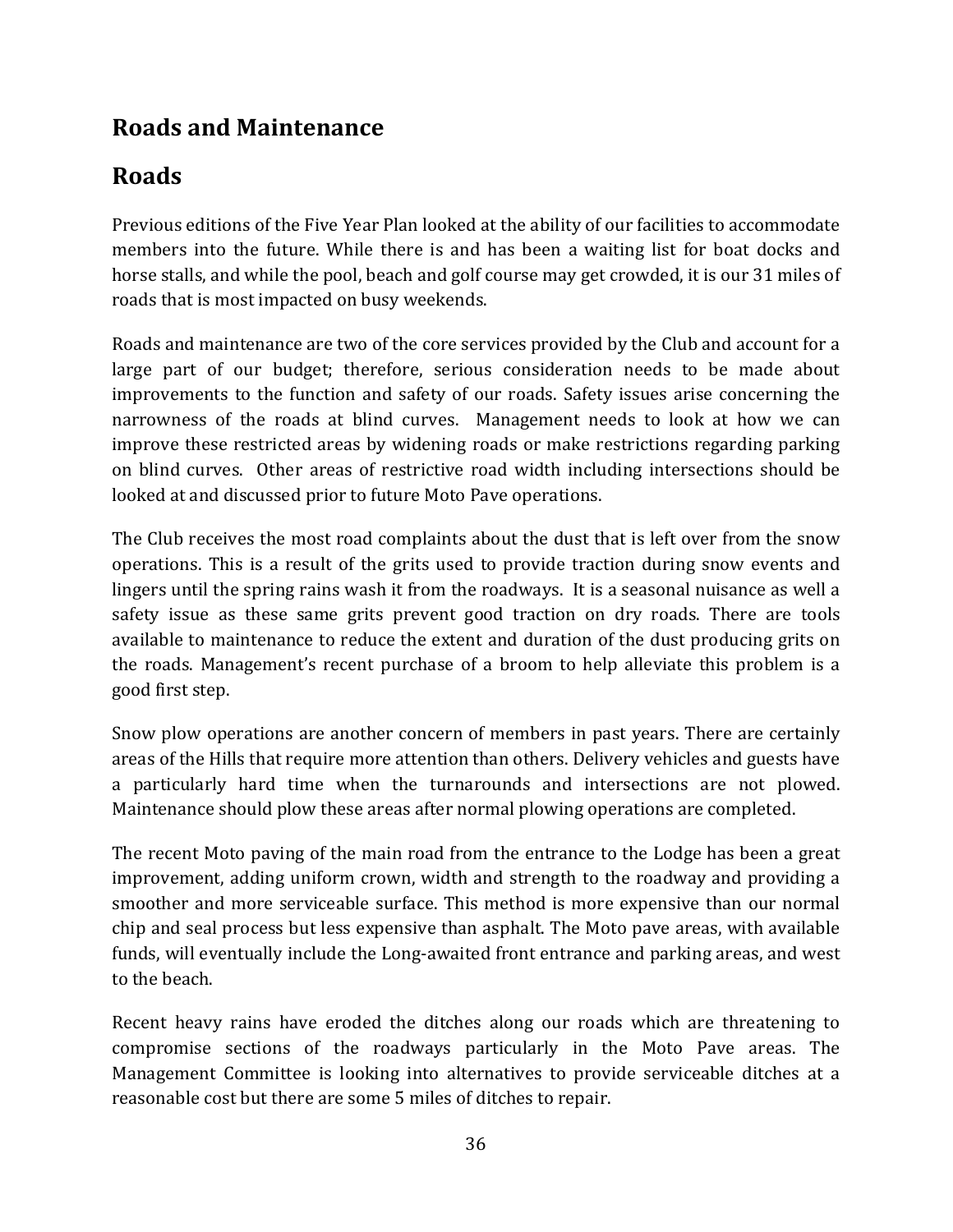The number of speed bumps has increased in recent years to try to reduce speeds on our roads. The much-hated yellow speed bumps have been replaced with newer, more numerous and more comfortable black speed bumps. Enforcing the speed limit is a continual problem compounded by the many new members and younger drivers. The Club has developed a training class for golf cart and ATV drivers under the legal driving age to curb accidents, increase awareness and reduce speeds.

#### **Maintenance**

The Club employs 10 full time maintenance staff. They clear the roads of snow and fallen trees, repair washed out ditches, or just about anything in the Club, cuts grass on all the common properties, maintain the golf course, chip and seal the roads and many, many other duties as assigned. These employees are what keep Hide-A-Way Hills Club operational. While they are truly appreciated by the membership, the Club is at risk of losing valuable staff due to low pay and benefits.

The maintenance facility has been a source of concern for many years. A continuing recommendation from the LRPC of planting trees around the facility to screen it from view has never been implemented despite the available resources.

The idea of moving the maintenance facility to another location in the Hills to free up vital lake front lots or create a better esthetic is not financially feasible. The maintenance facility is less than 2 acres, so few lots would become available. The existence of the dumpster and now recycling bins at this location further restricts use of the site. There is not another convenient site, (other than somewhere in the South Green) for a new maintenance facility without incurring considerable cost.

There was discussion for years about improvements to the maintenance area including a shower and bunk room for maintenance staff use during heavy snow or other events. To date only the bunk room has been completed. A restroom will require a well and septic system but could also include a washout area for vehicles and equipment, if funding was available.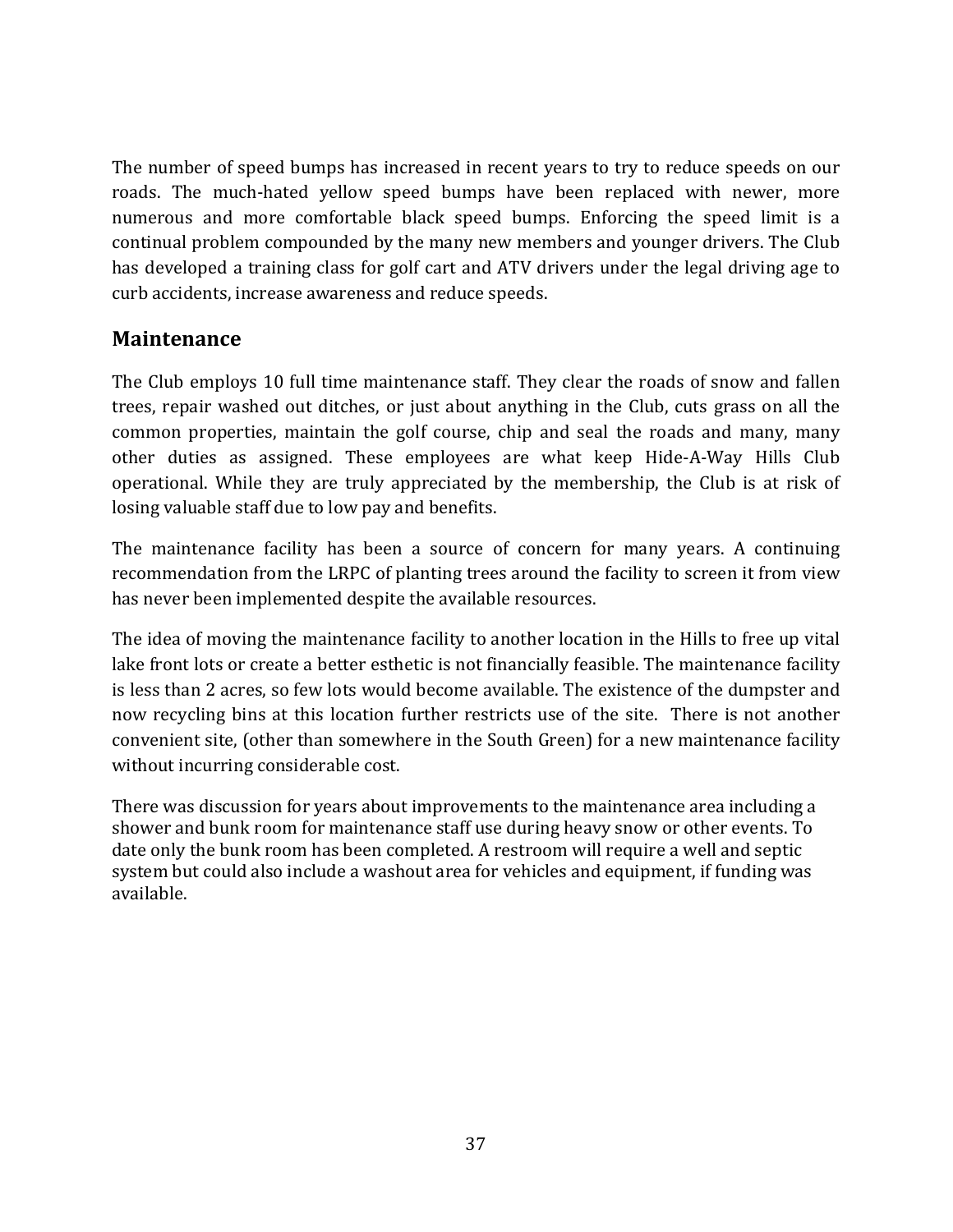### **Club Lots**

An often-overlooked valuable resource is the approximately 150 Club-owned lots totaling almost 80 acres. These wooded lots vary in size and are located throughout the Club. Sixtythree of these lots are currently being offered for sale totaling over 34 acres.

Management and member volunteers have reviewed the Club lots in the past to evaluate and map which ones should be listed for sale or kept in reserve. Reserved lots adjacent to lakes are considered watershed lots and are held for drainage and maintenance needs, while green space lots can be found throughout the Club and are not offered for sale. The lots listed for sale include a suggestion that the lots are buildable and non-buildable.

The Club has sold 28 lots over the past three years. While this has brought in thousands of dollars to the Club, there are a limited number of lots. Management also encourages the sale of lots to adjacent property owners as a means to bring in money to the club and keep these lots in their natural state, thereby preserving green space.

The issue of lot sales goes back many years and centers on the question of growth or no growth. Accelerated lot sales will bring in new member fees and increased assessment income. Not selling lots will help preserve green space, reduce increasing population density, not add more congestion to our amenities and roads, or increase demands to our well and septic capacity.

The list of Club lots has not been maintained and lots have been offered for sale despite their reserve status. The Board of Trustees and Management should formalize this review and evaluation of Club lots as this land bank is a valuable Club asset that needs to be properly managed.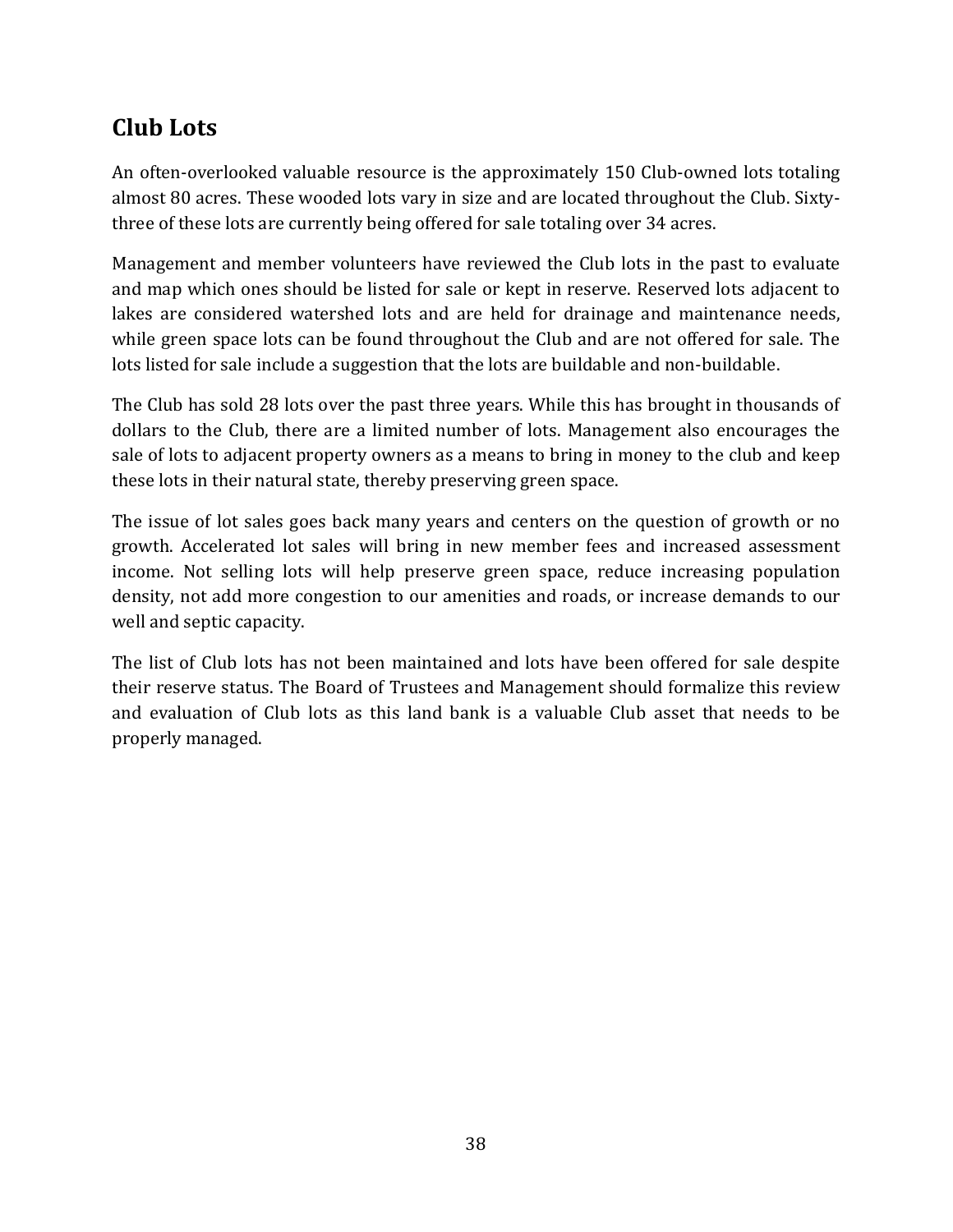### **2019 Member Survey Responses**

The LRPC conducted a survey of members in 2019 to gain some insight into the Club's demographics, use of amenities and activities attended. The survey also included questions about the Lodge, Clubhouse, Roads, Security, package delivery and assessments as well as three comment sections about funding, package handling and the Club's greatest needs. The survey was successful in receiving 597 responses representing 69.46 percent of households.

The Long Range Planning Committee is providing a summary review of the data contained in the survey. Demographic information was included in Section 1 of this document. Detailed survey results of the 2019 Member Survey can be found on the Club website under the Member Information/Long Range Planning page. <https://www.hideawayhillsclub.com/>

#### **Amenities**

The Amenities section of the survey included four questions on use of water craft, use of vehicles, use of amenities and events attended.

Highest response for use of water craft was kayak with 46% of responders followed by pontoon boat with 41% of responders. Highest response for vehicles was by far golf cart with 51% of responders, ATV/ORV came in a distant second with 37% of responders. Responders overwhelming thought the Lake of the Four Seasons was very important followed by the Lodge and Clubhouse. The concerts were the highest attended event with 74% of responders followed by the Dam Jam with 55% and the Garden Arts and Craft Fest. At 42%.

#### **Hide-A-Way Hills Lodge**

The Lodge section of the survey included ten questions about restaurant use, features, food options, price and hours of operation.

The highest response for use of the Lodge was surprisingly 1-2 times per month at 34% followed closely by less than 1 time per month at 26%. Most rated the menu variety, quality, service and ambience as good. The vast majority wanted to see family dining options, \$10-\$15 meals, extended weekend hours and encourage outside customers to patronize the lodge.

#### **Clubhouse**

The Clubhouse section asked three similar questions as in the Lodge section. The majority, 52%, use the Clubhouse two times per month or less. Most are there for the food at 60%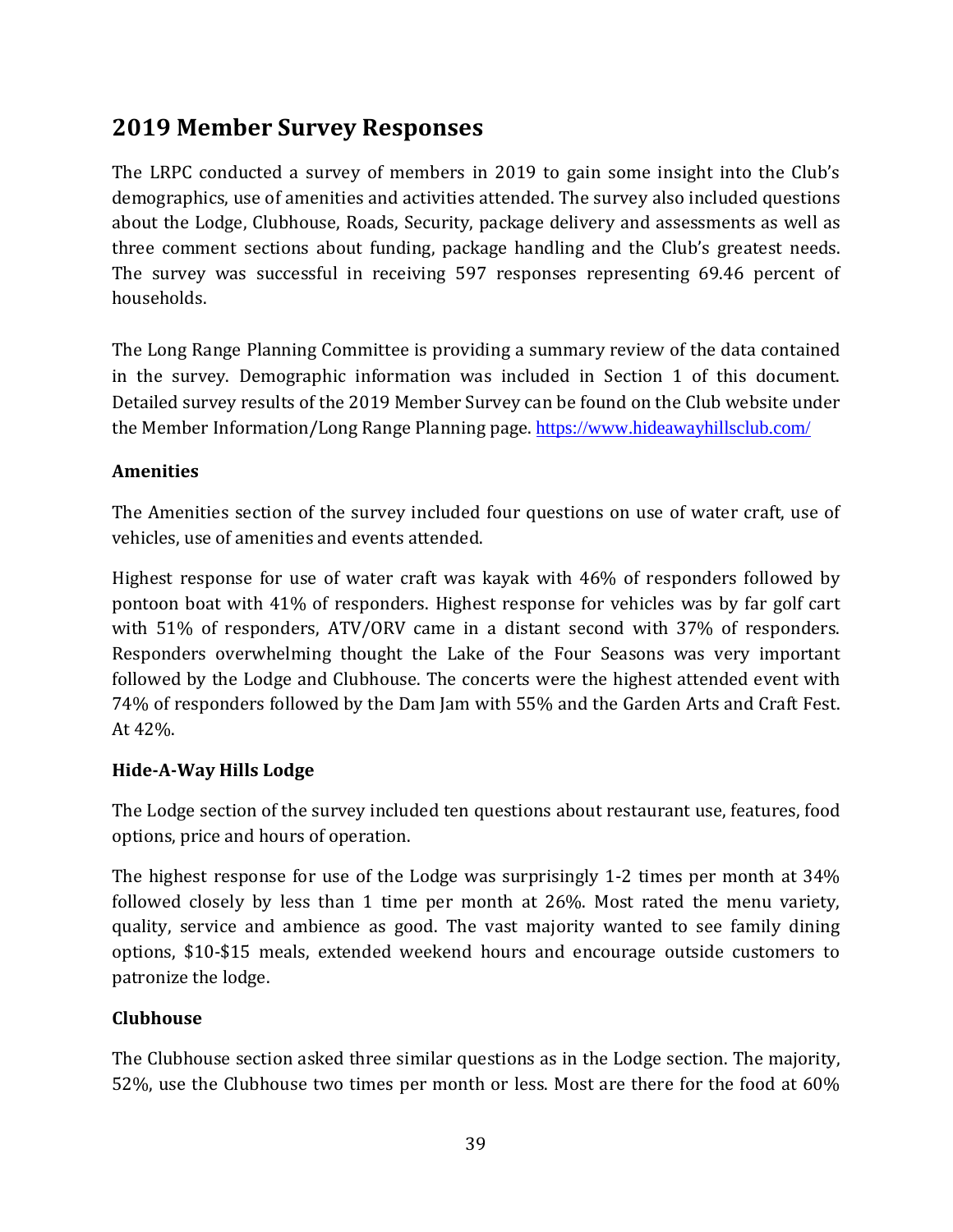and gave the Clubhouse similar but lower ratings for menu, quality of service and ambience.

#### **Roads**

The Roads section asked members to rate the roads in HAH by road quality, maintenance and winter maintenance. Most rated the roads as good to fair with winter maintenance receiving an excellent rating. Most responders also see the condition of the roadside ditches as a safety problem.

#### **Security**

The survey asked members to rate the Security in Hide-A-Way Hills. While front gate security was rated excellent, rear gate security was only fair, responsiveness was also rated excellent. Overwhelmingly, at 75%, members thought it was a problem for non-HAH autos to follow members through the back gates. An even greater majority, 79%, thought the proliferation of unauthorized gate entry remote controllers to be a security problem. Finally, 73% of responders believe that Hide-A-Way Hills should invest in an upgraded gate security system for the back gates.

#### **Mail & Packages**

The majority of responders, 66%, are aware of the different addressing conventions between the Postal Service, Fed Ex and UPS while a third did not know or were not sure. The majority, 56%, think their future usage of package delivery will be about the same rate while almost 30% thought theirs would increase. The vast majority, 65%, would like to receive a text from Security on package delivery and 25% thought a phone call was sufficient.

The Mail and Packages section included the first of three comment questions asked in the survey for suggestions on how to improve package handling for the Club. The shed placed behind the guard shack was always planned to be a temporary fix to a growing problem with packages. We were surprised to hear from so many responders about their appreciation for Security's efforts or think the current system is fine. Some top suggestions would be problematic to implement and others relatively easy.

Most responses to this comment question include:

| Appreciate Security's Efforts |   |
|-------------------------------|---|
| Fine as Is                    | 8 |
| Text Notifications            | 6 |
| Volunteers do Packages        | 6 |
| Deliver to the Door           | 5 |
| More Modern System            | 5 |
|                               |   |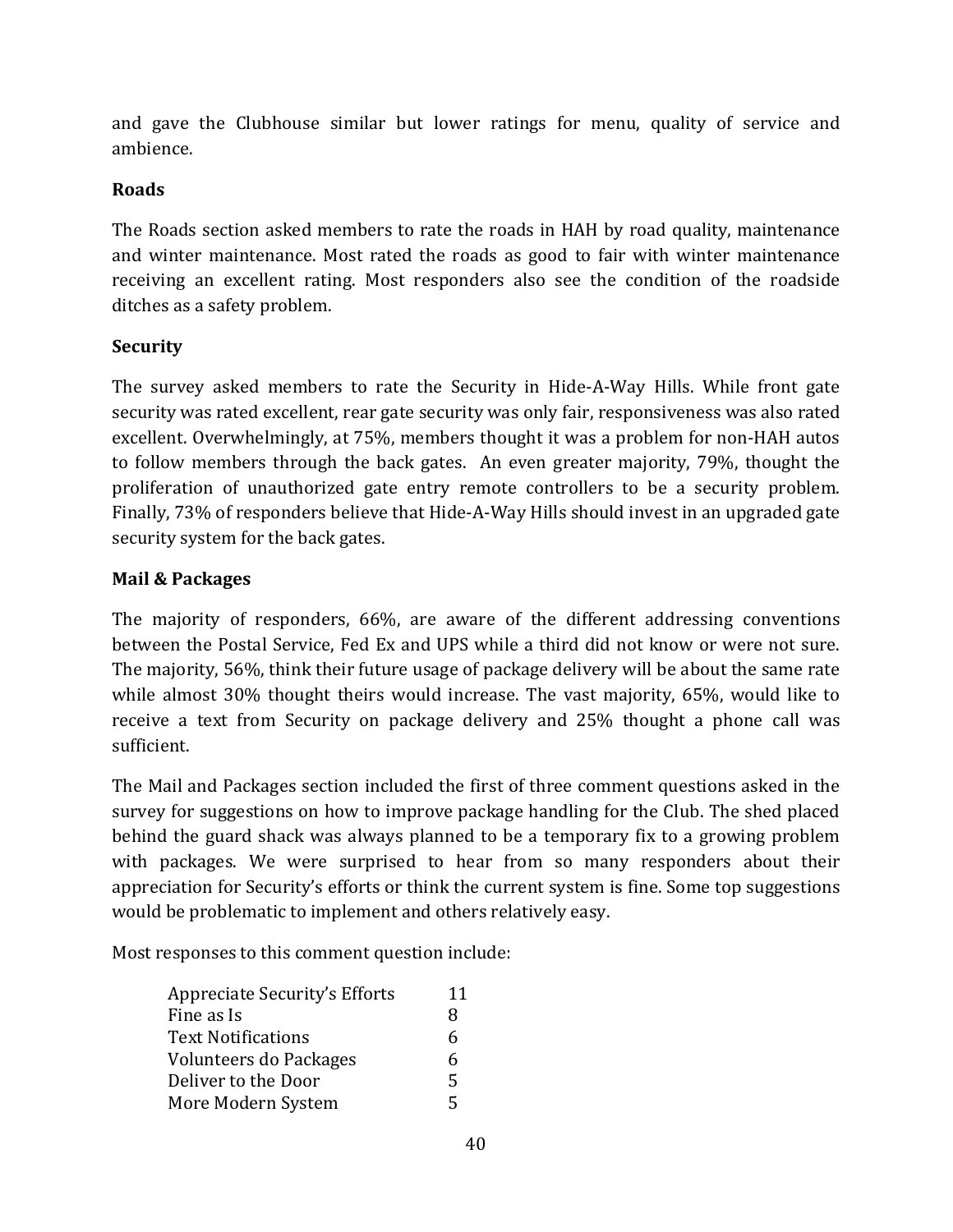Bigger Package Area 5 Publicize/Fix Address Problems 3<br>Additional Hired does Packages 3 Additional Hired does Packages 3<br>Use Lot Number as Address 2 Use Lot Number as Address 2

Other suggestions included:

| Second Method of Contact         | Place roof over Borah Hill Boxes   |
|----------------------------------|------------------------------------|
| <b>Purchasers Track Packages</b> | Password Lock Box                  |
| Package Service Fee              | Deliver to Locked Building         |
| More/Bigger Mail Boxes           | <b>Amazon Notifies Deliveries</b>  |
| <b>Better Notifications</b>      | Administrative staff does packages |
|                                  |                                    |

#### **Complaints & Concerns**

Members were asked to rate the complaints received by the Board and Management including speeding, unaccompanied minor drivers, speeding on the Lake of the Four Seasons, property theft, littering, public intoxication and dogs running loose. Property theft was the most significant problem with over 300 responses, followed by speeding and unaccompanied minor drivers.

The majority of responders, 56%, did not think that the deer population is a serious concern; however, the majority, 43%, thought the Canadian Geese was a problem. Only a third of responders thought that water snakes were a concern and only 40% said that invasive plant species was a serious concern.

#### **Assessments**

The Assessment section asked members to rate the value of current lot and roads assessments. The majority thought the assessments were about the right amount, while a quarter thought they were a good value. When asked if the assessments were sufficient to meet the critical infrastructure needs, the results were equally split between Yes, No and Don't know.

#### **Assessment Planning**

This section asked members to characterize how Management should try to address the shortfall. The majority, 55%, said to determine cost of meeting the critical needs and reserve and raise assessments accordingly. Small assessment increases and special assessments were close behide with 33%.

The second comment question asking for suggestions for addressing the funding shortfall which received over 70 responses in the survey, and it is no surprise that *Increase Assessments* received the most responses with 16. The top responses also identified long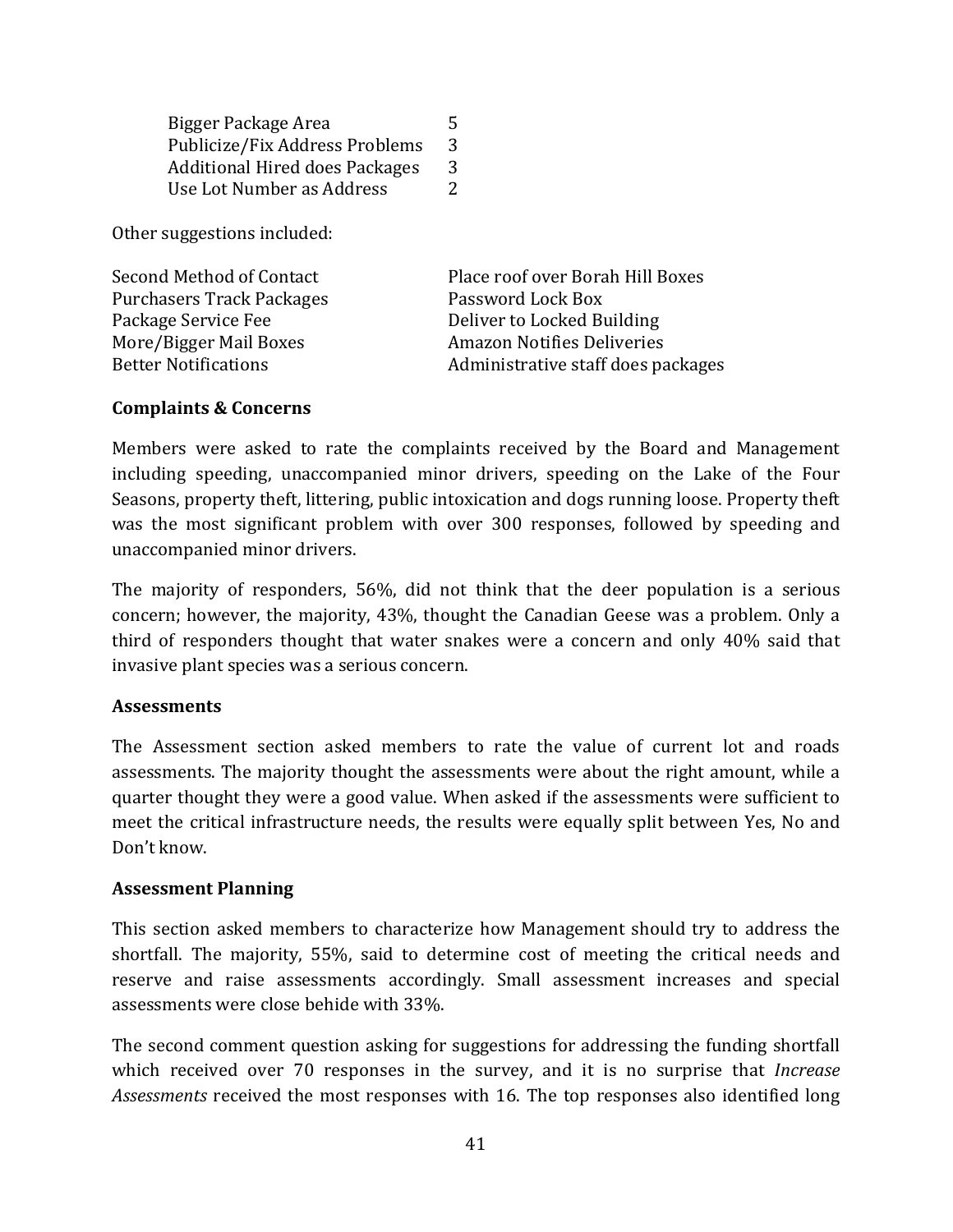held differences between user fees vs. no user fees as well as long standing issues with the Lodge. Grants and a monthly fee for the Lodge and Clubhouse are relatively new ideas for consideration.

Most responses to this comment question include:

| Increase Assessments            | 16            |
|---------------------------------|---------------|
| Projects List with Costs        | 5             |
| <b>Reduce Delinquencies</b>     | 5             |
| Monthly Fee for Lodge/Clubhouse |               |
| Use Assessments Wisely          | 3             |
| <b>HOA Grants</b>               | 3             |
| <b>Increase Road Assessment</b> | 3             |
| User Fees                       | 3             |
| No User Fees                    | $\mathfrak z$ |
| Fix Lodge Short Falls           |               |

Other responses included:

| Special Assessment vs. Permanent Assessment | Cost of Living and 5 Year Increase as needed |
|---------------------------------------------|----------------------------------------------|
| <b>Associate Memberships</b>                | <b>Full Timers Pay More</b>                  |
| <b>Bigger Fines</b>                         | Marketing of Lodge and Golf Course           |
| <b>Educate Members of Needs</b>             | <b>Better Management</b>                     |
| Put Money in Reserve                        | Lake Front Owners Pay More                   |
| Assessment Based on Property Value          | Create a Foundation                          |
| Notify Members of Annual Short Falls        | <b>Decrease Capital Spending</b>             |
| Fix Existing Infrastructure only            |                                              |

When asked, what is the best way to deal with unplanned critical or emergency expenses the majority 54% said to pass a special assessment and 41% said to draw on strategic reserves.

#### **Management & Volunteerism**

Volunteerism is the lifeblood of our community and when asked if anyone in the household volunteered for the Club the majority, 47%, said, never, 27% said currently volunteering and 25% said they did in the past. When asked if members were willing to volunteer almost 70% said yes.

Communication from Management and the Board of Trustees saw similar numbers with the majority, over 80%, said that communication is very good or acceptable and a small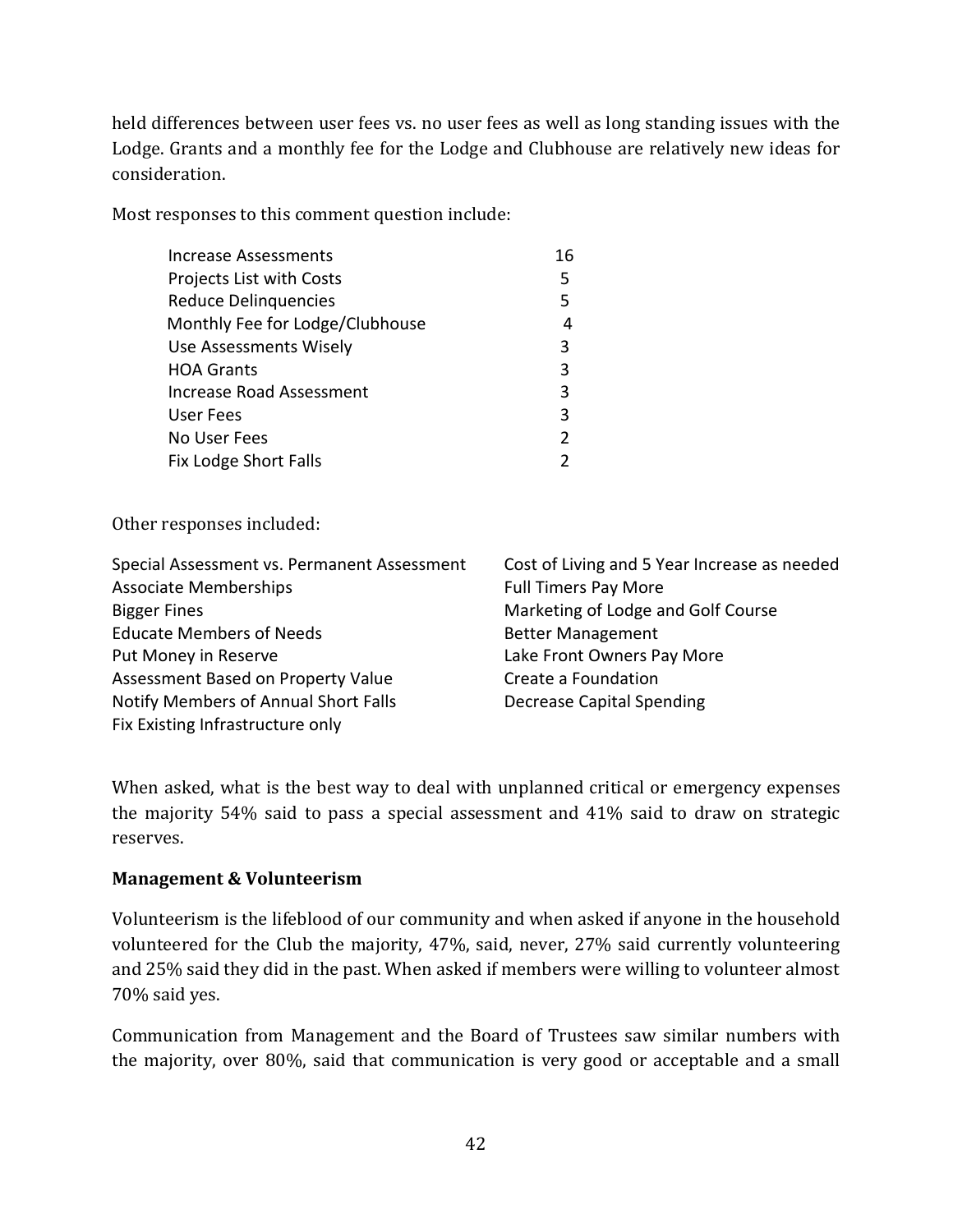number saying it is poor. The majority also said that their responsiveness is very good or acceptable. Office staff also received good responses for helpfulness.

The final comment question in the survey asked the question that most members wanted to know. *What is the greatest need at HAH*? We received over 400 responses with Security, Roads/Ditches and Lodge Losses receiving by far the most responses.

Most responses to this comment question include:

| Security                               | 72 |
|----------------------------------------|----|
| Roads/Ditches                          | 61 |
| <b>Fixing Lodge Losses</b>             | 39 |
| <b>Better Financial Management</b>     | 15 |
| <b>Back Gate Security</b>              | 14 |
| Assessment Increase                    | 12 |
| Long Term Budget/Plan                  | 10 |
| Infrastructure Needs                   | 10 |
| <b>Property Maintenance</b>            | 8  |
| <b>Workout Facility/Fitness Center</b> | 8  |

Other responses included:

| Safety                                 | 7 | Speeding & Reckless Driving             | 3              |
|----------------------------------------|---|-----------------------------------------|----------------|
| <b>Transparency and Communications</b> | 5 | <b>Improved Technology</b>              | 2              |
| Respect for the Rules                  | 5 | <b>Reliable Utilities</b>               | $\overline{2}$ |
| Crime Rate                             | 4 | <b>Walking Trails</b>                   | $\overline{2}$ |
| Culverts                               | 4 | <b>Fiscal Stability</b>                 | 2              |
| <b>Enforce Rules/Regulations</b>       | 4 | <b>Homeowner Restrictions</b>           | 2              |
| Main Entrance Improvements             | 4 | <b>Full Timers Stressing Facilities</b> | 2              |
| Outside Company Run Lodge              | 3 | <b>Maintain the Lakes</b>               | 2              |
| <b>Better Fiscal Outline of Needs</b>  | 3 | Consistency in Rule Enforcement         | $\overline{2}$ |
| Work Within Budget                     | 3 | <b>Replace Board Members</b>            | 2              |
| Convenience Store In HAH               | 2 | More Advertisement of HAH               |                |
| Non-Member Entry/Use of Facilities     | 2 | Neighborhood Watch                      |                |
| <b>Remove Fallen Trees</b>             | 2 | <b>Creation of a Foundation</b>         |                |
| <b>Additional Revenue</b>              |   | Greens Fee                              |                |
| Increase New Member Fees               |   | Guests Purchase Entrance Bracelet       |                |
| Key Fobs for Main Gate                 |   | <b>Better Customer Service</b>          |                |
| Beach Area                             |   | Official Face Book Page                 |                |
| Noise                                  |   | <b>Rent Pool for Parties</b>            |                |
| <b>Proactive Board and Management</b>  |   |                                         |                |
|                                        |   |                                         |                |